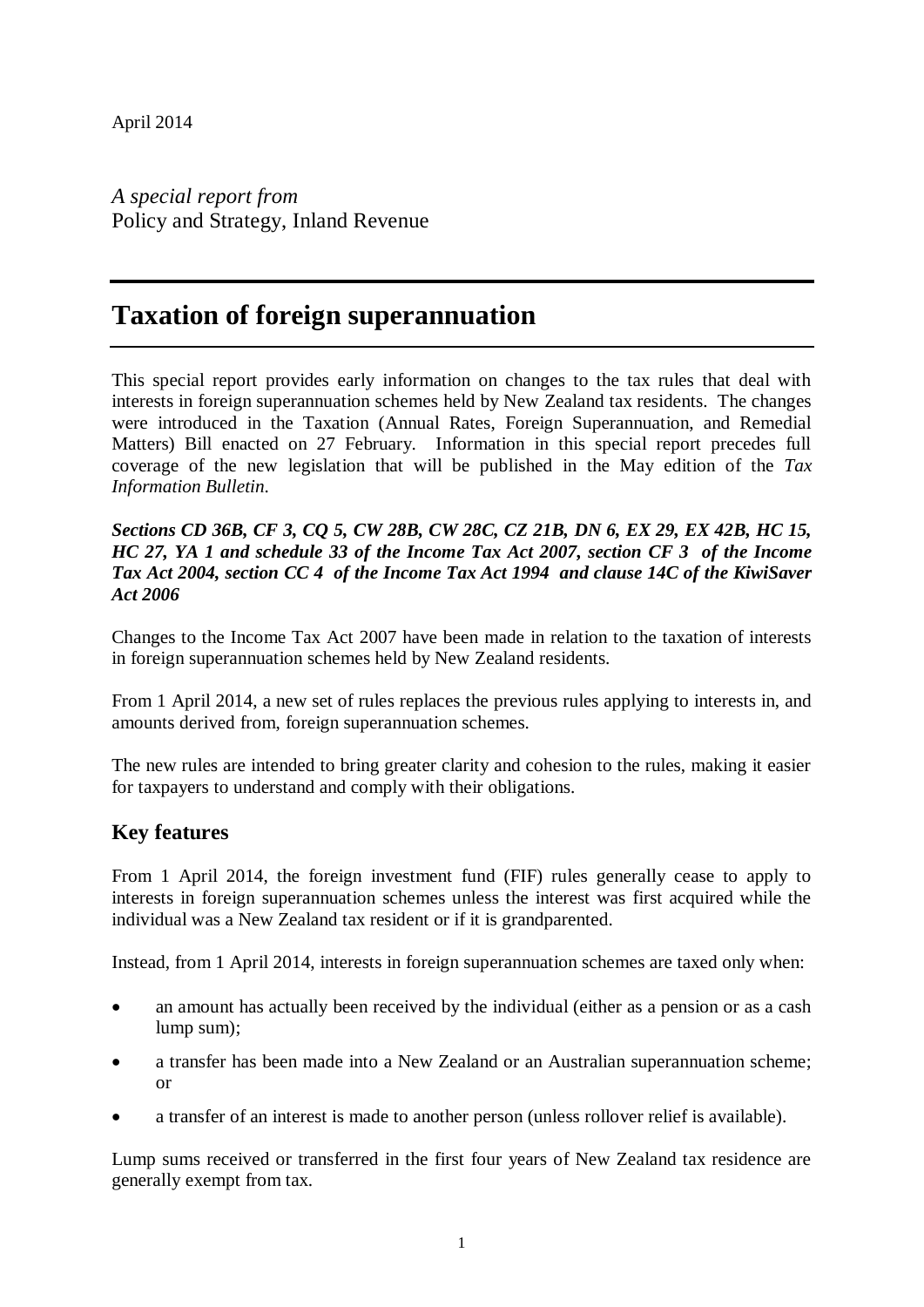Lump sums are taxed using one of two methods:

- The schedule method is the default method. It is designed to approximate the tax that would have been paid on accrual while the person was a New Zealand tax resident, in conjunction with an interest charge that recognises that the payment of tax has been deferred until receipt.
- The formula method taxes the person based on the actual gains that have been earned by their scheme while they were a New Zealand tax resident, again in conjunction with an interest charge that recognises that the payment of tax has been deferred until receipt. This is subject to certain criteria.

The new rules do not generally affect the taxation of foreign pensions received by New Zealand tax residents which continue to be taxed as most were before 1 April 2014 – that is, in full on receipt.

A low-compliance option is available to individuals who received (or applied to receive) a lump sum from their foreign superannuation scheme (either as a cash withdrawal or a transfer to another scheme) between 1 January 2000 and 31 March 2014 but did not comply with their tax obligations relating to the interest in their scheme. To remedy their non-compliance, an individual has the option of including 15 percent of the lump sum in their 2013–14 or 2014–15 income tax return and paying tax on that amount.

A new type of permitted withdrawal has been introduced into the KiwiSaver Act 2006 to allow individuals who have transferred their foreign superannuation into a KiwiSaver scheme to pay their tax liability resulting from the transfer. The individual may also use the withdrawal mechanism to pay their student loan repayment obligation, to the extent that it arises from the transfer being assessed as income.

## **Circumstances when the FIF rules continue to apply from 1 April 2014**

A person who has already met their tax obligations in relation to their foreign superannuation interest under the FIF rules before the introduction of the Taxation (Annual Rates, Foreign Superannuation, and Remedial Matters) Bill on 20 May 2013 has the option to continue using the FIF rules after 1 April 2014. This is known as "grandparenting". To remain grandparented, they must treat their interest as an attributing interest in a FIF in all subsequent returns of income following the return filed before 20 May 2013. If they miss one year, they are no longer grandparented and are subject to taxation on receipt under the new rules. Credit will not be available for previous tax paid on income arising under the FIF rules.

A person who first acquired their interest in a foreign superannuation scheme while they were a New Zealand tax resident must generally use the FIF rules in relation to their interest. This is irrespective of whether the interest was acquired before or after 1 April 2014.

The following flow charts show how the rules apply.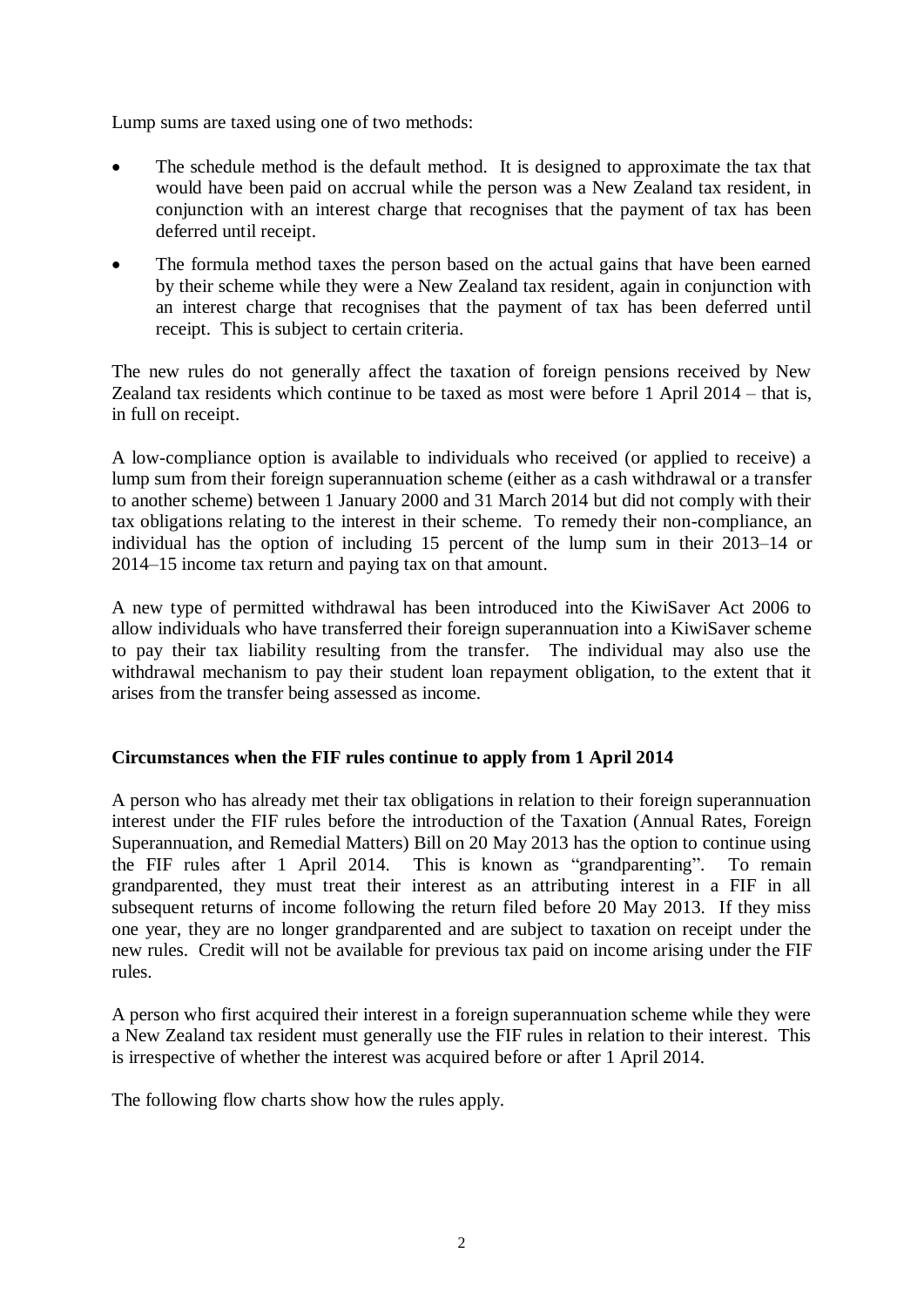## **Diagram 1: What is the tax treatment of a foreign superannuation interest in a given income year from 1 April 2014?**

The following diagram provides information about which rules apply to a foreign superannuation interest held in a given income year by a New Zealand resident beginning on or after 1 April 2014.

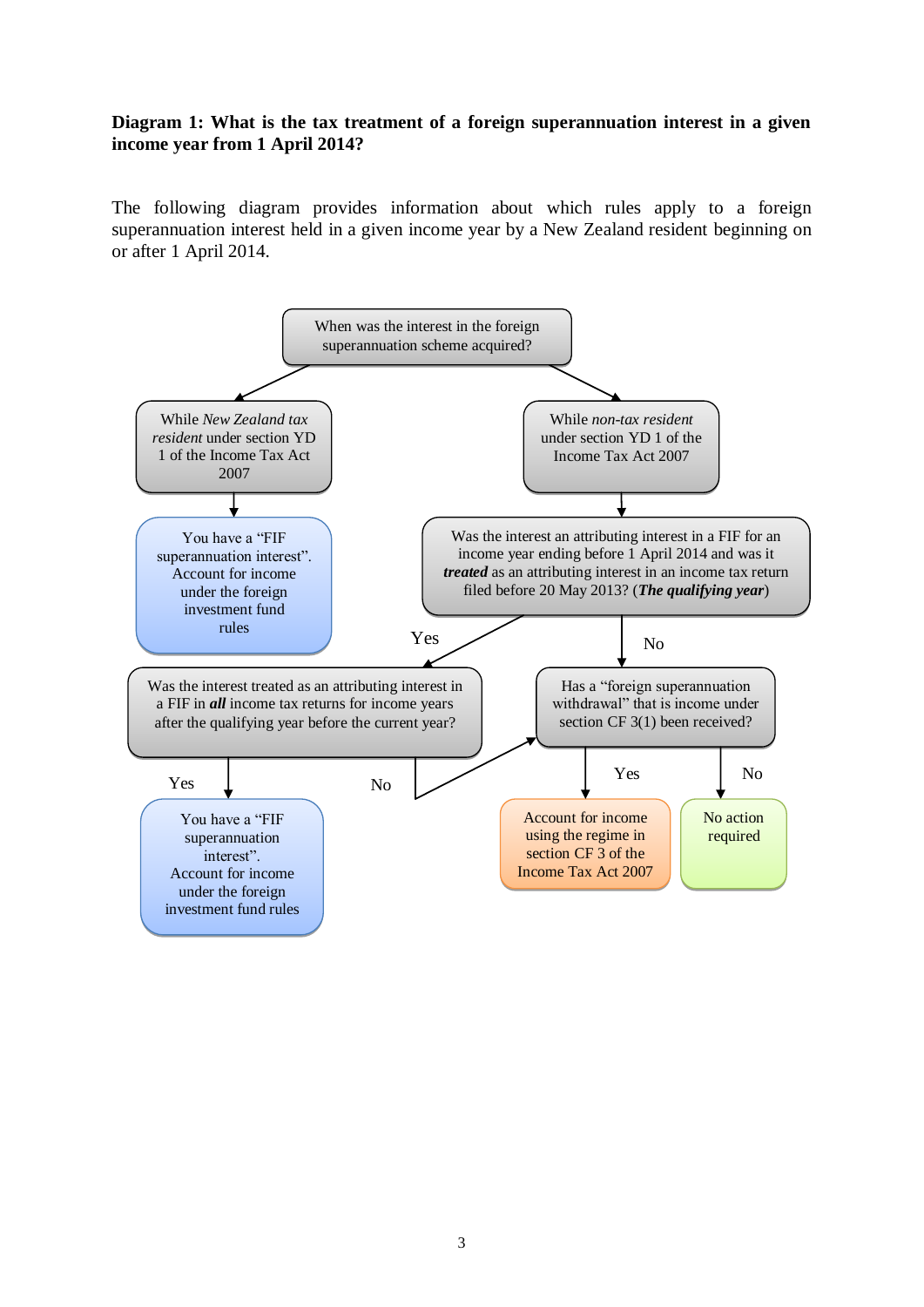## **Diagram 2: What is the tax treatment of a lump sum received or transferred from a foreign superannuation scheme by a New Zealand resident?**



Note that if the interest in the foreign superannuation scheme was acquired in a transaction described in section CF 3(18)(b) or (d) from a person who acquired the interest while nonresident, there may be other considerations to take into account.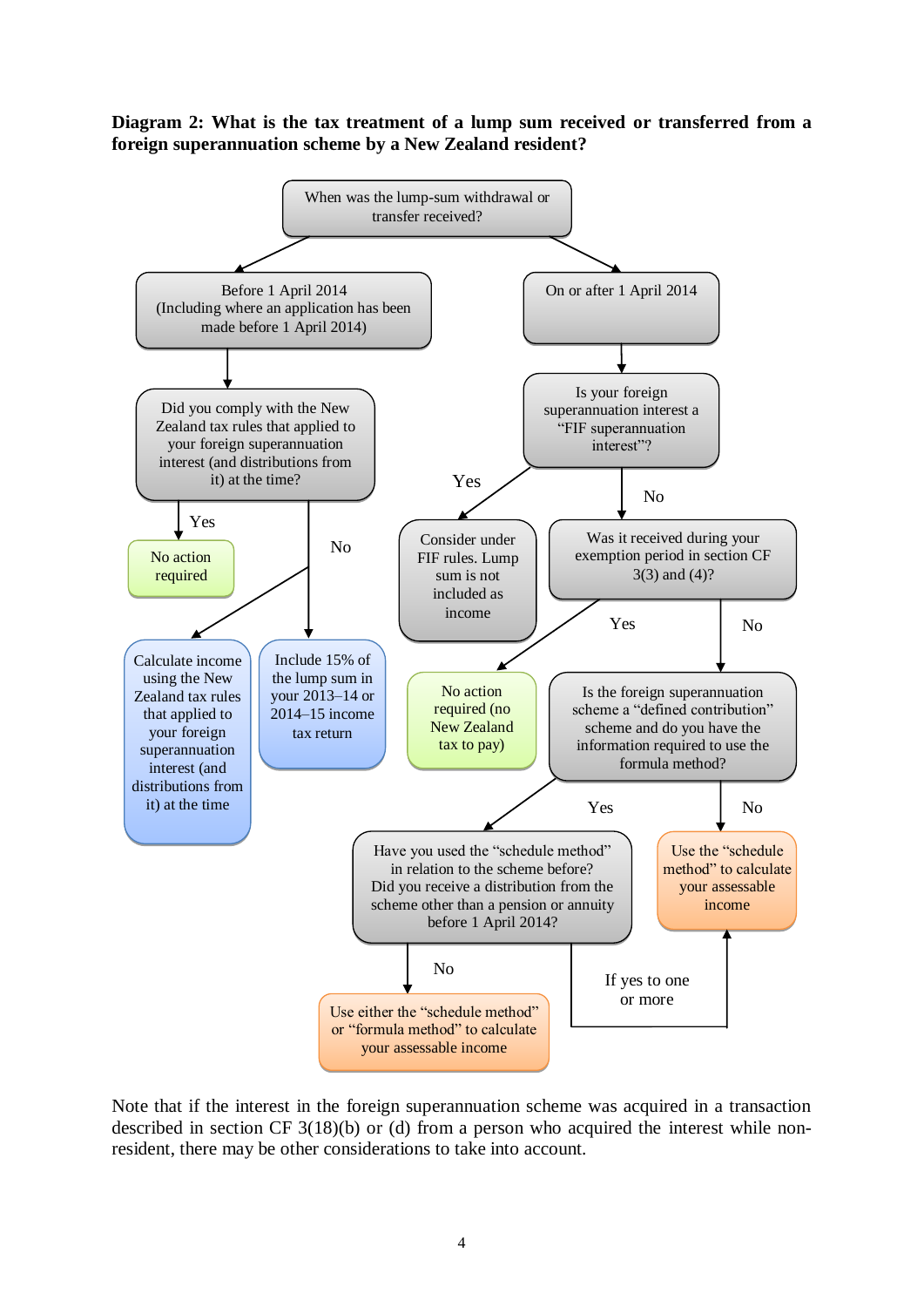## **Background**

New Zealand residents are taxable on their worldwide income, including income from interests in foreign superannuation schemes. The previous rules for taxing New Zealand residents on their foreign superannuation were complex and difficult for taxpayers to understand. In some cases, superannuation interests were subject to tax on accrual under the foreign investment fund (FIF) rules. In other cases, a person was taxed on receipt of their superannuation interest depending on the legal structure of the foreign scheme (such as whether the scheme is structured as a company or a trust). The tax treatment differed according to which set of rules applied. As a result, it was not always clear that the rules resulted in a fair outcome, particularly for lump-sum amounts.

A review of the taxation of foreign superannuation was announced in November 2011.

The policy review focused on the application of the foreign investment fund (FIF) rules to foreign superannuation, and the taxation of lump sums received from foreign schemes, including both transfers and withdrawals. As there were no concerns about the current tax treatment of pensions, no changes to pensions were proposed, except insofar as those interests were taxed under the FIF rules.

As a result of this review, an officials' issues paper, *Taxation of foreign superannuation*, was released in July 2012.

The issues paper proposed that the FIF rules would no longer apply to interests in foreign superannuation schemes. Instead, all foreign superannuation interests would be taxed on receipt, either as a periodic pension under the existing rules, or as a lump sum using a specific method proposed in the issues paper referred to as the "inclusion-rate approach". The inclusion-rate approach proposed in the issues paper is the predecessor to what is now known as the "schedule method".

The intention was to ensure that New Zealand-resident taxpayers pay a reasonable amount on their foreign superannuation, while also ensuring that the rules were relatively simple to apply. The solution also needed to take into account that individuals generally cannot access their superannuation scheme until retirement age.

The solution proposed in the issues paper had two key elements. First, payment of tax would be deferred until the person receives a distribution from their scheme or transfers it to a New Zealand or Australian superannuation scheme. The reason for taxing upon receipt rather than upon accrual was based on the fact that most foreign schemes are locked in to some extent. Further, because many other countries tax foreign superannuation when an amount is distributed to an individual (rather than taxing contributions to a fund and earnings derived by the fund), aligning the point at which tax is paid also reduces the likelihood of being effectively overtaxed in both tax jurisdictions.

Secondly, the issues paper provided for a special rule for taxing lump-sum transfers and withdrawals made from a foreign superannuation scheme – the inclusion-rate approach (now known as the schedule method).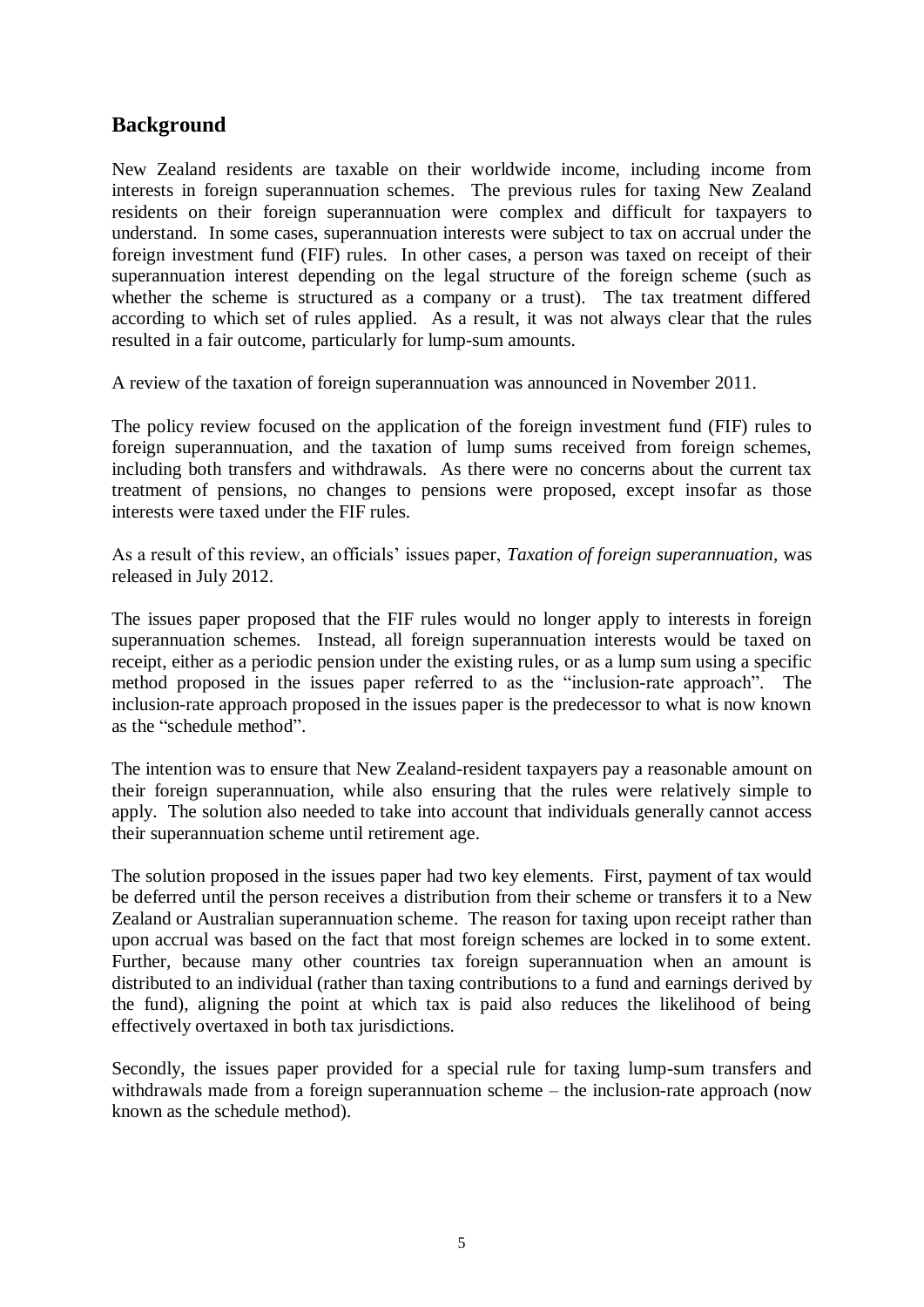The rationale behind the inclusion-rate approach (and now the schedule method) is that from a New Zealand tax perspective, the tax outcome for a person who migrates to New Zealand with a foreign superannuation should be broadly the same irrespective of whether the person transferred their funds to a New Zealand superannuation scheme on day one, or left it with the foreign scheme provider. This reflects the principle that tax should not distort a person's economic decision-making.

If a person transferred their funds into a New Zealand bank account or KiwiSaver scheme, for example, they would be paying tax on the interest that the bank account earns or on the gains made by the KiwiSaver scheme (that is, they would be paying tax on accrual). This is because New Zealand has a taxed tax-exempt (TTE) system, whereby contributions are generally made from post-tax income, gains that accrue are also taxed, but any payments made from the scheme or account are exempt from tax.

In designing New Zealand's tax rules, an important aim is to ensure that, where possible, taxpayers' decisions about their affairs – such as when to draw down on their superannuation – are not driven by tax considerations. Therefore, the amount of tax that a person pays on their foreign superannuation interest should mirror what would have been paid on accrual, to ensure that people do not transfer their funds solely because of any tax advantage. The rates under the schedule method/inclusion-rate approach were calculated to do this, based on how long the person was a New Zealand tax resident before bringing their funds to New Zealand. These rates tell a person how much of their lump sum they should include as income in their tax return, and increase with the number of years of residence. Funds that accumulated before the person migrated to New Zealand (both contributions and gains) are not taxed.

The issues paper also proposed a simple option for individuals who had already received a lump-sum withdrawal or transfer between 1 January 2000 and 31 March 2011, but did not comply with their tax obligations in relation to the lump sum. It proposed that these individuals would have the option to pay tax on only 15 percent of the lump sum.

It was proposed that the FIF rules would remain available in very limited circumstances to those who had returned FIF income in relation to their foreign superannuation interest in their 2011–12 income tax return filed by 31 March 2012. This is known as "grandparenting".

The issues paper received 59 submissions from a variety of interested parties, including legal and accounting firms, pension transfer agents, and individuals.

In response to these submissions, a number of modifications were made to the proposals in the issues paper, which were then introduced in the Taxation (Annual Rates, Foreign Superannuation, and Remedial Matters) Bill on 20 May 2013. The inclusion-rate approach was renamed the "schedule method" in the bill. The main modifications to the proposals in the issues paper were to:

- defer the application date from 1 April 2011 to 1 April 2014;
- extend the availability of the 15 percent option to lump sums derived by 31 March 2014;
- extend the filing date required for grandparenting under the FIF rules to 20 May 2013;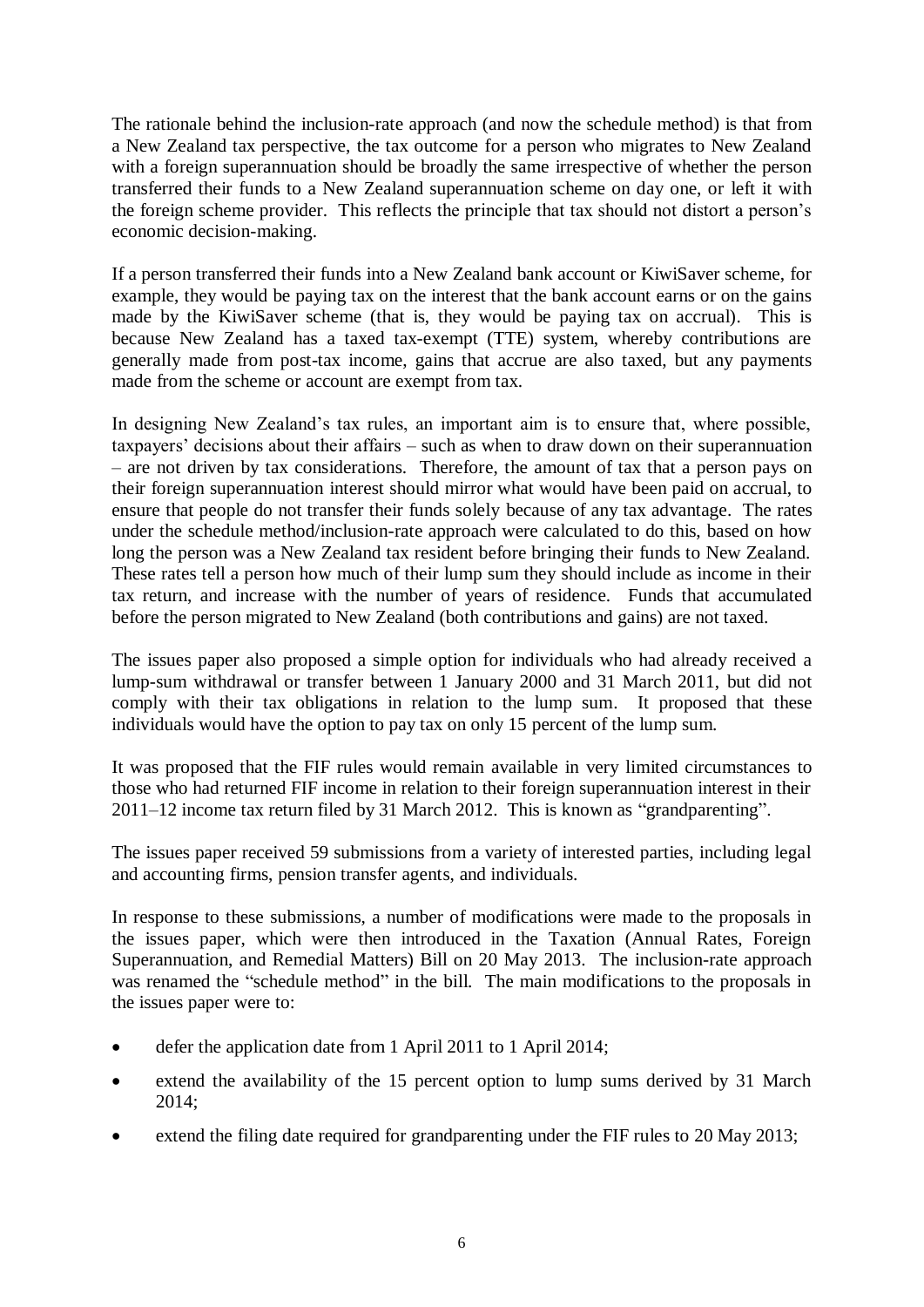- extend a tax-free window during which a person may receive a lump with no New Zealand tax to pay from two years to four years, and make it available to returning residents, as well as new migrants;
- change the timing of the schedule method so that income earned by the scheme during the four-year window would not be taxed if a person receives their lump sum after the four-year tax-free window;
- provide separate rates for each year of residence under the schedule method, rather than one rate for a band of several years;
- introduce a method that allows individuals to calculate the actual gains derived by their scheme while they have been New Zealand tax resident, if they have the information available (known as the formula method); and
- introduce a KiwiSaver withdrawal mechanism to allow those who transfer their foreign superannuation interest into KiwiSaver to withdraw funds to pay their tax liability arising from the transfer.

Further refinements to the proposals were recommended by the Finance and Expenditure Committee in response to submissions made at the select committee stage of the bill. The Committee's report was published in November 2013. The main recommendations were to:

- restrict the availability of the new regime (the schedule method and formula method) to when the interest in the foreign superannuation scheme is acquired while the person was non-tax resident;
- extend the KiwiSaver withdrawal mechanism to allow a person a withdrawal to pay their student loan repayment obligation, to the extent it arises from the transfer into KiwiSaver being assessed as income;
- provide rollover relief to transfers made from one person to another upon death of a spouse or relationship split; and
- use a lower tax rate when calculating the deferral benefit under the formula method.

Supplementary order paper 413 was introduced at the committee of the whole House stage. Supplementary order paper 413 proposed that the 15 percent option should be available to individuals who have applied to their foreign superannuation scheme provider to withdraw or transfer their funds by 31 March 2014, even if they have not actually received the funds by 31 March 2014.

The new legislation received Royal assent on 27 February 2014.

## **Application date**

The new rules generally apply from 1 April 2014.

A minor change to the definition of superannuation scheme that corrects an unintended change that occurred during the rewrite of the Income Tax Act in 2004 applies from 1 April 2005.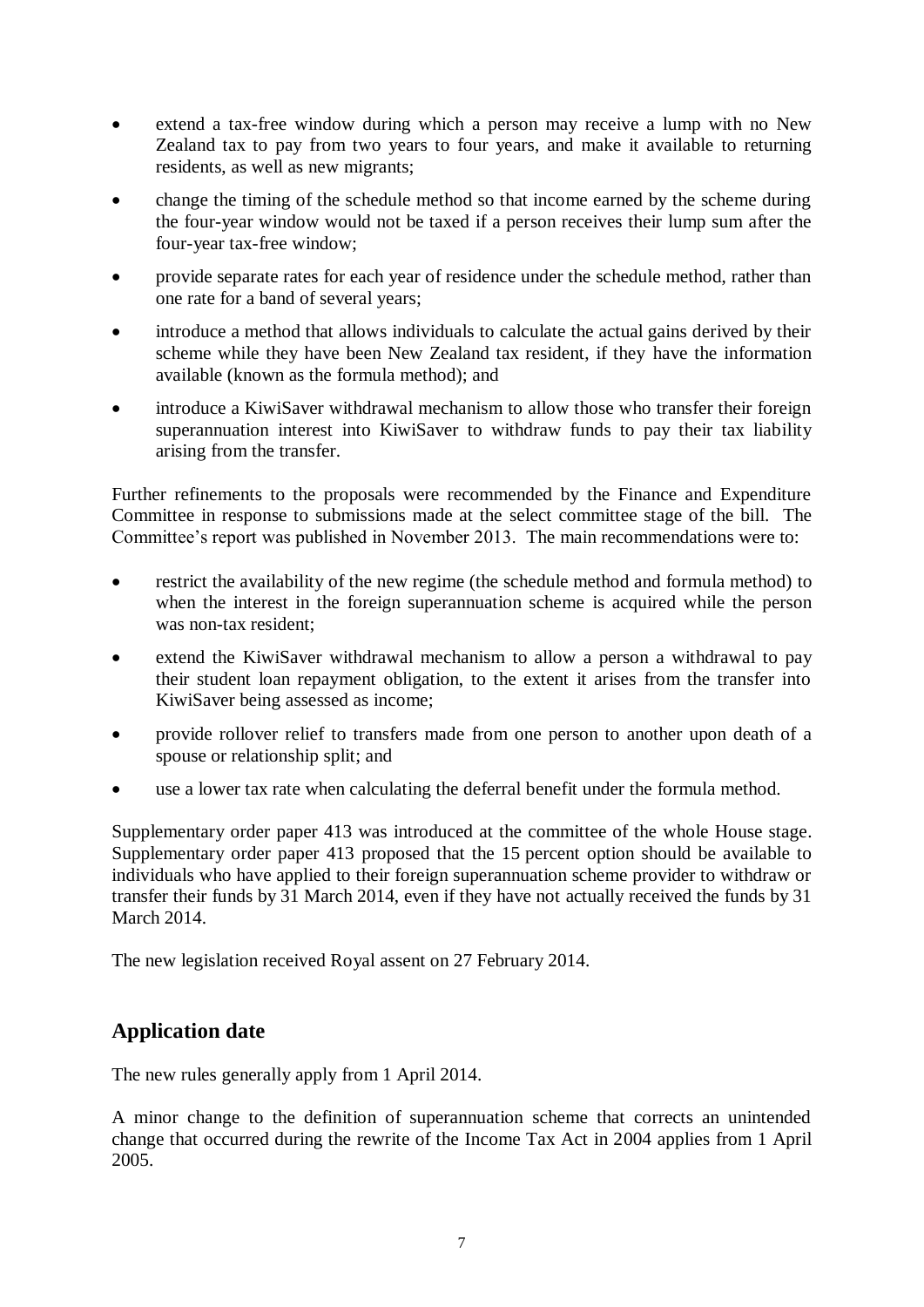## **Detailed analysis**

## **New rules for interests in foreign superannuation schemes**

New rules apply to interests in foreign superannuation schemes from 1 April 2014. The new rules apply to interests in a "foreign superannuation scheme" which is already defined in section YA 1 of the Income Tax Act 2007.

A new definition of "FIF superannuation interest" is included in section YA 1. This does two things.

First, it specifies when a person may use the FIF rules in relation to a foreign superannuation interest from 1 April 2014. Individuals who have complied with the FIF rules and treated their foreign superannuation interest as an attributing interest in a FIF in a return of income filed before 20 May 2013 have the option to continue using the FIF rules (known as grandparenting). To be grandparented, an individual must treat their interest as an attributing interest in a FIF in all returns of income following that return filed before 20 May 2013. Any distributions from the scheme are not treated as income of the individual at the time they are derived as the income has been taken into account under the FIF rules.

Secondly, the definition of "FIF superannuation interests" also specifies that individuals who acquire an interest in a foreign superannuation scheme while already tax-resident in New Zealand are required to use the FIF rules and are not permitted to use the new rules. This applies to interests first acquired both before and after 1 April 2014.

The FIF rules are not available to foreign superannuation interests that do not meet the definition of "FIF superannuation interest". Interests in foreign superannuation schemes which are not FIF superannuation interests are excluded from the FIF rules through amendments to section EX 29 and a broad new FIF exemption in section EX 42B. New section EX 42B provides that interests in or rights to benefit from a foreign superannuation scheme are not subject to the FIF rules for income years beginning on or after 1 April 2014, unless it is a FIF superannuation interest.

Accordingly, sections CQ 5, DN 6, EX 29, EX 33, and EX 42 have been amended or repealed to remove references to the FIF rules that are no longer required.

New section CD 36B clarifies that foreign superannuation withdrawals and pensions are not taxed as dividends under the company tax rules. Similarly, amendments to sections HC 15 and HC 27 provide that foreign superannuation withdrawals and pensions are not subject to the trust tax rules.

Instead, all amounts received from interests in foreign superannuation schemes that were acquired while the holder was non-tax resident – whether in the form of lump sums or pensions − are taxed on receipt.

The tax treatment of periodic pensions has not been altered. Periodic pensions continue to be taxed as most currently are – that is, in full at a person's marginal tax rate.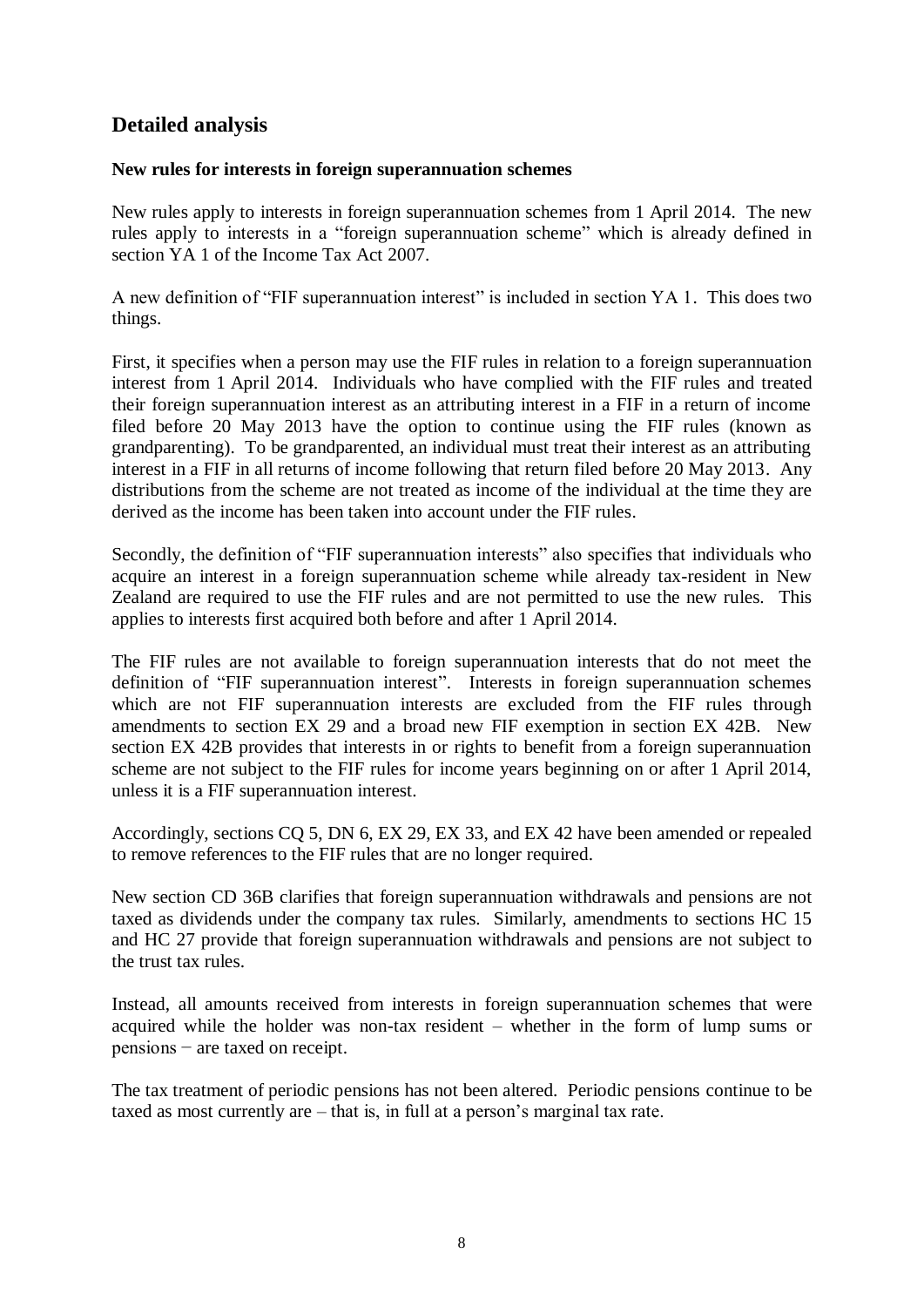New section CF 3 introduces new rules for taxing "foreign superannuation withdrawals" – or lump sums – received from foreign superannuation schemes on or after 1 April 2014. A "foreign superannuation withdrawal" is defined as being a benefit other than a pension or annuity, and is income of the person, if it is a lump-sum withdrawal, a transfer from a foreign superannuation scheme into a New Zealand or Australian superannuation scheme, or a transfer of a foreign superannuation interest to another person. Lump sums received on or after 1 April 2014 are taxed either under the "schedule method" or the "formula method".

Any reference to a "lump sum" throughout this special report generally means a "foreign superannuation withdrawal" that is income of a person, as defined in the new legislation.

The new regime in section CF 3 is available only to taxpayers who acquired their interest in a foreign superannuation scheme while non-resident under section YD 1 of the Income Tax Act 2007. As long as this requirement has been met and the interest is not a FIF superannuation interest, the regime in section CF 3 is available irrespective of whether the person became a New Zealand tax resident before or after 1 April 2014.

New section CF 3(22) ensures that an individual who was non-compliant with the FIF rules before 1 April 2014 and receives a lump sum after 1 April 2014 that is taxed under the schedule or formula approach, is not assessed for that previously un-assessed FIF income. This to ensure that these people are not double taxed as both the schedule and formula methods take account of income earned by the scheme during the period that the scheme should have been treated as an attributing interest in a FIF.

However, as section CF 3 only applies to people who first acquired their interest in a foreign superannuation scheme while non-resident, section CF 3(22) does not apply to those who were already New Zealand tax-resident when they first acquired the rights in their foreign superannuation scheme. These people would be assessed for any previously unpaid tax on FIF income and are also required to account for FIF income in relation to their interest for all income years after 1 April 2014.

As with other forms of income, the portion of the lump sum that is assessable income may affect a person's entitlements and obligations for that tax year, such as child support, Working for Families tax credits, and student loan repayment obligations. Schedule 1 of the KiwiSaver Act 2006 has been amended to provide that where a transfer is made to a KiwiSaver scheme, the individual can withdraw an amount that represents the tax liability that arises in relation to the transfer.

## **What is a foreign superannuation scheme?**

For the tax treatment of the new rules in section CF 3 to apply, section CF 3(1)(b) provides that a lump sum must arise from an interest in a foreign superannuation scheme.

A "foreign superannuation scheme" is defined in section YA 1 as a superannuation scheme constituted outside New Zealand. A superannuation scheme is a trust, company, or legislative arrangement established mainly for the purposes of providing retirement benefits to natural persons.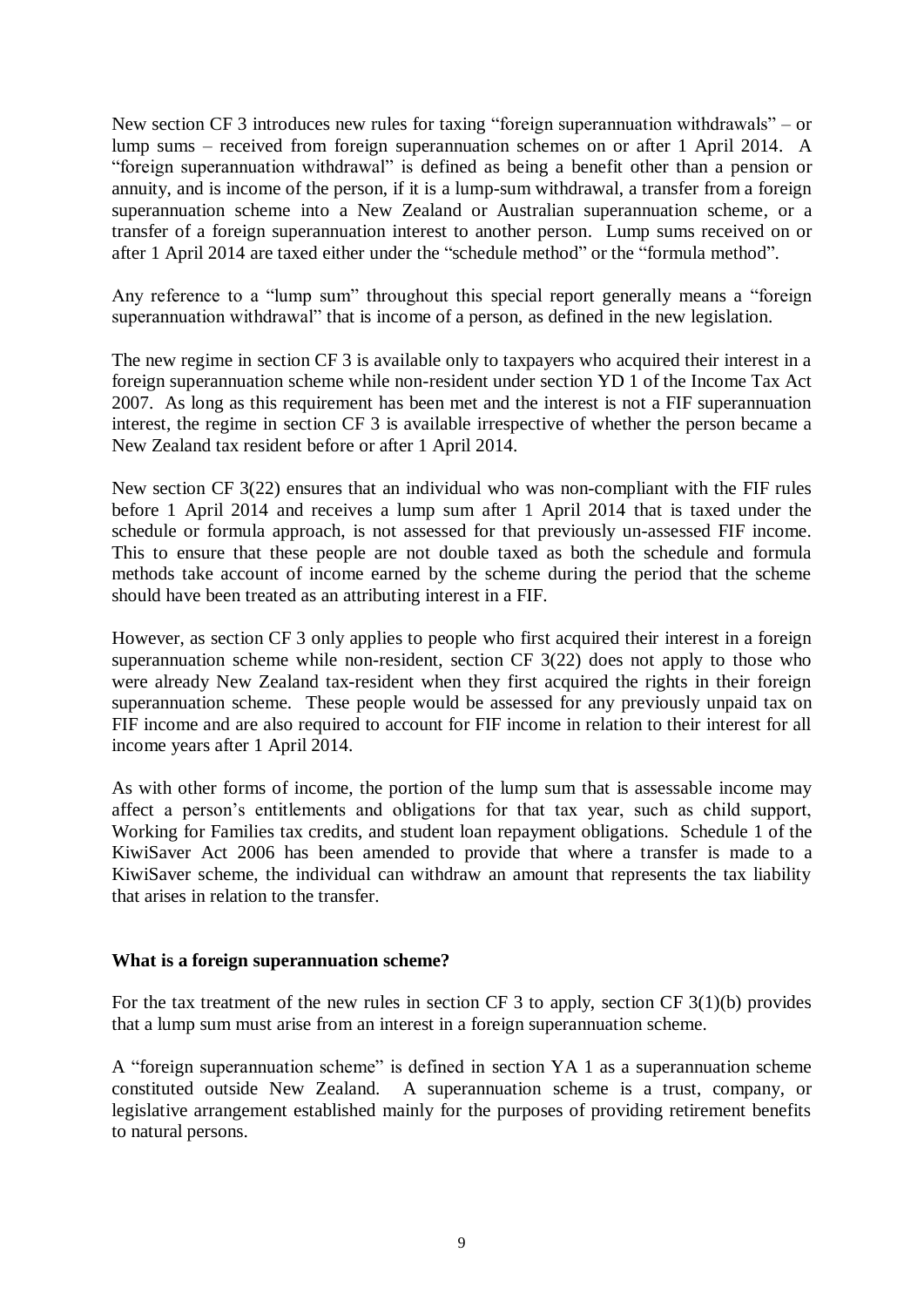Most foreign employment-related retirement schemes that individuals contribute to while working overseas satisfy the definition of a "foreign superannuation scheme". This is because these schemes usually will have been established by an individual's employer to be used by the employer's eligible employees. Investments in these schemes are usually held by trustees for the benefit of the participating employees.

Similarly, retirement entitlements originating from arrangements made under foreign legislation also usually satisfy the definition of a foreign superannuation scheme.

A retirement scheme will satisfy the definition of a foreign superannuation scheme so long as the scheme is either a trust, company, or arrangement established under the other country's legislation, and is established mainly for the purpose of providing retirement benefits.

Sometimes savings in an individual's retirement scheme can be used for purposes unrelated to retirement. For example, in the United States, individuals are able to establish a retirement savings account known as an Individual Retirement Account (IRA). An IRA is a savings account set up for the exclusive benefit of the individual or the individual's beneficiaries. To discourage the use of IRAs for purposes other than retirement, a 10% penalty tax is imposed on any withdrawals made from the account before retirement. Some withdrawals can be made without penalty – for example, when withdrawals are made to meet higher education expenses, first home purchases or medical expenses, no penalty tax is imposed.

Nevertheless, IRAs are established *mainly* for the purpose of providing retirement benefits and therefore on the face of it, such accounts are likely to be "foreign superannuation schemes" for New Zealand tax purposes.

Where a retirement scheme is merely a "bare trustee" or similar arrangement for an individual, the scheme is unlikely to meet the definition for being a foreign superannuation scheme. If retirement savings are held by a bare trustee, section YB 21 provides that the underlying savings are deemed to be held by the individual personally. In those circumstances, New Zealand would generally tax the individual as if the individual is holding the underlying investments of the "scheme" directly.

The Taxation (Annual Rates, Foreign Superannuation, and Remedial Matters) Act 2014 also makes a minor change to the definition of "superannuation scheme" that corrects an unintended change that occurred during the rewrite of the Income Tax Act in 2004. This correction clarifies that the definition of superannuation scheme does not include schemes that pay a foreign social security pension that resembles New Zealand Superannuation and applies from 1 April 2005. This amendment ensures that the current rules for taxing such payments continue.

## **Tax treatment of foreign pensions and annuities**

The tax treatment provided by section CF 3 does not apply to pensions and annuities paid from foreign superannuation schemes to New Zealand residents. Section CF 3(1)(a) provides this by defining a "foreign superannuation withdrawal" as a benefit that is not a pension or an annuity.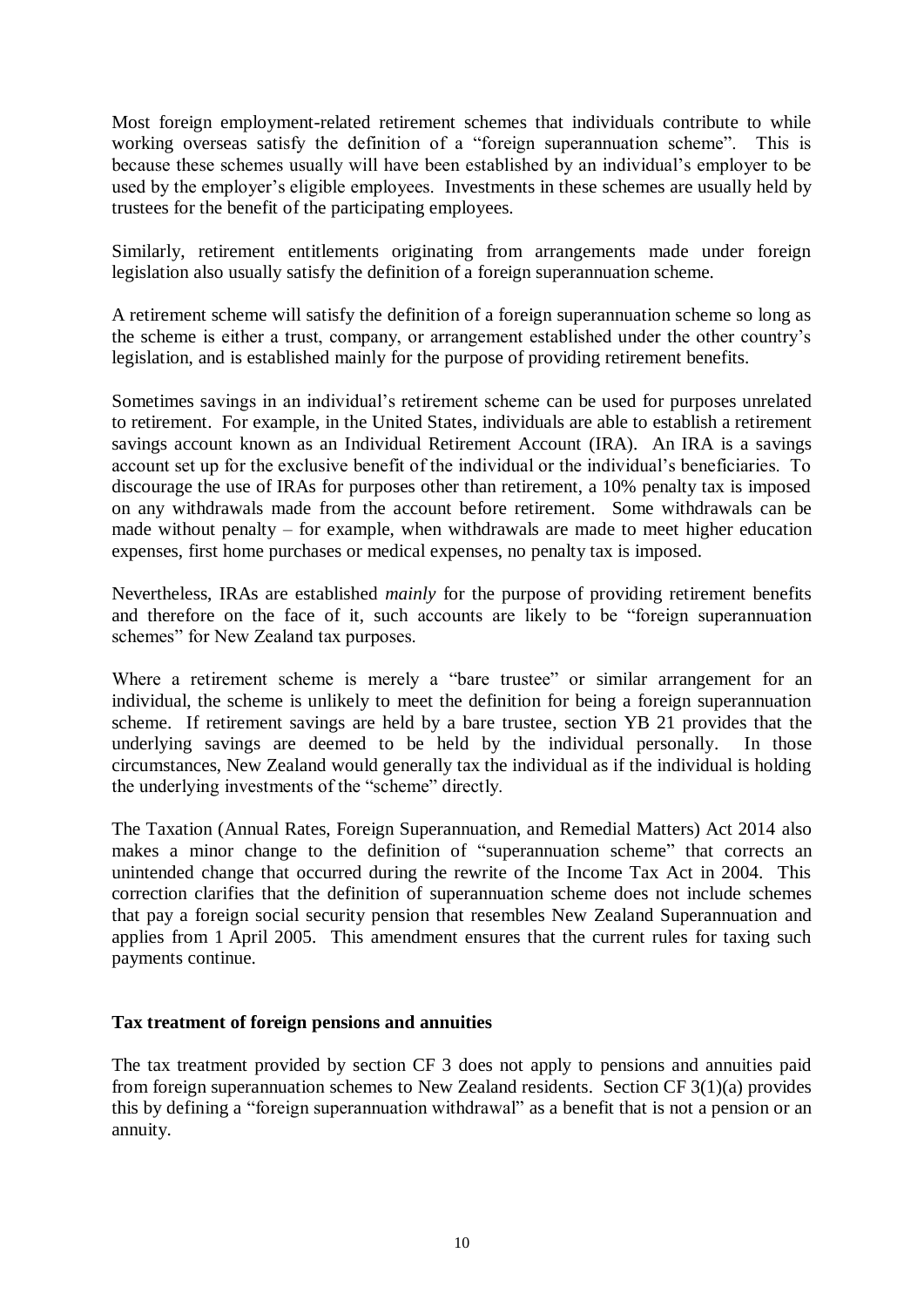The tax treatment of pensions and annuities has not changed. Section CC 5 provides for the taxation of annuities, section CF  $1(1)(g)$  provides for the taxation of pensions. Most pensions and annuities are taxable unless there is a specific exemption.

"A pension" is not defined in the Income Tax Act 2007. However, case law suggests that a payment from a superannuation scheme is generally a pension where:

- the payments are periodic;
- the amounts of the payments are fixed or ascertainable in advance; or
- the entitlement to the payments is for life or a fixed term.

New section CD 36B clarifies that pensions are not taxed as dividends under the company tax rules. Similarly, amendments to sections HC 15 and HC 27 provide that pensions are not taxed under the trust tax rules.

#### **Example 1**

Lisa worked for a few years in Hong Kong and has an interest in her employer's private superannuation scheme. She moves to New Zealand and, upon her retirement, begins to receive a monthly pension payment of NZ\$500 (\$6,000 per year) from the scheme. These payments continue at the same amount (with an increase to account for inflation each year) until her death, at which point they will stop. From these facts, it appears that her monthly payments are a pension. She needs to include \$6,000 in her New Zealand tax return each year and pay tax on that amount. If her marginal tax rate is 33%, she will pay tax of \$1,980 each year.

## **Taxable lump-sum withdrawals or transfers**

The rules set out in new section CF 3 apply to "foreign superannuation withdrawals" received from 1 April 2014 onwards, where the interest in the foreign superannuation scheme was first acquired at a time when the person was not a New Zealand tax resident. Providing that this condition has been met, it does not matter whether the person first became a New Zealand tax resident while holding the interest before or after 1 April 2014.

## *When is a person not a New Zealand tax resident?*

New Zealand tax residence is determined by section YD 1 of the Income Tax Act 2007, which states that a person is a New Zealand tax resident if they have a permanent place of abode in New Zealand. If a person does not have a permanent place of abode in New Zealand, they are considered to be a New Zealand tax resident if they are personally present in New Zealand for more than 183 days in a 12-month period.

It is possible for a person to be a tax resident of more than one country. New Zealand has a number of special agreements with other countries called "double tax agreements", or DTAs. These agreements allocate taxing rights to ensure that a person is not double-taxed when an item of income is sourced in one country and the person deriving it is a tax resident of the other, and also when a person is a tax resident in both countries. When a person is a tax resident of both countries, DTAs contain what is known as a "tie-breaker test" to determine where the person is tax-resident for the purposes of that DTA.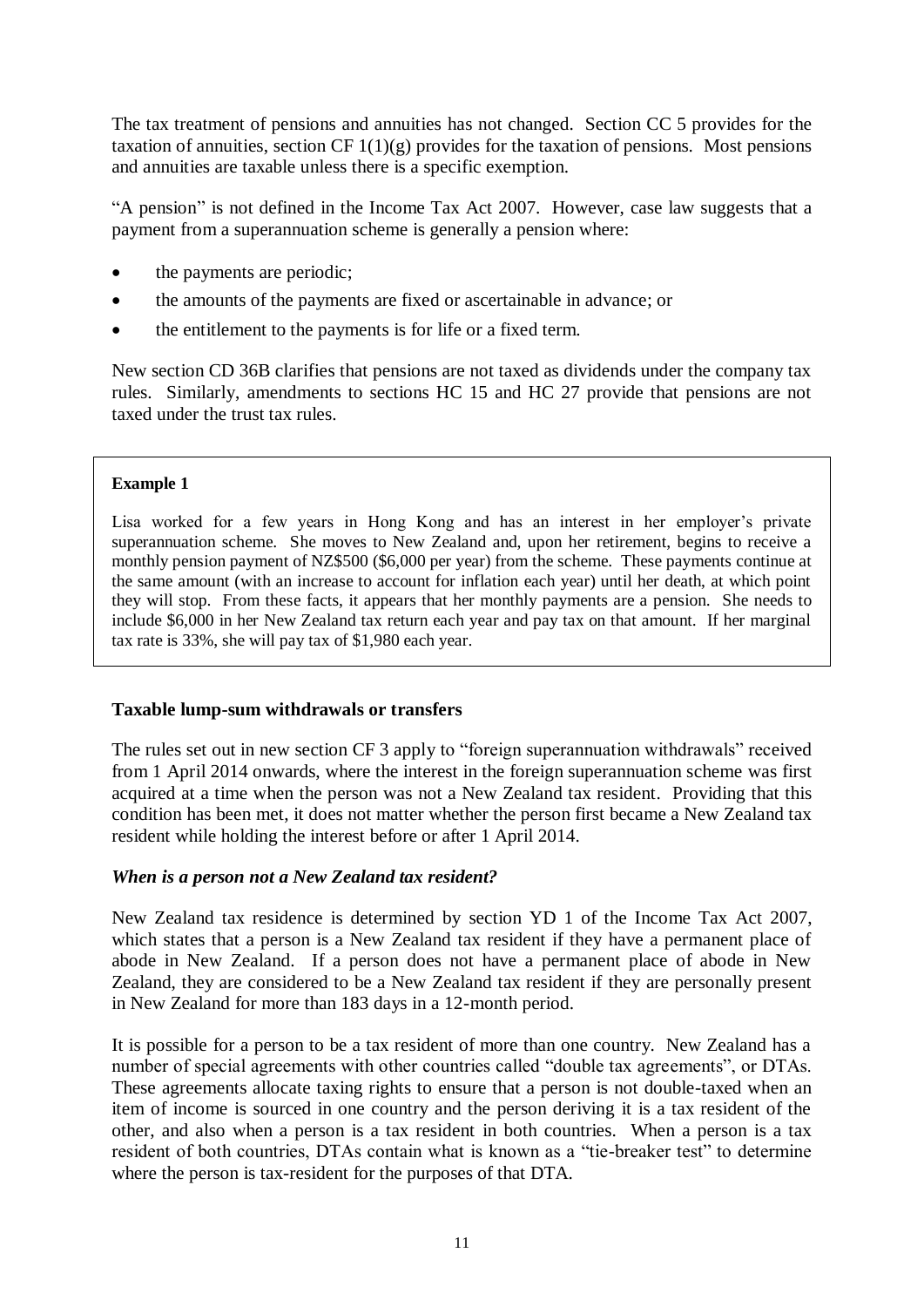Consider a person who is a tax resident under domestic law of both country X and New Zealand. If the person tie-breaks to country  $X$  in the DTA, they are not considered to be a resident of New Zealand for the purposes of allocating taxing rights over certain income under that DTA. However, they are still considered to be a tax resident of New Zealand under section YD 1 of the Income Tax Act 2007.

## *When is a lump sum taxable?*

A lump sum is taxable if it meets the definition of a "foreign superannuation withdrawal" and if it is received during the person's "assessable period". The rules for calculating when a person's assessable period begins and ends are discussed below.

New section CF 3(2) states that a "foreign superannuation withdrawal" is income of the person when the amount is in the form of one of the following:

- a cash withdrawal (section CF  $3(2)(a)$ );
- a transfer from a foreign superannuation scheme into a New Zealand superannuation scheme (section CF  $3(2)(b)$ );
- a transfer from a foreign superannuation scheme outside Australia into an Australian superannuation scheme (section CF  $3(2)(c)$ ); or
- a transfer of a superannuation interest to another person (section CF 3(2)(d)).

## **Example 2**

<u>.</u>

James worked in the United Kingdom and has an interest in a UK pension scheme. He moves to New Zealand and transfers part of his interest into a KiwiSaver scheme under the UK's  $OROPS<sup>1</sup>$ legislation. The amount that is transferred comes within the definition of a foreign superannuation withdrawal, so James must calculate his tax liability on the transfer under the new rules.

A foreign superannuation withdrawal received during the person's assessable period is taxable under one of two methods – the schedule method or the formula method. These methods are discussed below.

## **Non-taxable lump-sum withdrawals and transfers**

In certain circumstances, transfers or withdrawals will not be taxable. These are described below.

 $1$  Qualifying recognised overseas pension scheme.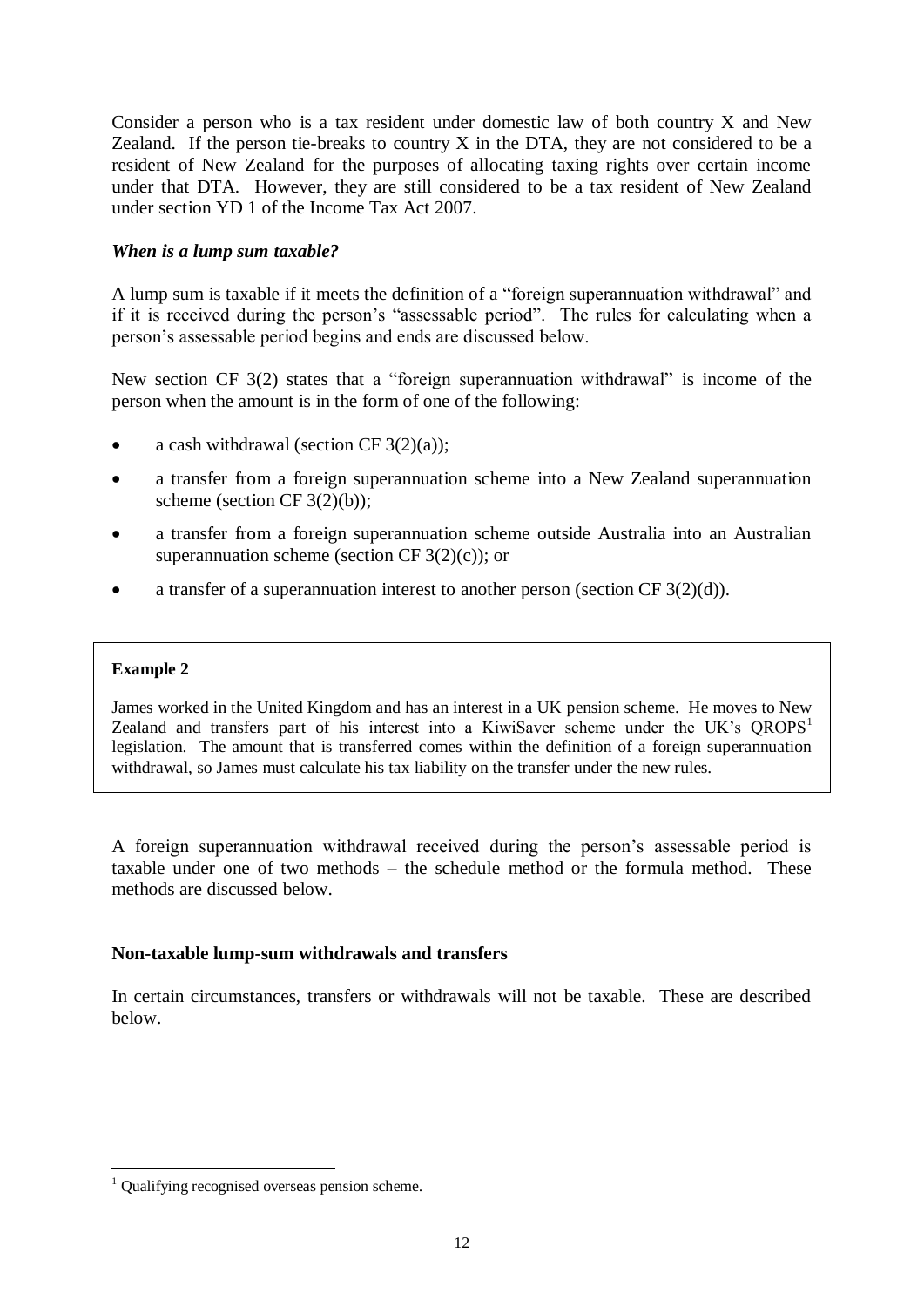## *Withdrawals and transfers from Australian superannuation schemes*

Withdrawals from Australian schemes, and transfers from Australian schemes to New Zealand schemes, are generally not taxed in New Zealand under the Australia-New Zealand double tax agreement or under the trans-Tasman superannuation portability agreement (which took effect from 1 July 2013). This treatment continues under the new rules.

As withdrawals and transfers from Australian superannuation schemes are not taxable, transfers from a foreign (non-Australian) scheme into an Australian scheme are taxable under the new rules.

## <span id="page-12-0"></span>*Transfers between two non-Australian foreign schemes (rollover relief)*

A transfer between two foreign superannuation schemes could give rise to a taxable event under the old rules, being a disposal of rights in the first scheme and an acquisition of rights in the new scheme.

New section CF 3(2) lists the types of lump sums that are taxable. Through its omission in CF 3(2), a transfer from one foreign superannuation scheme to another non-Australian foreign superannuation scheme is not a taxable event. It does not matter whether the transfer is to a scheme in the same foreign country or a different foreign country, as long as the scheme to which it is transferred is not New Zealand or Australian.

This may occur, for example, when a person disposes of their interest to purchase an annuity with a different provider, or if a person transfers from one foreign scheme to another foreign superannuation scheme in order to obtain better returns.

Instead, the person is taxed on the eventual withdrawal or payment (or transfer to an Australian or New Zealand scheme). New section CF 3(21)(b) provides that the amount of tax payable is calculated from when they became New Zealand-resident while holding the interest in the first scheme.

Transfers from a foreign scheme to an Australian scheme are taxable under section CF 3(2)(c).The reason for taxing at this point is because transfers from Australian schemes are typically exempt, as noted above.

## **Example 3**

Kimberley, a New Zealand tax resident, has an interest in a foreign superannuation scheme in Spain that she acquired before migrating to New Zealand. She wants to change providers to get a better investment return, and decides to transfer her funds into another foreign superannuation scheme in France that offers better returns.

Under the new rules, Kimberley does not need to pay New Zealand tax on the amount she transfers to the French scheme. Instead, she is taxed when she transfers the interest in the French superannuation scheme to a New Zealand superannuation scheme. Her tax liability on the transfer of the French interest into New Zealand takes into account the period of time she held the interest in the Spanish scheme while she was New Zealand-resident, as well as the period she held the French interest before transferring.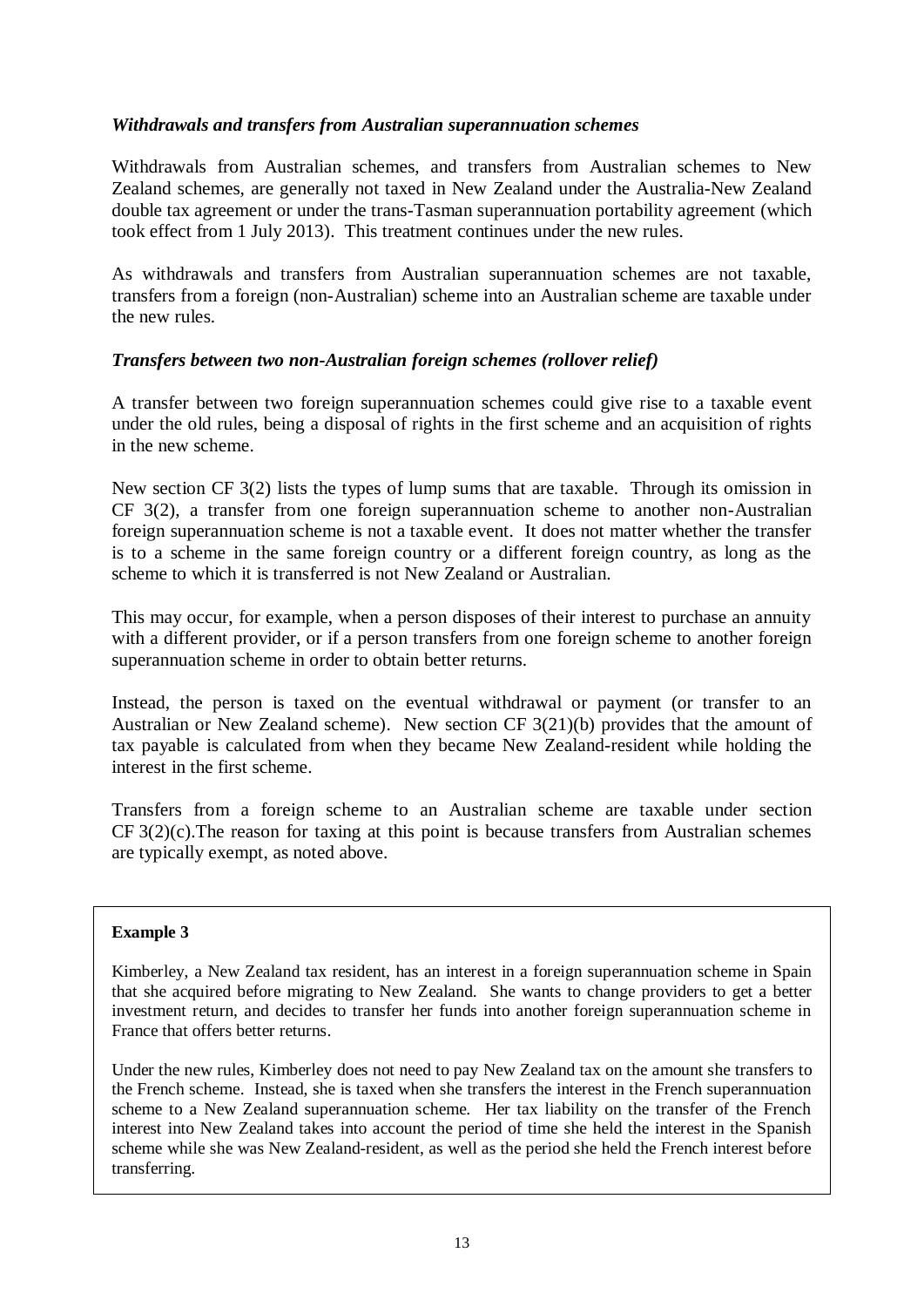## <span id="page-13-0"></span>*Certain transfers following the death of a spouse or a relationship split*

Under new section CF  $3(2)(d)$ , the transfer of an interest in a foreign superannuation scheme to another person is generally a taxable event to the transferor. New section CF 3(3) provides an exception to this rule if all of the following conditions are met:

- the transferor's interest in a foreign superannuation scheme is partly or wholly transferred into a non-Australian foreign superannuation scheme in the name of the transferee;
- the transfer occurs upon the death of the transferor or under a relationship agreement that arises as a result of the dissolution of the transferor and transferee's marriage, civil union partnership, or de facto relationship ("relationship cessation");
- the transferee was the spouse, civil union partner, or de factor partner immediately before the death of the transferor or the relationship cessation; and
- the transferee is a New Zealand tax resident at the time of transfer.

This means when an interest is cashed out and merely distributed to another person, the conditions for rollover relief are not met. A cash distribution is a taxable event to the transferor under section CF 3(2)(a).

The condition that the transferee must be a New Zealand tax resident is a base protection measure as New Zealand does not tax foreign-sourced income derived by non-residents.

Where rollover relief is granted under section CF  $3(3)$  to the transferor, section CF  $3(1)(b)(ii)$ ensures that the transferee is ultimately taxable under the rules in section CF 3 rather than under the FIF rules.

Section CF 3(21)(d) provides that the transferee is taxed for the period they have held the interest in the superannuation scheme, as well as the period that the transferor held the interest in the foreign superannuation scheme while New Zealand tax-resident before the transfer. This is to ensure that all gains that accrued to the scheme while the transferor was a New Zealand tax resident while holding the interest are eventually taxed.

## **Example 4**

Mary, her husband Martin, and their son Simon are all New Zealand tax residents. Mary first acquired an interest in a United Kingdom superannuation scheme while she was non-resident.

Mary dies unexpectedly. In her will, Mary transfers half of her interest in the UK superannuation scheme to Martin and the other half to Simon, rather than cashing out the interest and distributing the proceeds.

As Martin is a New Zealand tax resident and Mary's surviving spouse, the transfer to him is not a taxable event as it meets the requirements for rollover relief under new section CF 3(3).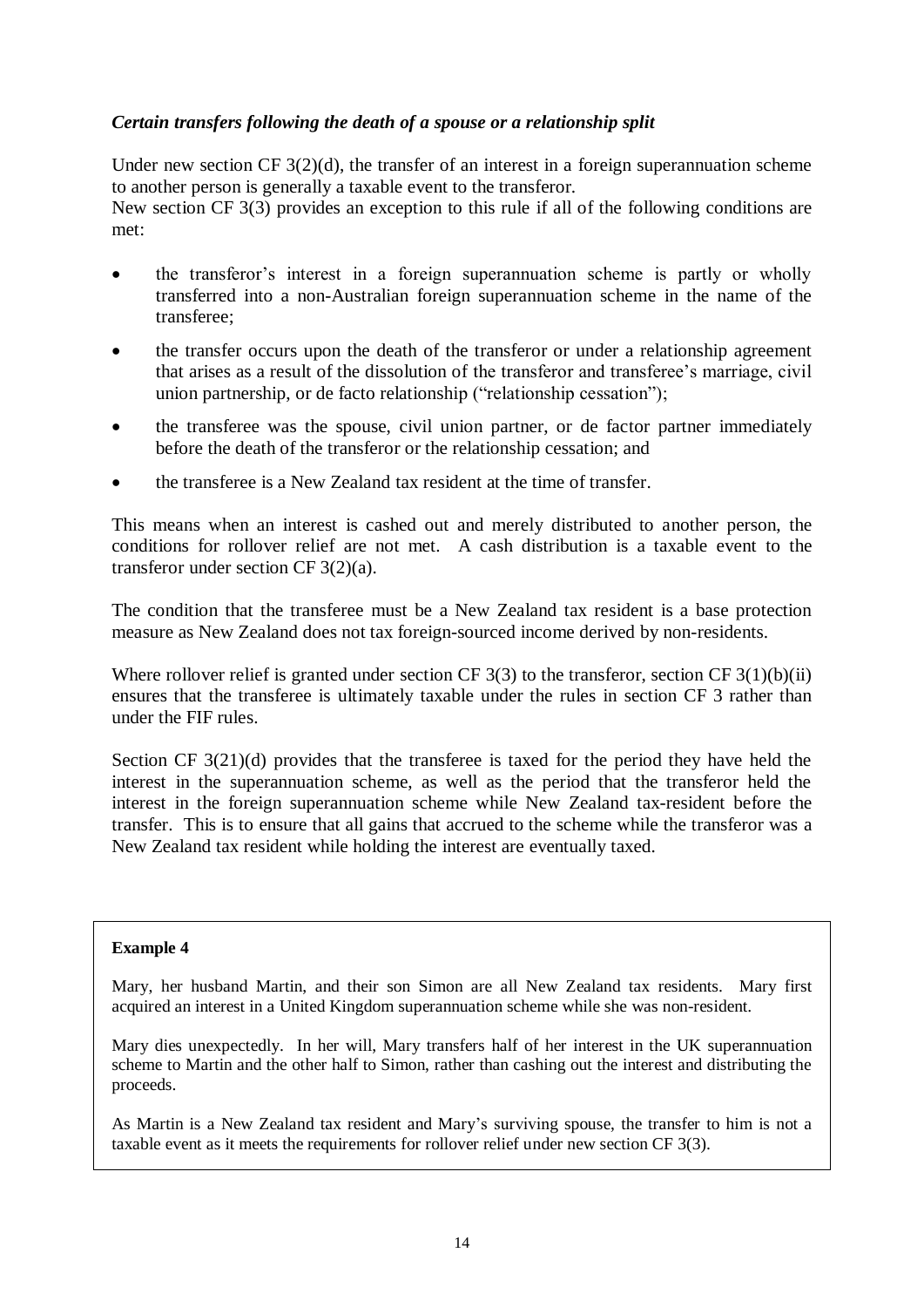Ten years later, Martin decides that he wants to transfer the interest to a New Zealand scheme. This is a taxable event for Martin under section CF 3(2)(b). Under section CF 3(21)(d), the amount of the transfer that is deemed to be assessable income will take into account how long Mary was New Zealand-resident while owning the interest before she died and it was transferred to Martin, as well as how long Martin has owned the interest.

In contrast, Simon is not provided rollover relief under section CF 3(3) as he is Mary's son and not a surviving spouse. This means that when the executor of Mary's estate transfers half of Mary's interest in the superannuation scheme to Simon, the transfer is a taxable event under section CF 3(2)(d) and the amount of the transfer that is deemed to be assessable income will depend on how long Mary was New Zealand-resident while owning the interest before she died and transferred it to Simon.

From the time that Simon acquires the interest, Simon has a FIF superannuation interest as Simon was already New Zealand-resident when it was transferred to him. This means that Simon needs to account for income on an annual basis under the FIF rules. Five years after he acquires the interest, Simon decides to transfer the interest into a New Zealand scheme. Because Simon's superannuation interest has been taxed under the FIF rules, he does not pay any tax on the transfer to the New Zealand scheme.

## *Four-year exemption period*

New sections CF  $3(4)(a)$ , CF  $3(5)$ , CF  $3(6)$  and CW 28B provide that a lump sum that is received during a person's exemption period is exempt from New Zealand tax.

The exemption period is similar to the four-year tax-free window provided by the preexisting "transitional resident rules" in section HR 8 of the Income Tax Act 2007. People who are transitional residents are generally not subject to tax on foreign income during the first four years of New Zealand tax residence.

Unlike the transitional resident rules, section CF 3(5) does not require a person to be non-tax resident for a minimum period in order to qualify for an exemption period. The exemption period is thus available to new migrants and returning New Zealanders alike (as long as they satisfy the overall requirement for section CF 3 that the interest in the foreign superannuation was first acquired while non-tax resident).

Also, unlike the transitional resident rules, it is not possible to opt out of the exemption period.

In addition, a person who receives Working for Families tax credits still receives a full exemption period in relation to their foreign superannuation interest.

To be eligible for an exemption period in relation to a foreign superannuation interest, new section CF 3(5) provides that a person must have first acquired the interest while non-tax resident and has not had an exemption period under section CF 3(5) before they acquired that interest. This means a person may only have one exemption period under section CF 3 during their lifetime, but it may apply to several interests simultaneously, provided that the interests were acquired while non-tax resident.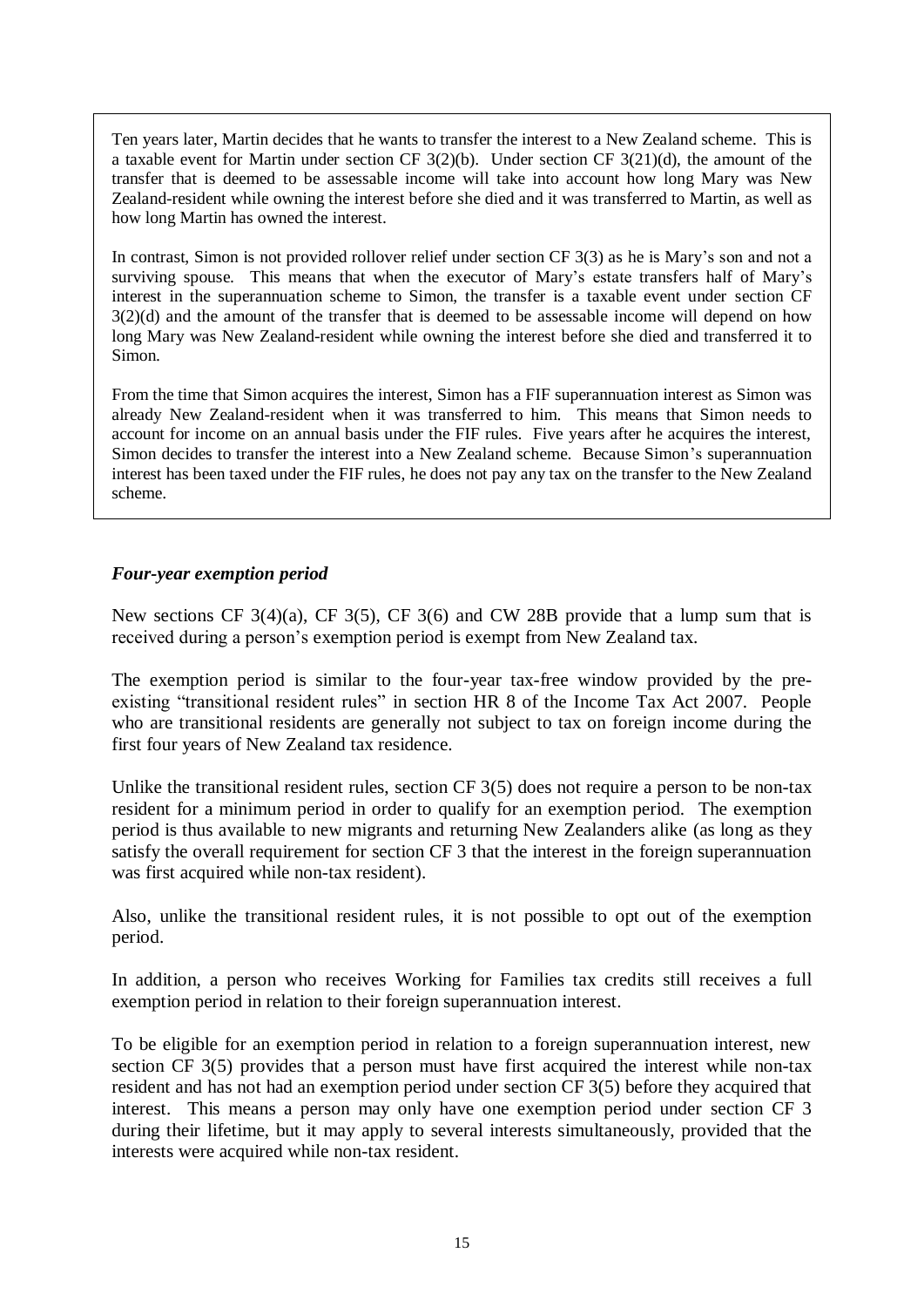The wording provided in section CF 3(6) to determine the timing and length of the exemption period mirrors the transitional residence period provided in section HR 8(3). This provides consistency for individuals with foreign superannuation interests who are also transitional residents. This is reinforced by an amendment to section HR 8(1), which states that a lump sum derived under section CF 3 during a person's transitional residence period is not taxable in New Zealand.

The exemption period begins on the date a person becomes a New Zealand tax resident under section YD 1 of the Income Tax Act 2007 (either by acquiring a permanent place of abode or meeting the requirements of the 183-day rule). The exemption period ends at the end of the 48-month period beginning after the month in which the person meets the requirements of section YD 1(2) or YD 1(3), ignoring the rule in section YD 1(4).

If a person becomes a tax resident under section YD 1 part-way through a calendar month, their exemption period applies for that partial month as well as the subsequent 48-month period.

If a person becomes a New Zealand resident as a result of meeting the 183-day rule in section YD 1(3), the exemption period starts on the first day they are New Zealand-resident (under section YD 1(4)), but does not end until 48 months after they actually triggered the 183-day rule in section YD 1(3) (that is, on their  $184<sup>th</sup>$  day in New Zealand).

Note that tax residence in this context means tax residence as provided in section YD 1 of the Income Tax Act 2007. As discussed in the section on "Taxable lump-sum withdrawals or transfers", a person could be considered to be a tax resident of New Zealand and another country under the domestic laws of each country. If the person "tie-breaks" to the other country under the DTA and is treated as not being a New Zealand resident for the purposes of the DTA, they are still considered to be a New Zealand tax resident under section YD 1 of the Income Tax Act 2007, which is relevant for the purposes of calculating the exemption period. (It should be noted that when the individual tie-breaks to the other country for the purposes of a DTA, in general New Zealand cannot tax lump sums originating from that other country and paid to the individual during the period that they tie-break to the other country).

## **Example 5**

Jordan migrates to New Zealand with an interest in a foreign superannuation scheme. She is deemed to have acquired a permanent place of abode in New Zealand on 16 June 2015. Jordan is eligible for an exemption period which begins on the date she acquired her permanent place of abode. Her exemption period lasts for the remainder of June 2015, plus the 48 full calendar months following that. This means her exemption period ends on 30 June 2019 and her assessable period begins on 1 July 2019.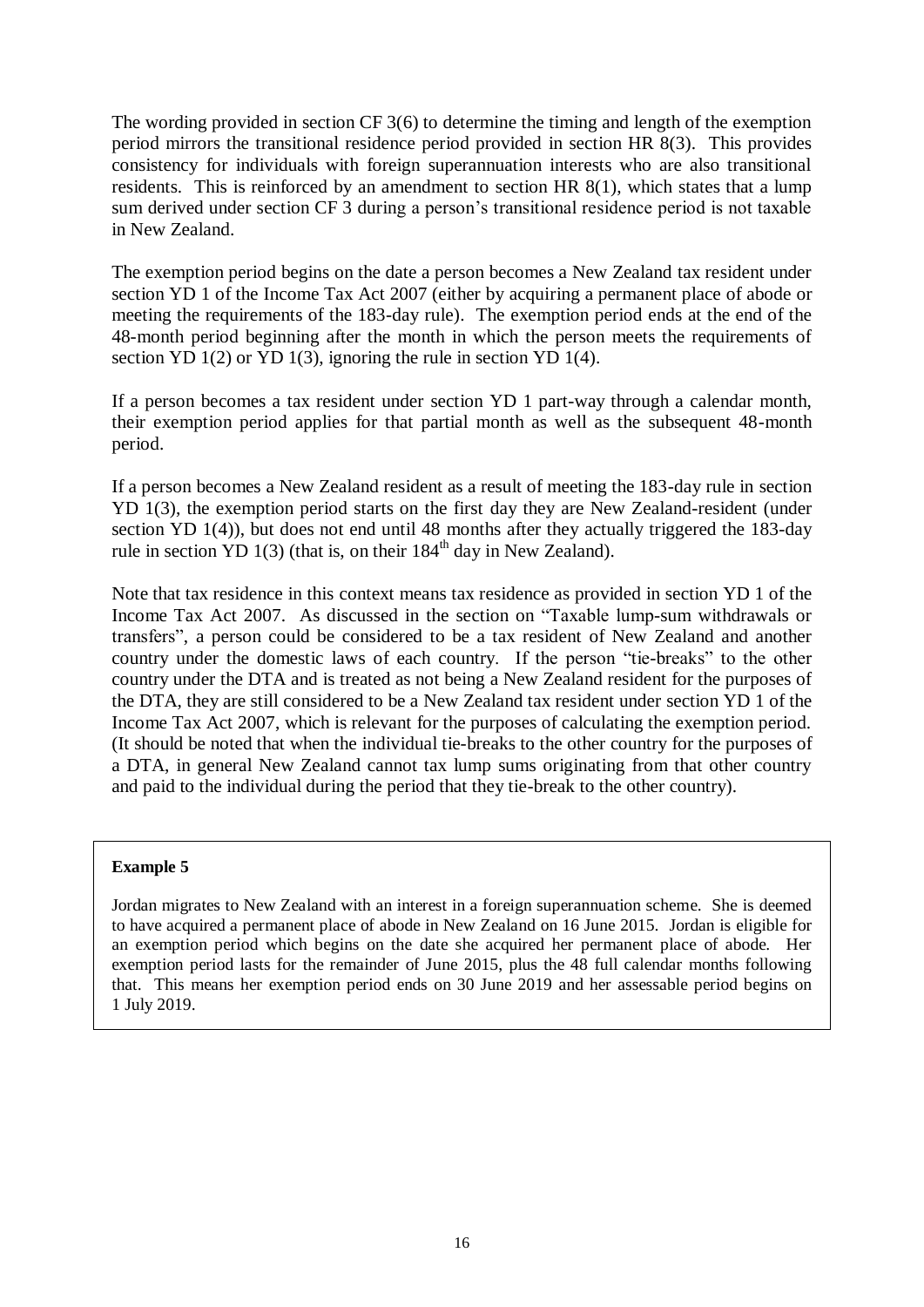## **Methods for taxing lump sums**

Lump sums are taxable if they are received during the person's assessable period.

A lump sum is taxed under one of two methods:

- the "schedule method" (the default method) in new section CF  $3(9)(a)$ ,  $(10)$ ,  $(11)$ , and (19); or
- the "formula method" in new section CF  $3(9)(b)$ ,  $(12)$ – $(19)$ .

These two methods determine how much of a lump sum should be included as assessable income in an individual's income tax return (the assessable withdrawal amount).

New sections CF 3(4)(b) and CW 28C provide that the part of the lump sum that is not treated as assessable income under the schedule method or formula method is exempt income. The exempt income is *not* taken into account for student loan or Working for Families tax credit purposes.

The schedule method is the default method for calculating a person's assessable income in relation to a foreign superannuation withdrawal.

A person who satisfies the criteria in section CF 3(9)(b) is eligible to use the formula method in relation to a lump sum received from their foreign superannuation scheme, if they choose to do so. If they choose not to use the formula method, they must use the schedule method.

To be eligible to use the formula method the individual must meet several criteria in relation to the interest.

First, the foreign superannuation scheme must be a foreign defined contribution scheme for which a person has sufficient information about the value of the scheme and contributions made. A foreign defined contribution scheme is defined in section YA 1 as a foreign superannuation scheme that operates on the principle of allocating contributions to the scheme on a defined basis to individual members.

In addition, a person must not have used the schedule method for a past lump sum received from that particular interest, and must not have received a withdrawal (other than a pension or an annuity) before 1 April 2014. If the person received their interest from a spouse, civil union partner, or de facto partner, in a transaction referred to in section CF 3(21)(d), another condition is that the person who originally held the interest did not use the schedule method in relation to the interest.

## *Calculating the assessable period*

As noted above, a person who receives a lump sum during their "assessable period" is required to calculate their assessable income in relation to that lump sum by using either the schedule or the formula method (the assessable withdrawal amount).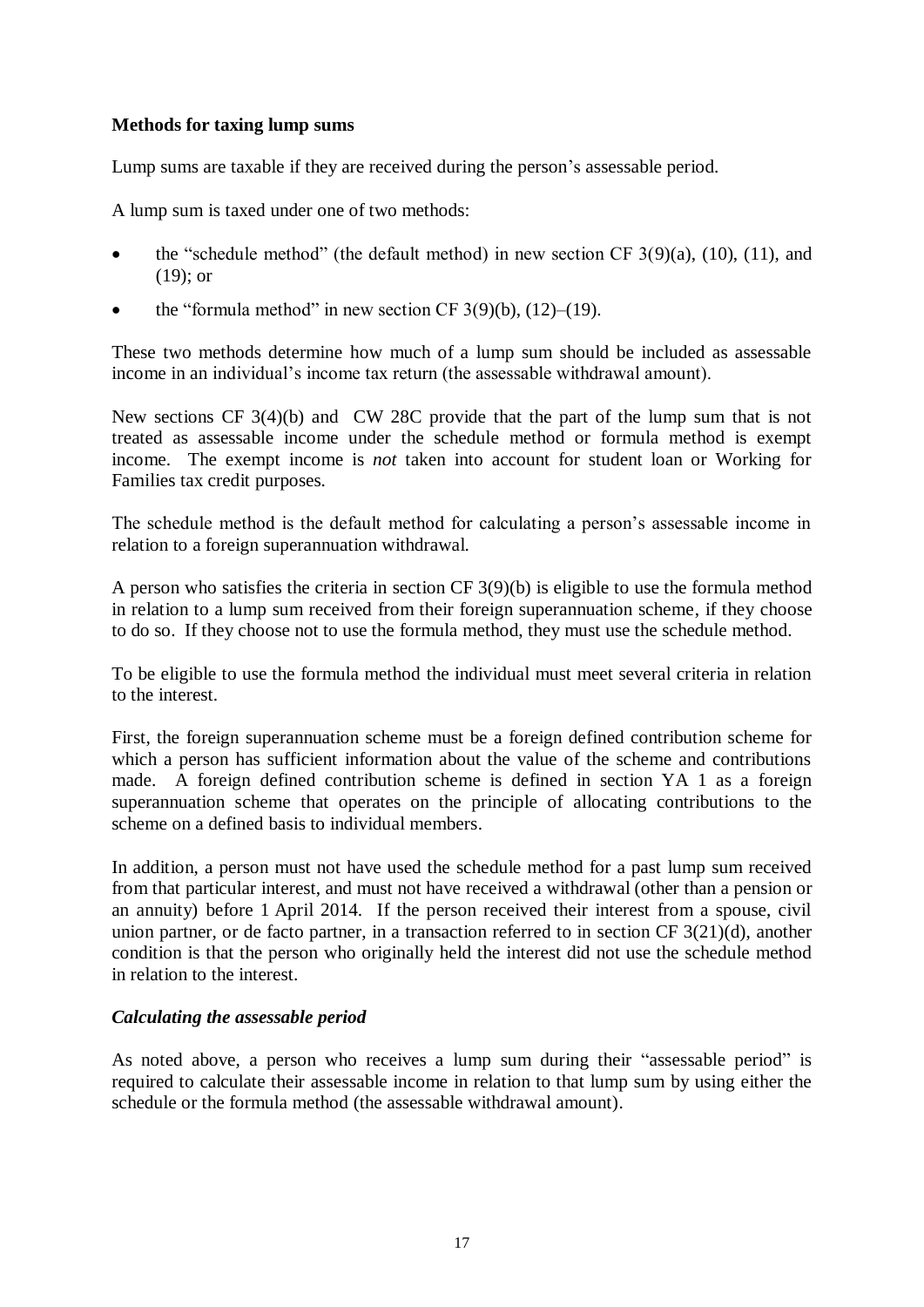Generally speaking, the assessable period is the period during which a person is a New Zealand tax resident while holding an interest in a foreign superannuation scheme. The assessable period is calculated on an interest-by-interest basis. This ensures that the rules still work as intended if an individual has interests in multiple schemes acquired at different points in time (because, for example, they worked for different employers).

Determining the duration of a person's assessable period is necessary to calculate the assessable withdrawal amount under both the schedule method and formula method. New section CF 3(7) reinforces this.

The tax liability arising under the schedule method essentially depends on how long the person has been a New Zealand tax resident. It is calculated using the number of income years beginning in the person's assessable period.

The interest factor in the formula method is calculated using a person's years of tax residence.

Sections CF 3(11)(c) and CF 3(18)(c) provide that a person's years of residence is calculated as the greater of 1 and the number of income years which begin in the assessable period before a person receives a lump sum.

New section CF 3(8) provides how a person's assessable period for a foreign superannuation interest is calculated.

If the person has a four-year exemption period in relation to their foreign superannuation interest (as described above), their assessable period for that foreign superannuation interest begins as soon as the exemption period ends. This is provided for in new section  $CF 3(8)(a)(ii)$ .

If the person does not have an exemption period in relation to their foreign superannuation interest (this will generally occur if the person has already had an exemption period before they acquired the foreign superannuation interest in question), their assessable period for that foreign superannuation interest begins when they become a New Zealand tax resident for the first time while owning that interest. This is given by section CF  $3(8)(a)(i)$ .

It is possible that a person could migrate to New Zealand with a foreign superannuation interest, lose their New Zealand tax residence, and then become tax resident again. New Zealand does not generally aim to tax foreign-sourced income derived by non-tax residents. To ensure that the schedule and formula methods do not contradict this principle, new section CF 3(8)(c) provides that the assessable period excludes periods of non-tax residence.

New section CF 3(8)(b) provides that a person's assessable period for an interest in a foreign superannuation scheme ends when the person derives a lump sum (the distribution time). This means when a person receives multiple lumps from a given foreign superannuation interest, their assessable period for that interest is extended with each lump sum they receive.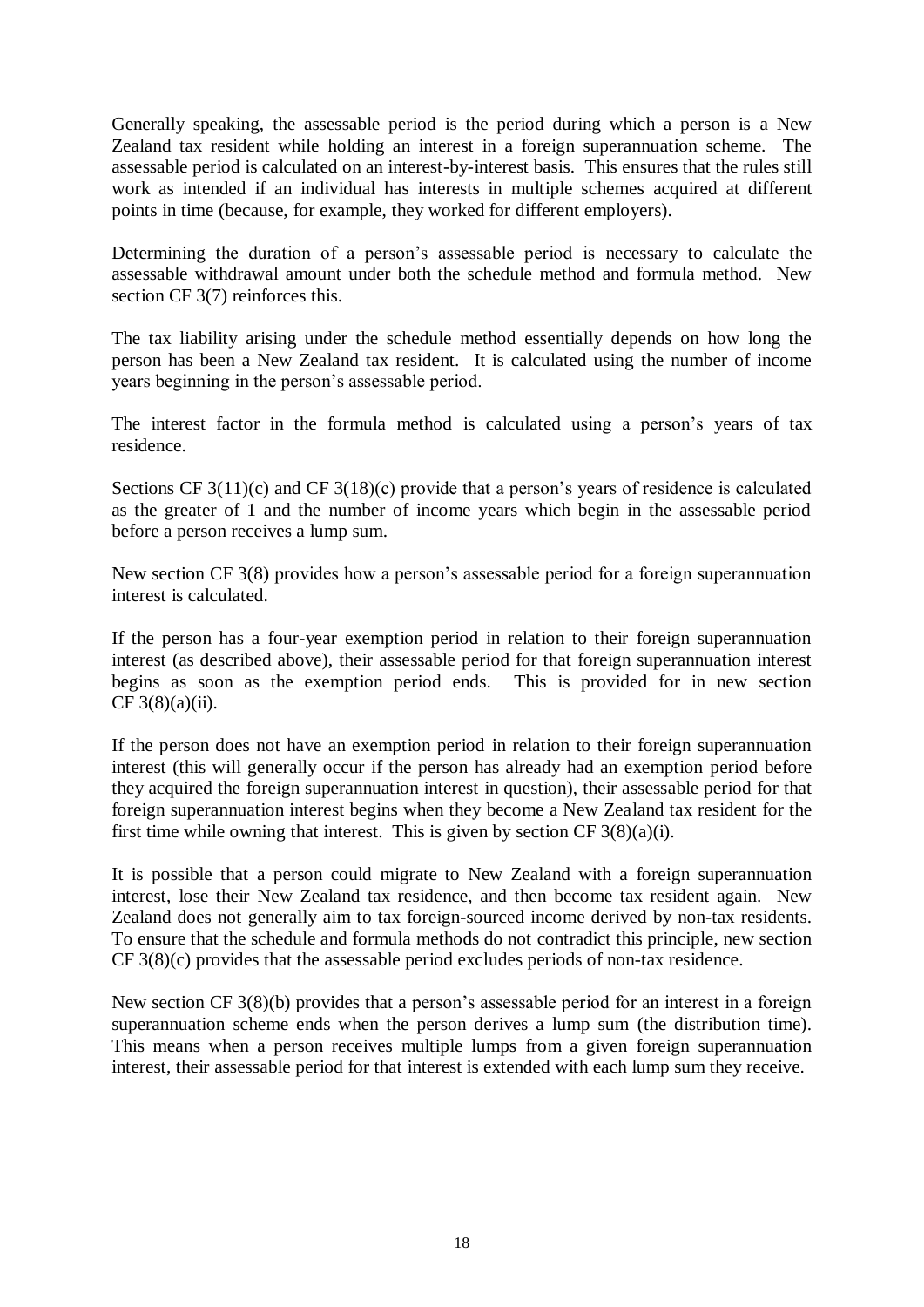#### **Example 6**

Brian's exemption period ends on 30 September 2015. His assessable period begins on 1 October 2015. Brian leaves New Zealand and his last day as a New Zealand tax resident is 27 March 2022. He becomes a New Zealand tax resident again on 1 August 2027. Brian receives a lump sum from his foreign superannuation scheme on 5 February 2029.

Brian's assessable period is from 1 October 2015 until 5 February 2029, but excludes the period 28 March 2022 to 31 July 2027 (which is when he was non-resident).

As noted above, section CF 3(2) provides that transfers between two non-Australian foreign superannuation schemes are generally not taxed. Instead, the holder of the interest is taxed when it is finally withdrawn or transferred to a New Zealand or Australian superannuation scheme. New section CF 3(21)(b) provides that in such a case, the assessable period begins when the person first became New Zealand tax-resident while owning the interest in the original foreign superannuation scheme or when their exemption period for that original interest ended.

#### **Example 7**

Matilda migrated to New Zealand with an interest in an employment-related German superannuation scheme and became tax-resident on 8 August 2012. Her exemption period is 8 August 2012 to 30 August 2016. Her assessable period for that superannuation interest begins on 1 September 2016.

On 7 July 2017 she transfers her interest into a different German superannuation scheme. This transfer is not a taxable event. On 21 March 2020, Matilda transfers that German superannuation interest to a New Zealand superannuation scheme, which is a taxable event.

Matilda's assessable period in relation to the transfer starts on 1 September 2016 and ends on 21 March 2020.

When an interest in a foreign superannuation scheme is transferred to another person, the transfer is generally taxable under new section CF 3(2)(d) to the transferor based on their assessable period, if the transferor is a New Zealand tax resident.

If the transferee is a New Zealand tax resident when they receive the interest from the transferor, the transferee generally does not qualify for the tax treatment provided in section CF 3 in relation to their acquired interest for subsequent lump sums received from the interest. In this case, the transferee has a FIF superannuation interest and is required to account for tax on an annual basis under the FIF rules.

The exception to this is where the transfer meets the conditions listed in section CF 3(3) for rollover relief following the death of the transferor or a relationship split involving the transferor and transferee. In this case, the transfer is not a taxable event to the transferor, but section CF 3(21)(d) provides that the transferee's assessable period begins when the transferor's assessable period for that interest began.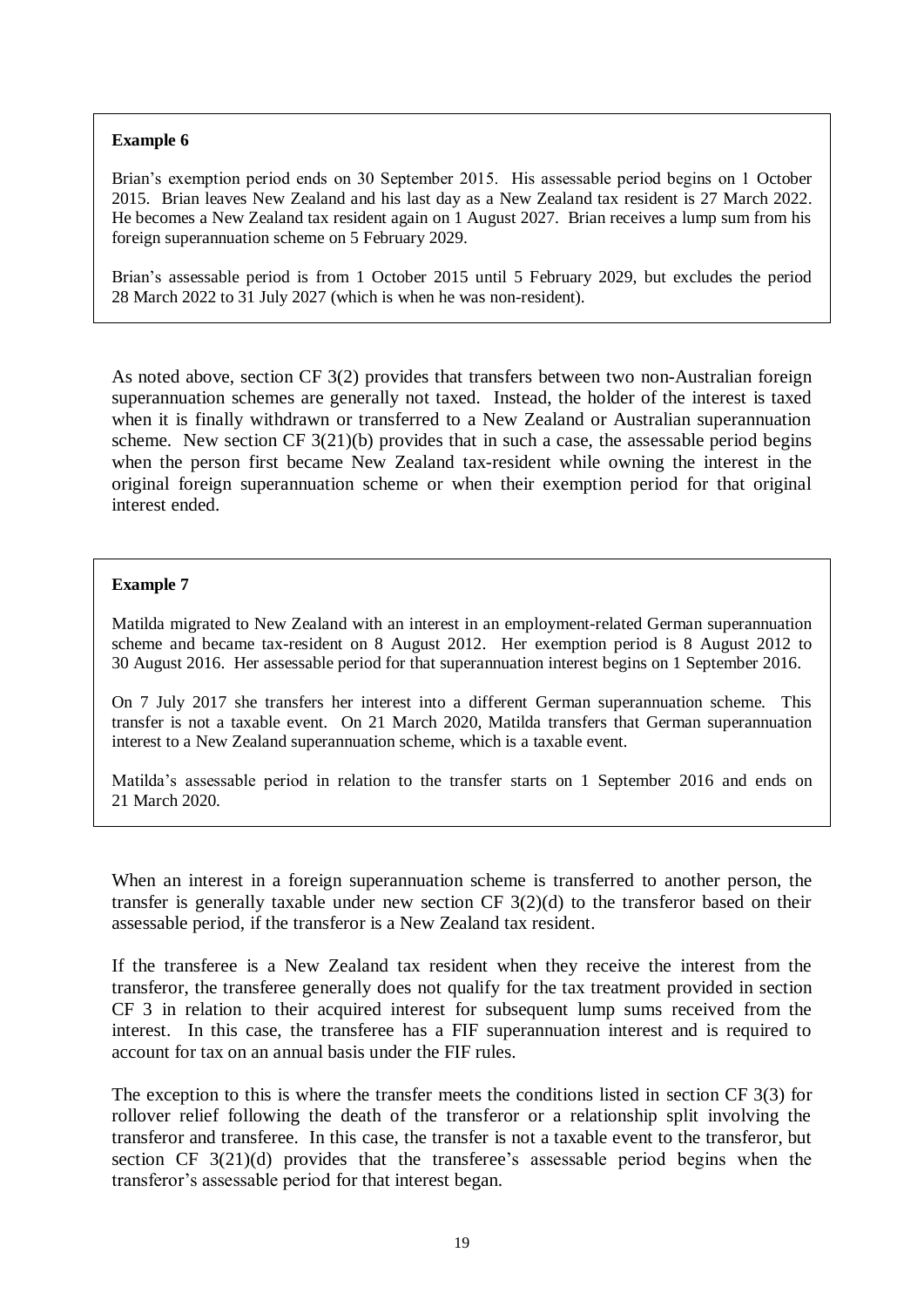This approach ensures that all gains that have accrued to the scheme while the transferor was New Zealand tax-resident while holding the interest are eventually taxed.

Further explanation of the conditions for rollover relief arising under section CF 3(3) and an example can be found in the section ["Certain transfers following the death of a spouse or a](#page-13-0)  [relationship split"](#page-13-0) of this report.

#### **Example 8**

Rebecca and Stella are sisters who migrated to New Zealand. Rebecca acquired an interest in an Italian superannuation scheme while she was working in Italy. Rebecca's exemption period ends on 30 November 2013 and her assessable period begins on 1 December 2013. On 16 October 2019, Rebecca decides to transfer her interest to Stella.

The transfer does not met the requirements for rollover relief under section CF 3(3) as Rebecca and Stella are not married, in a civil union, or in a de facto relationship.

Rebecca must account for the transfer using the rules in section CF 3. Rebecca's assessable period for calculating her assessable withdrawal amount arising from the transfer is 1 December 2013 to 16 October 2019. Rebecca must calculate her tax liability under either the schedule or formula method.

As Stella is a New Zealand tax resident when she acquires the interest from Rebecca, and does not qualify for rollover relief under section CF 3(3), Stella needs to account for income on the foreign superannuation interest using the FIF rules.

## *Schedule method*

New sections CF 3(9)(a), CF 3(10), (11), and (19) provide for the schedule method. The schedule method is the default method for taxing foreign superannuation withdrawals received by individuals who first acquired their foreign superannuation interest while they were non-tax resident.

The schedule method deems a certain amount of the lump-sum transfer or withdrawal to be investment gains, based on the person's years of tax residence. The approach uses fractions that represent the proportion of the lump sum to be included in a person's assessable income – the assessable withdrawal amount. The schedule year fractions increase with years of residence. New sections CF 3(4)(b) and CW 28C provide that the remainder of the lump sum that is not deemed to be the assessable withdrawal amount is exempt from tax.

The fractions in new schedule 33 are set at the rate necessary to put a person who leaves their foreign superannuation overseas in the same position as if they had instead transferred their superannuation to New Zealand when they first became tax-resident and paid tax on investment gains as they accrued in a KiwiSaver or bank account, for example. This would also put them in a similar tax position to someone who pays tax on an annual basis under the FIF rules on an overseas-based financial asset. Given certain assumptions (including a 5% post-tax interest rate in the foreign scheme), the schedule method has been designed so that a person should conceptually be indifferent from a tax perspective between keeping their superannuation overseas and transferring it to New Zealand. Further discussion of the policy rationale behind the schedule method can be found in the annex to the issues paper. <sup>2</sup>

 2 *Taxation of foreign superannuation*, released on 24 July 2012 available a[t www.taxpolicy.ird.govt.nz.](http://www.taxpolicy.ird.govt.nz/)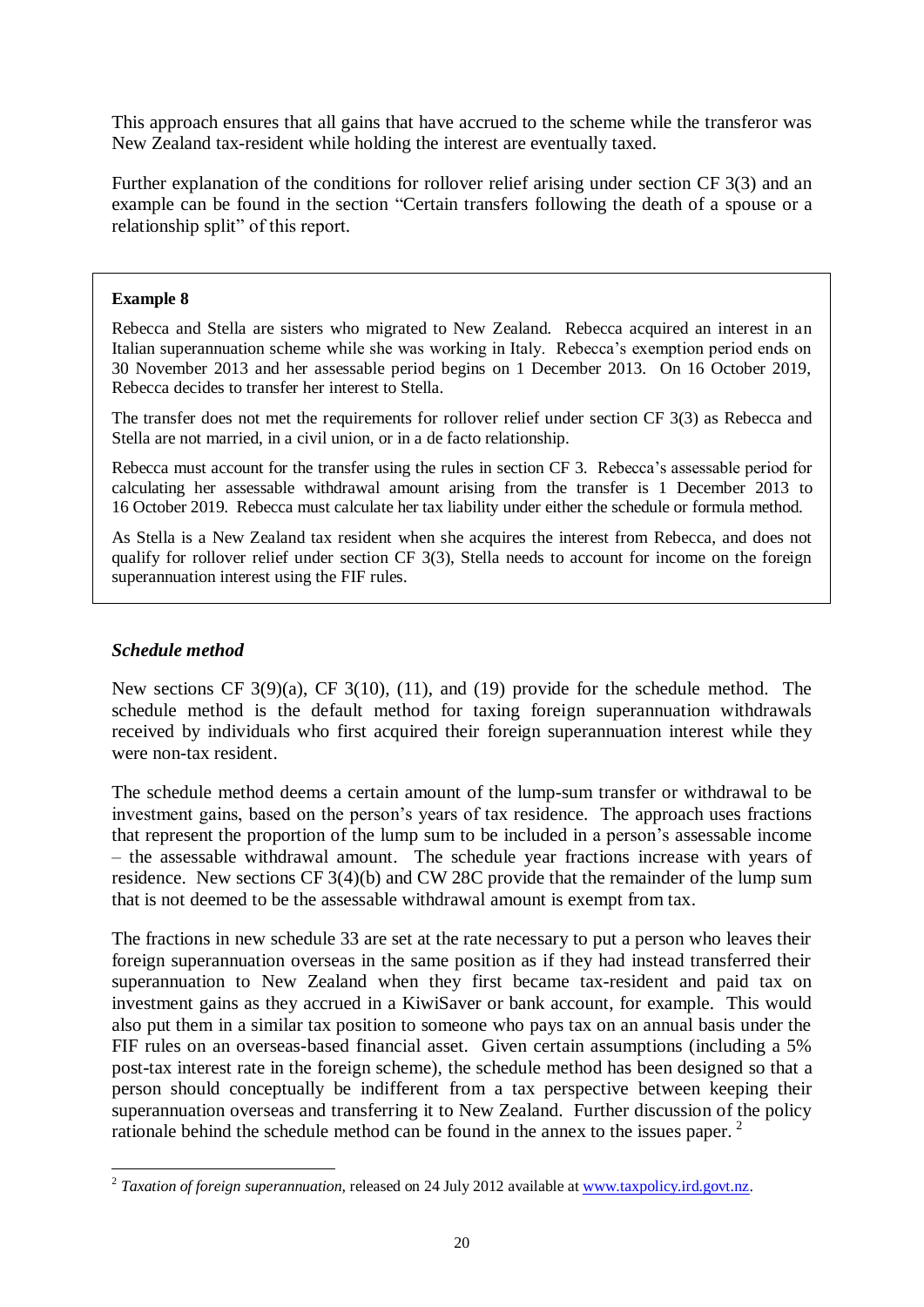A person's assessable income (or assessable withdrawal amount) under the schedule method is calculated using the following formula provided in new section CF 3(10):

## *(super withdrawal – contributions left) x schedule year fraction*

The terms in the formula are defined in new section CF 3(11).

The term "super withdrawal" is the amount of the foreign superannuation withdrawal (the lump sum).

The "contributions left" item in the formula is a deduction for contributions made for or on behalf of a person while the person is a New Zealand tax resident, if the contributions satisfy certain conditions. The schedule method may otherwise treat some of the New Zealand contributions as gains would result in over-taxation.

New section CF 3(19) provides that all of the following conditions must be met:

- at the time the contribution is made, the person must be a New Zealand resident under section YD 1 and treated as a New Zealand resident under all applicable double tax agreements;
- the contribution is made by the person, or the person's employer, or for the benefit of the person;
- the contribution must be required under the rules of the foreign superannuation scheme (that is, voluntary contributions cannot be deducted); and
- employer contributions must be subject to employer superannuation contribution tax or fringe benefit tax.

Additional conditions set out in section CF 3(11)(b) provide that a given contribution may only be deducted once under the schedule method, and for a given lump sum, the amount of contributions deducted may not exceed the value of the lump sum in calculating the assessable withdrawal amount. Section CF 3(11)(b) also provides that only recognised contributions made during the assessable period before the distribution time can be deducted.

Contributions that can be deducted are restricted in this manner because the schedule rates already include an implicit allowance for contributions. For example, for the year one schedule rate, 4.76% of the withdrawal is treated as taxable New Zealand-sourced gains and the remainder is treated as non-taxable. The non-taxable portion includes contributions as well as gains derived while non-resident.

The reason for having restrictions on the types of contributions that are deductible is to ensure that contributions are not effectively deducted more than once − first, by being deducted as "contributions left" in the formula and, secondly, by then being allocated out using the schedule year fractions.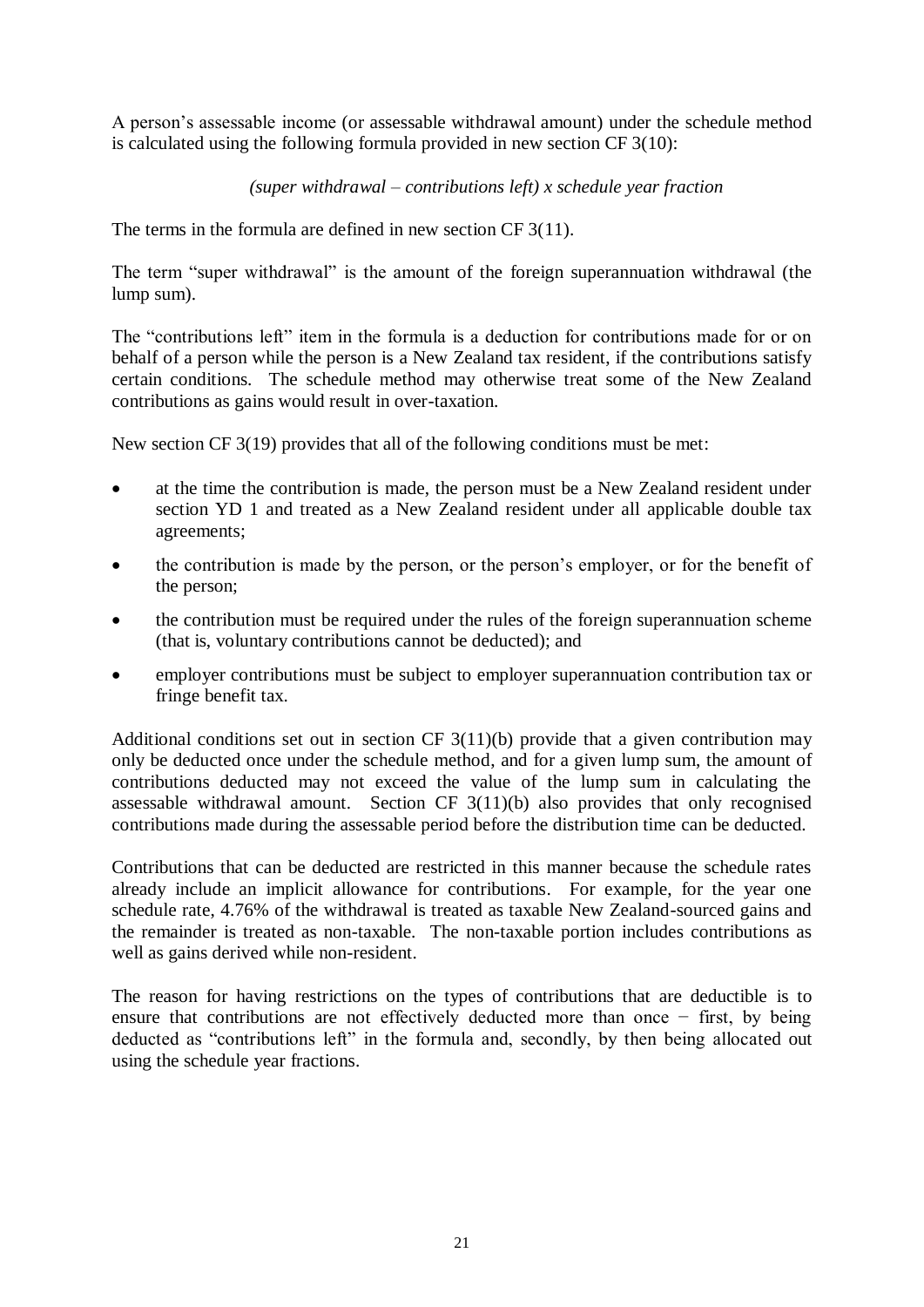The appropriate "schedule year fraction" to use is identified by calculating the number of income years that *begin* in the person's assessable period, before the person receives the lump sum. This is the number of income years which begin after the person becomes a New Zealand tax resident and after their four-year exemption period ends. This means that when a person has an exemption period, the number of income years beginning in a person's assessable period is less than the number of years that they have been New Zealand-resident.

The effect of counting a person's years of residence from the end of the exemption period is to treat them as being non-resident during the exemption period. Gains which accrue during those four years are not clawed back and are therefore not taxed under the schedule method.

## **Example 9**

After a period spent working overseas, Dan returned to New Zealand with an interest in a foreign superannuation scheme and acquired a permanent place of abode on 28 June 2012. Dan's exemption period begins on 28 June 2012 and ends on 30 June 2016. Dan's assessable period starts on 1 July 2016.

He withdraws a lump sum of \$50,000 on 27 January 2020. There are three income years that begin in Dan's assessable period: the years beginning 1 April 2017 (2018 income year), 1 April 2018 (2019 income year), and 1 April 2019 (2020 income year).

Dan is therefore required to use the schedule year fraction for year three. The corresponding schedule year fraction is 14.06%, so his assessable income is \$7,030 (being \$50,000 x 14.06%).

Dan includes \$7,030 as income in his 2020 income tax return. His marginal tax rate is applied to this amount, rather than the full amount of the lump-sum withdrawal.

If the number of income years beginning in a person's assessable period is zero when a person receives a lump sum (that is, they receive the lump sum during the part-year in which their assessable period starts but before the start of the next income year), the person should use the schedule year fraction associated with year one.

## **Example 10**

Melanie's assessable period begins on 1 October 2014. She withdraws a lump sum of \$50,000 on 5 February 2015, which means that an income year has not yet started during her assessable period.

Melanie is required to use the schedule year fraction for year one because the withdrawal was made between 1 October 2014 and 31 March 2015. The corresponding schedule fraction is 4.76%, so her assessable income is \$2,380 (being \$50,000 x 4.76%). Assuming Melanie's tax rate is 33% (which is the top personal marginal tax rate for the 2014–15 income year), she is liable to pay \$785.40 of tax on her \$50,000 lump-sum withdrawal.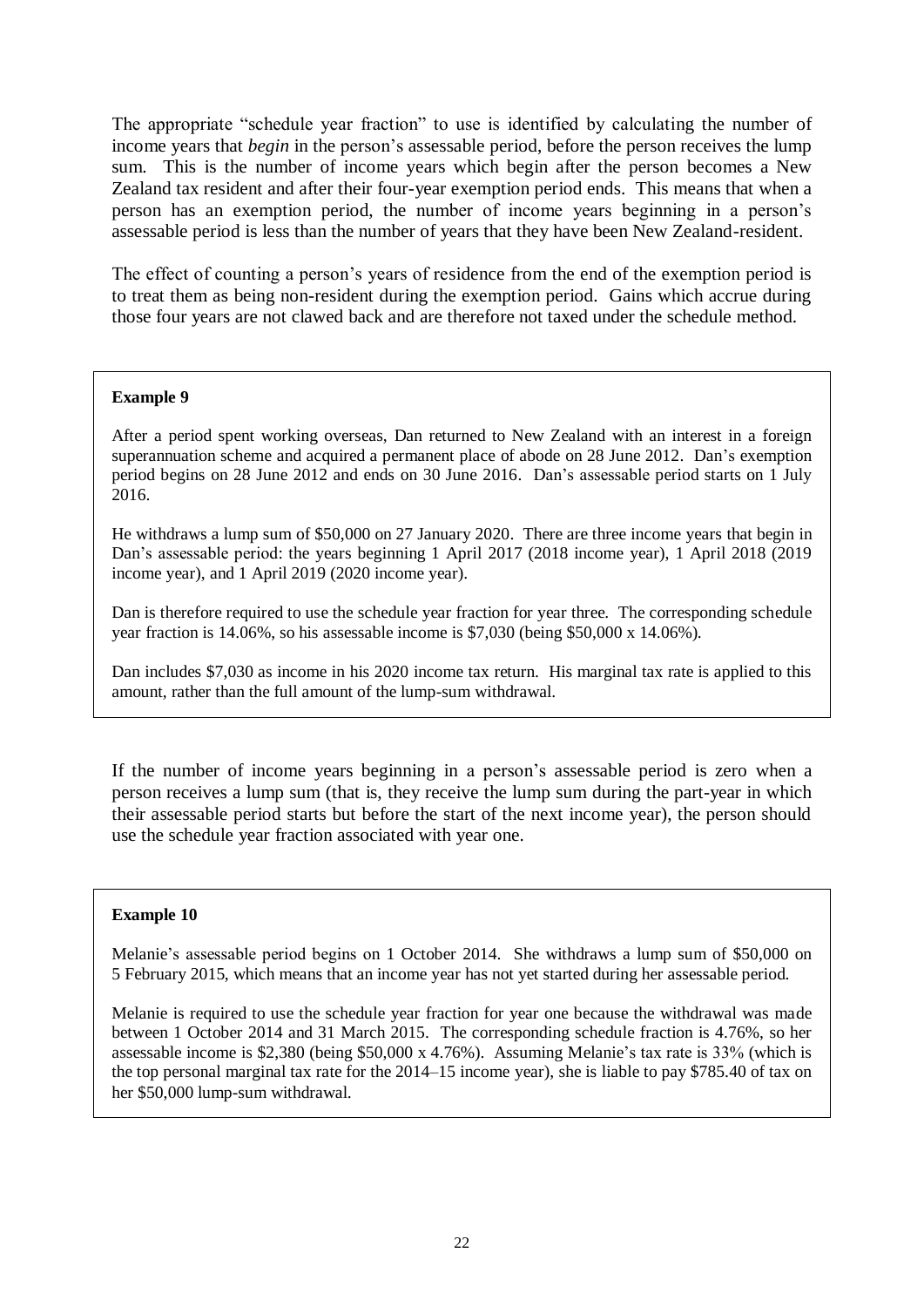## **Example 11**

Ruby migrated to New Zealand with an interest in a foreign superannuation scheme and became a New Zealand tax resident on 25 November 2008 when she obtained a permanent place of abode. Her exemption period is 25 November 2008 to 30 November 2012 and her assessable period begins on 1 December 2012. On 6 May 2018, Ruby transfers her foreign superannuation scheme into a New Zealand scheme and the transfer equates to \$100,000.

Ruby has been treated as New Zealand-resident under all applicable double tax agreements since early 2009.

The rules of Ruby's foreign superannuation scheme require that she continues to contribute a certain amount to the scheme each year. The amount she is required to contribute during her exemption period amounts to \$2,000. The amount she is required to contribute during her assessable period before the transfer is \$3,000. Ruby decides to contribute an additional \$500 to the scheme during her assessable period, which was not required by the scheme.

Ruby uses the schedule method to calculate how much of her transfer she needs to include in her 2019 income tax return.

Ruby's assessable period in relation to the transfer is 1 December 2012 to 6 May 2018. The number of income years beginning in her assessable period is six, so Ruby must use the schedule year fraction of 27.47%.

The \$2,000 of contributions made during her exemption period are not deductible as one of the requirements for a contribution to be deductible is that they are made during the assessable period before the distribution time. The \$3,000 of contributions are deductible as they meet the requirements in sections CF 3(8)(b) and CF 3(19) that they were made during Ruby's assessable period, they were required by the rules of the scheme, they were made by Ruby, and Ruby was treated as a New Zealand tax resident under all applicable double tax agreements when they were made. The additional \$500 she contributed is not deductible as it was a voluntary contribution.

Ruby calculates her assessable withdrawal amount as follows:

 $(100,000 - 33,000)$  x 27.47% = \$26,645.90

Ruby includes \$26,645.90 as income in her 2019 income tax return and pays tax at her marginal tax rate on this amount.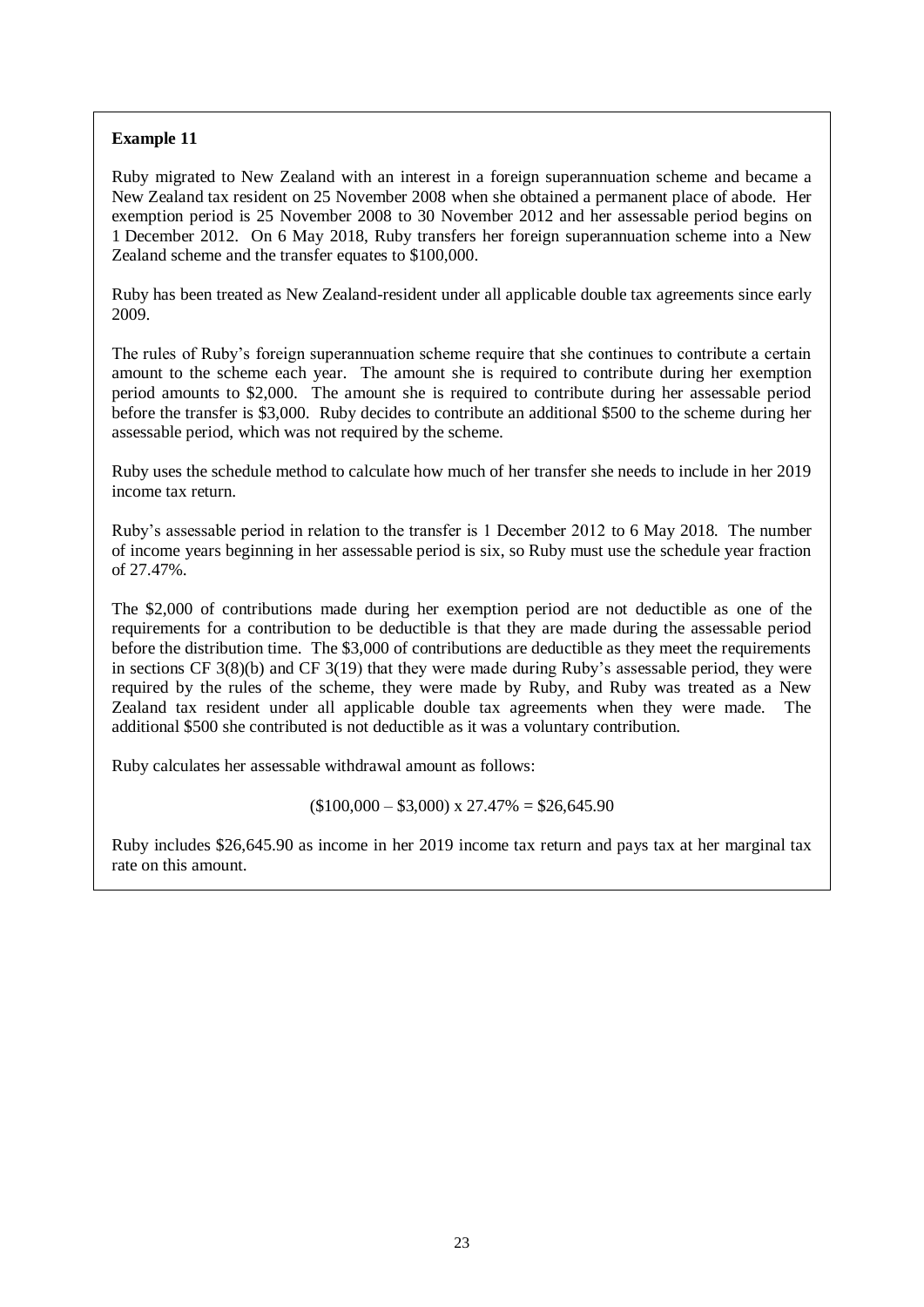| Schedule year  | Schedule year fraction |
|----------------|------------------------|
| 1              | 4.76%                  |
| $\overline{c}$ | 9.45%                  |
| 3              | 14.06%                 |
| 4              | 18.60%                 |
| 5              | 23.07%                 |
| 6              | 27.47%                 |
| 7              | 31.80%                 |
| 8              | 36.06%                 |
| 9              | 40.26%                 |
| 10             | 44.39%                 |
| 11             | 48.45%                 |
| 12             | 52.45%                 |
| 13             | 56.39%                 |
| 14             | 60.27%                 |
| 15             | 64.08%                 |
| 16             | 67.84%                 |
| 17             | 71.53%                 |
| 18             | 75.17%                 |
| 19             | 78.75%                 |
| 20             | 82.28%                 |
| 21             | 85.74%                 |
| 22             | 89.16%                 |
| 23             | 92.58%                 |
| 24             | 95.83%                 |
| 25             | 99.08%                 |
| $26+$          | 100%                   |

New schedule 33 to the Income Tax Act 2007 provides the full schedule of rates per income year beginning in the person's assessable period:

 $\mathbf{r}$ 

## *Formula method*

New sections CF 3(9)(b), CF 3(12), (13), (14), (15), (16), (17), (18), (19) and a new definition for "foreign defined contribution scheme" inserted into section YA 1 provide for the formula method.

The formula method is an alternative to the schedule method for people with foreign defined contribution schemes, if they meet other certain requirements and choose to use the formula method. This method taxes the actual investment gains that have accrued to a person's foreign superannuation scheme while the person has been a New Zealand tax resident (excluding the gains that accrued during the person's four-year exemption period).

To use this approach, new section CF 3(9)(b) provides that in addition to the requirement that the scheme must be a foreign defined contribution scheme, all of the following conditions must be met:

- the person has the information required to use the formula method;
- the person must not have received a distribution from the scheme before 1 April 2014, other than a pension or an annuity;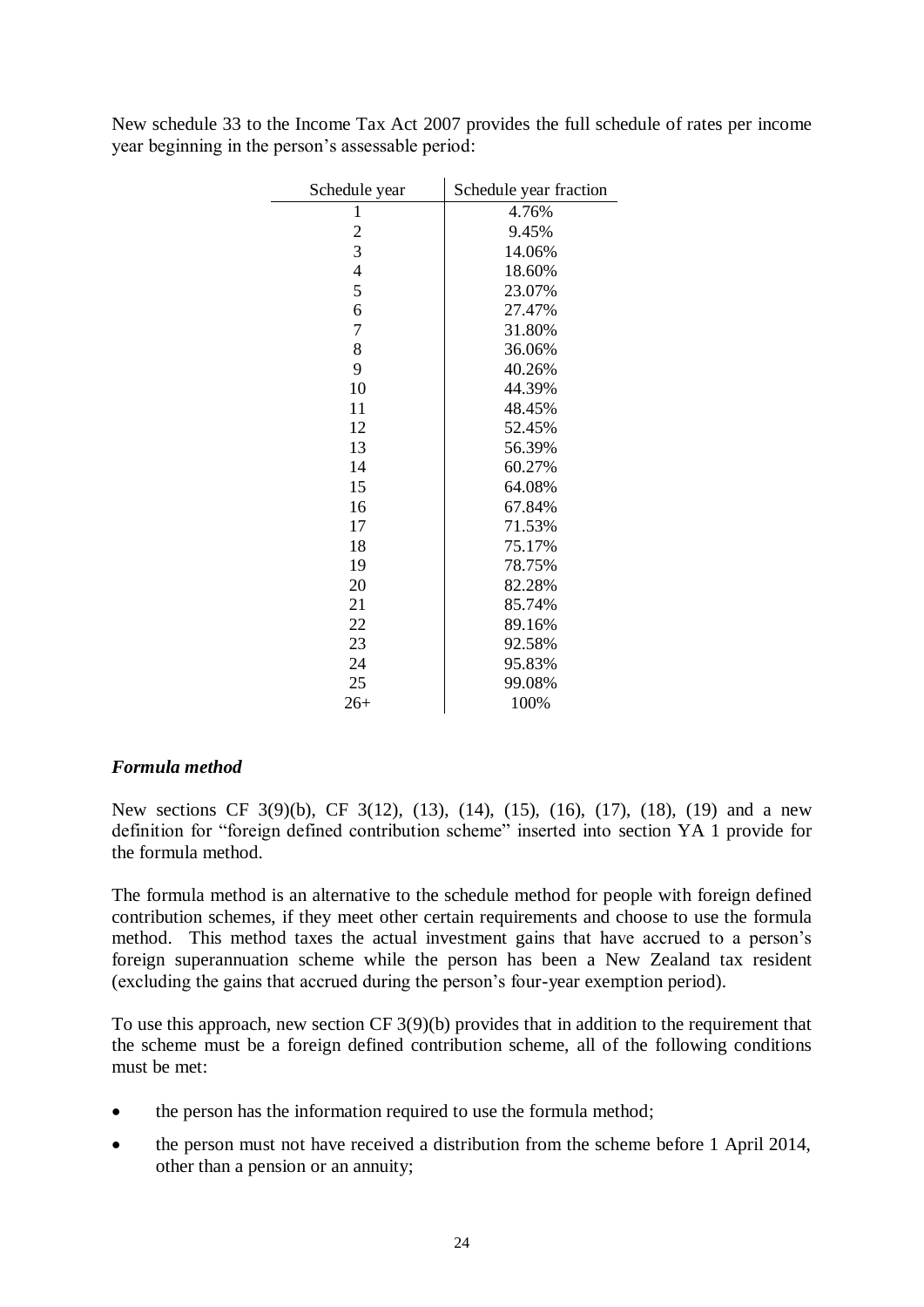- the person has not used the schedule method in relation to that scheme; and
- if the person has acquired the interest from another person in a transaction referred to in new section CF 3(21)(d), that other person did not use the schedule method.

As set out in section CF 3(9)(b), a person is not permitted to use the formula method for an interest in a foreign superannuation scheme if they have already used the schedule method for that interest. However, a person is able to use the schedule method, if they have previously used the formula method for a given interest.

To use the formula method, a person is required to obtain the market value of the foreign superannuation interest at the time the exemption period ends, as well as information about contributions made and other necessary information. Requirements relating to the quality of information also apply.

## *Detailed procedure*

The necessary calculations for the formula method begin with new section CF 3(12):

*Distributed gain = (super withdrawal x calculated gains fraction) – other gains*

The definition of each of these terms is provided in section CF 3(13) and (14).

"Super withdrawal" is the amount of the foreign superannuation withdrawal for which the person is using the formula method to calculate their assessable income.

"Other gains" is the total amount of "distributed gain" calculated under this formula for *previous* foreign superannuation withdrawals received in the assessable period *before* this particular lump sum.

If this is the first lump sum for the person in relation to that foreign superannuation interest, then "other gains" is equal to zero. This is because no other lump sums have been received during the person's assessable period before the time the current lump sum (for which the person is using the formula method) was distributed.

If, for example, a person is calculating the assessable withdrawal amount in relation to a third lump sum that the person has received from their foreign superannuation scheme, the "other gains" term consists of what they previously calculated for "distributed gain" in respect of the first and second lump sums.

The "other gains" term acts as a wash-up calculation to ensure that a person is not over- or under-taxed in relation to their foreign superannuation interest.

The "calculated gains fraction" is the greater of zero and the result given by the formula in section CF 3(14) as follows:

*Calculated gains fraction = predistribution + withdrawals – value – contributions predistribution*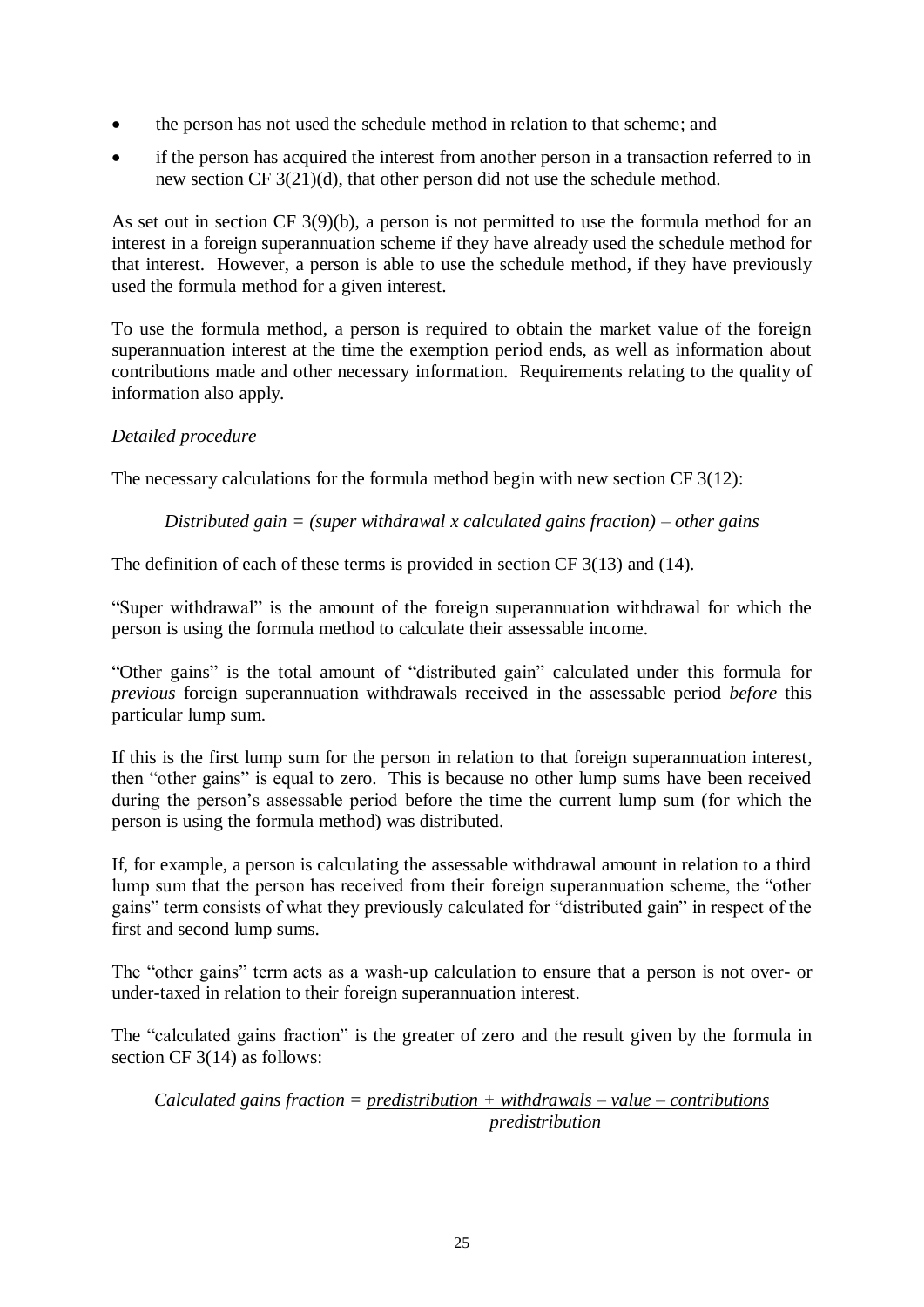Where the formula for the "calculated gains fraction" provides a negative result, the person must enter zero for the "calculated gains fraction" term in the formula for the "distributed gain" in section CF 3(12). The result is that losses cannot be offset against other income in the person's income tax return.

The terms in the "calculated gains fraction" formula are defined in new section CF 3(15).

"Predistribution" is the value of the person's interest in the scheme immediately before they made their foreign superannuation withdrawal.

"Withdrawals" is the total amount of previous foreign superannuation withdrawals the person has received from their foreign superannuation scheme made during their assessable period *before* the time the current lump sum (for which the person is currently using the formula method to calculate their assessable withdrawal amount) was distributed. This term is zero if the person has received no other lump sums from the foreign superannuation scheme. If, for example, the person is calculating the "calculated gains fraction" in respect of their third lump sum, "withdrawals" would consist of the value of their first and second lump sums.

"Value" is the opening value of the person's interest in the scheme at the beginning of their assessable period. If the person has an exemption period, "value" is the value of their foreign superannuation interest at the end of their four-year exemption period, not at the time of migration. This is to ensure that gains made by the scheme during the person's exemption period and the pre-migration value are not taxed. If a person does not have an exemption period in relation to their foreign superannuation interest, "value" is the value of the person's scheme at the time they first became a New Zealand tax resident while holding the interest.

"Contributions" is the total amount of recognised contributions under section CF 3(19) made to the scheme during the person's assessable period before the distribution time. This term provides a deduction for contributions made for or on behalf of a person while the person is a New Zealand tax resident, if the contributions satisfy certain conditions. The formula method may otherwise treat some of the New Zealand contributions as gains and would result in over-taxation.

Section CF 3(19) provides that all of the following conditions must be met:

- at the time the contribution is made, the person must be a New Zealand resident under section YD 1 and is treated as a New Zealand resident under all applicable double tax agreements;
- the contribution is made by the person, or the person's employer, or for the benefit of the person;
- the contribution must be required under the rules of the foreign superannuation scheme (that is, voluntary contributions cannot be deducted); and
- employer contributions must be subject to employer superannuation contribution tax or fringe benefit tax.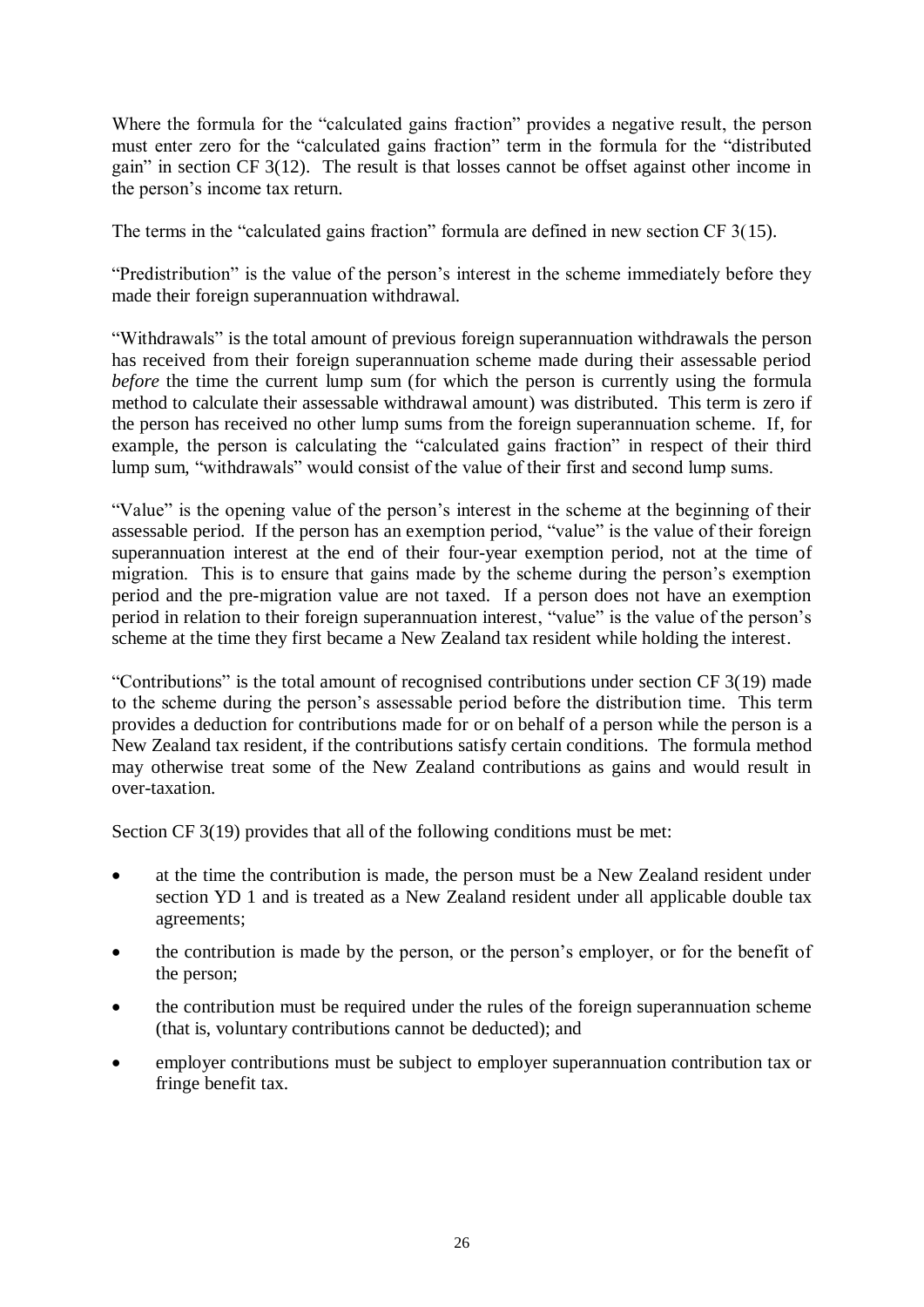Once a person has calculated their "calculated gains fraction" and their "distributed gain" in relation to their lump sum, they are then required to calculate their assessable withdrawal amount by using the formulas in new section CF 3(16) to (18). These formulas are used to calculate the appropriate amount of "interest" to be charged on the amount of taxable New Zealand gains to account for the deferral benefit that the person obtains by not paying tax on accrual. This "interest" is calculated at the same rate as the average growth of the person's superannuation interest over the number of years of New Zealand tax residence.

*Assessable withdrawal amount = [gain x (grow rate – 1) x tax rate x (assessable years – 1)] + gain*

The terms in the formulas are defined in new section CF 3(18).

"Gain" is the amount of distributed gain that a person has calculated in section CF 3(12) in relation to the current lump sum for which they are using the formula method to calculate their assessable withdrawal amount.

"Tax rate" is the tax rate referred to in row 1 of table 1 in schedule 6 of the Income Tax Act 2007. This is the top prescribed investor rate (PIR) for taxing investments in multi-rate portfolio investment entities (PIEs).

The term "assessable years" refers to the number of tax years beginning in the person's assessable period. Where a tax year has not yet begun during a person's assessable period before the distribution time, the person must use "1" for this term.

The term "grow rate" is given by the formula in new section  $CF\ 3(17)$ :

$$
grow\ rate = \left(\frac{accrued\ total}{value}\right)^{\frac{1}{assessableyears}}
$$

The term "accrued total" means:

- the sum of:
	- the value of the interest in the foreign superannuation scheme immediately before the distribution time; and
	- the total amount of previous foreign superannuation withdrawals made during the assessable period from the scheme *before* the time that the current lump sum was distributed. This term is zero if the person has received no other lump sums during their assessable period from the scheme. This is the same as what is used for "withdrawals" in section CF 3 (14);
- which is then reduced by:
	- the value of recognised contributions under section  $CF\,3(19)$  made to the interest in the scheme during the person's assessable period before the distribution time.

The conditions that must be met in order for a contribution to be a recognised contribution are provided in new section CF 3(19) and have been discussed in further detail in reference to the formula for the "calculated gains fraction" in section CF 3(14).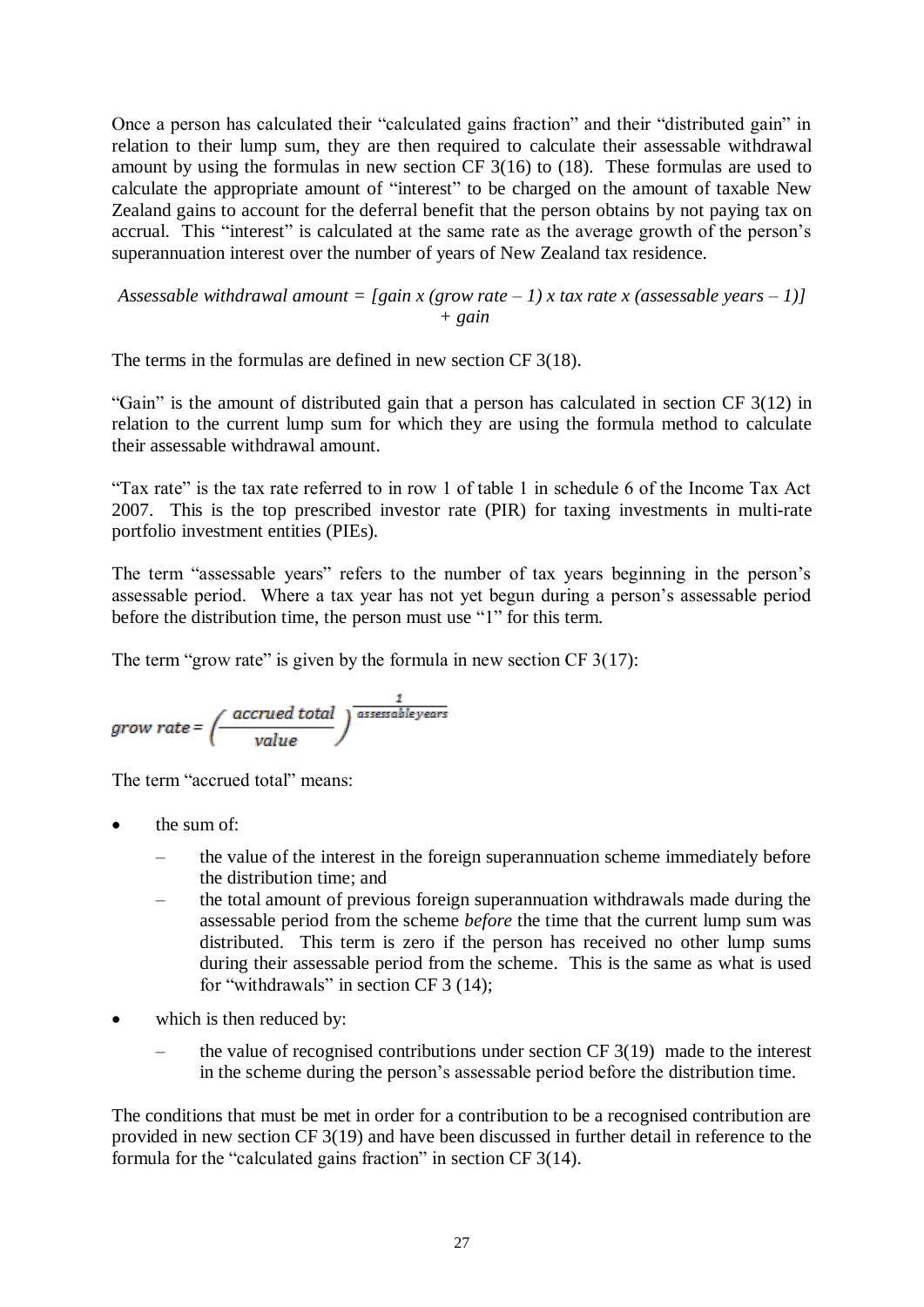"Value" is the value of the person's interest in the scheme at the beginning of their assessable period. If the person has an exemption period, "value" is the value of their foreign superannuation interest immediately following the end of their four-year exemption period. This is to ensure that the pre-migration value and the gains made by the scheme during the person's exemption period are not taxed. If a person does not have an exemption period in relation to their foreign superannuation interest, then "value" is the value of the person's scheme at the time they first became New Zealand tax resident while holding the interest. This is the same as what is used for "value" in section CF 3(14).

The term "assessable years" refers to the number of tax years beginning in the person's assessable period. Where a tax year has not yet begun during a person's assessable period before the distribution time, the person must use "1" for this term. This is the same as the term "assessable years" in relation to section CF 3(16).

The final result given by section CF 3(16) is the person's assessable withdrawal amount which is to be included as income in the person's income tax return. The remainder of the lump sum that exceeds this amount is exempt income, as provided by new section CF 3(4)(b).

## *Summary of procedure*

In addition to the detailed description of the procedure for the formula method, a summary of the procedure to calculate the assessable withdrawal amount under the formula method is shown below:

- 1. Calculate the **"calculated gains fraction"** in section CF 3(14) using:
	- the value of the scheme immediately before the foreign superannuation withdrawal ("predistribution");
	- the total value of previous foreign superannuation withdrawals made during the assessable period *before* the distribution of the current foreign superannuation withdrawal ("withdrawals");
	- the value of the scheme at the beginning of the assessable period ("value");
	- the total value of recognised contributions made to the scheme in the assessable period before the distribution of the current foreign superannuation withdrawal ("contributions").
- 2. Calculate the **"distributed gain"** in section CF 3(12) using:
	- the result for **"calculated gains fraction**" as calculated in **step 1**;
	- the amount of the foreign superannuation withdrawal ("super withdrawal");
	- the total value of distributed gains calculated in section CF 3(12) for *previous* foreign superannuation withdrawals from the scheme in the assessable period before the distribution of the current foreign superannuation withdrawal ("other gains").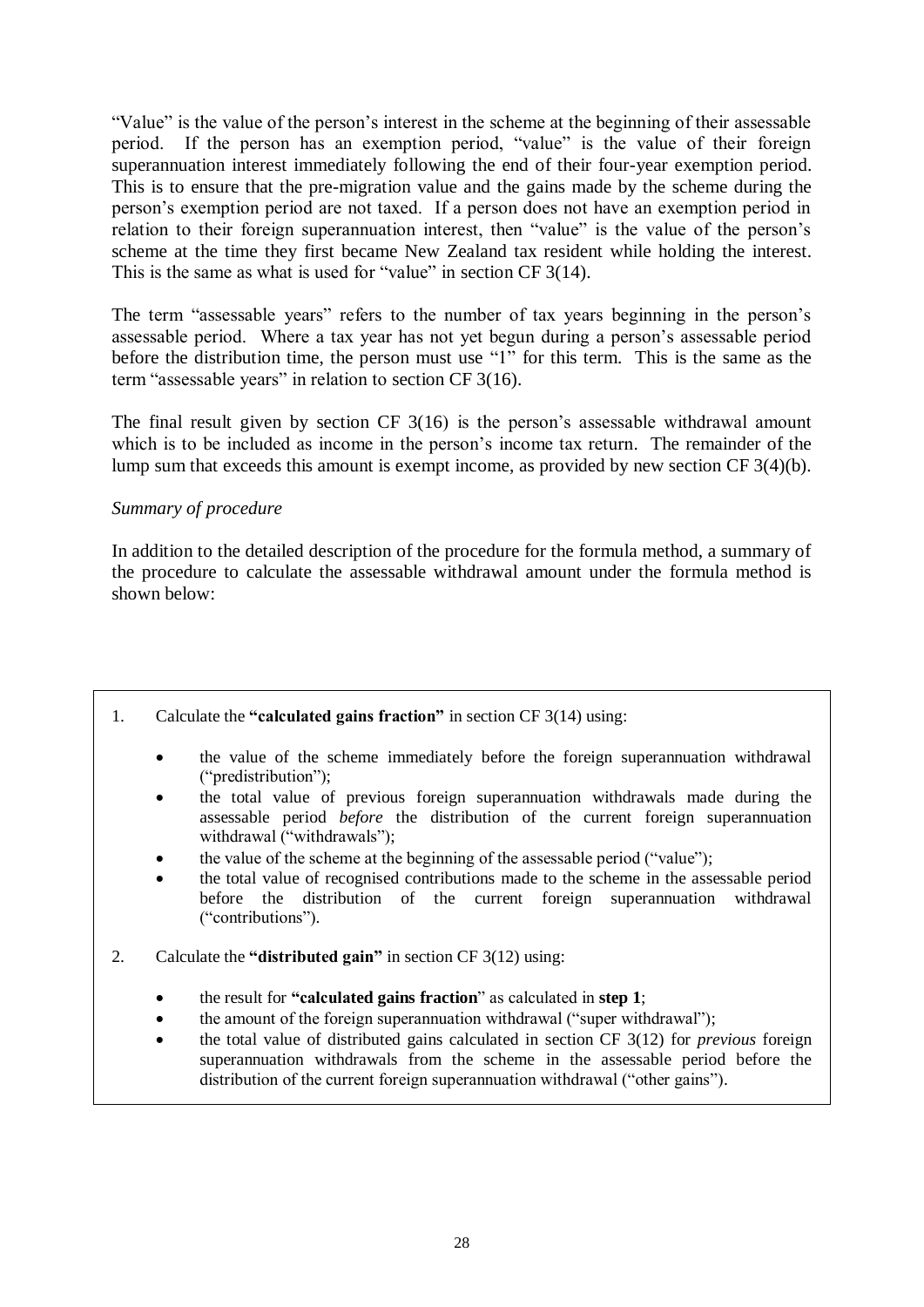- 3. Calculate the **"grow rate"** in section CF 3(17) using:
	- the value of the scheme at the beginning of the assessable period ("value");
	- the sum of the value of the scheme immediately before the foreign superannuation withdrawal and previous foreign superannuation withdrawals made during the assessable period before the distribution of the current foreign superannuation withdrawal, reduced by the total value of recognised contributions made to the scheme in the assessable period before the distribution of the current foreign superannuation withdrawal ("accrued total");
	- the number of tax years beginning in the assessable period and before the distribution time (or 1 if the result is zero) ("assessable years").
- 4. Calculate the **"assessable withdrawal amount"** in section CF 3(16) using:
	- the result for **"distributed gain"** as calculated in **step 2** ("gain");
	- the result for **"grow rate"** as calculated in **step 3**;
	- the number of tax years beginning in the assessable period and before the distribution time (or 1 if the result is zero) ("assessable years");
	- the tax rate referred to in schedule 6, table 1, row 1 (Prescribed rates: PIE investments and retirement scheme contributions) ("tax rate").

## **Example 12**

Graham migrates to New Zealand with an interest in a foreign superannuation scheme and becomes a New Zealand tax resident on 17 April 2011. His exemption period is 17 April 2011 to 30 April 2015.

During Graham's exemption period, he withdraws a lump-sum amount of NZ\$50,000 from his scheme on 20 November 2014.

Graham's interest in his foreign superannuation scheme is worth NZ\$100,000 when his assessable period begins on 1 May 2015.

Graham withdraws a lump-sum amount of NZ\$60,000 from his scheme on 23 June 2025. His scheme is worth NZ\$180,000 immediately before the lump-sum withdrawal.

On 9 November 2030, Graham's foreign superannuation interest is worth NZ\$150,000 and he transfers the full amount into a New Zealand superannuation scheme.

Graham has made no contributions to the scheme while he has been New Zealand-resident.

The withdrawal on 23 June 2025 and transfer on 9 November 2030 fall within the definition of "foreign superannuation withdrawal" and are received during Graham's assessable period, so Graham must calculate his tax liability under section CF 3. However, the withdrawal on 20 November 2014 is exempt income as it is received during his exemption period.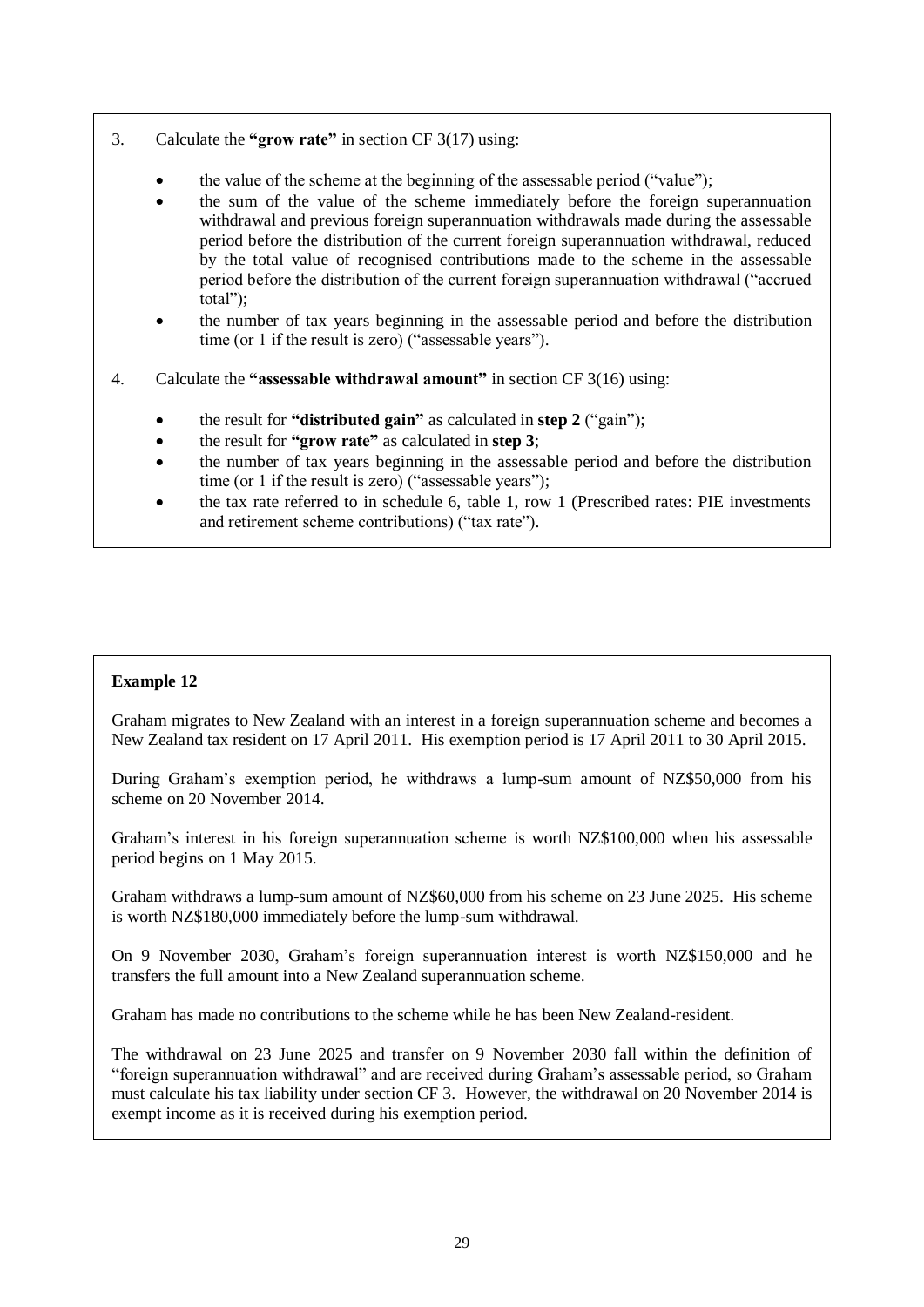#### *23 June 2025 withdrawal*

To calculate his "assessable withdrawal amount" in relation to his withdrawal made on 23 June 2025, Graham must first calculate his "distributed gain" and "calculated gains fraction".

For the "calculated gains fraction", Graham uses \$180,000 for the "predistribution" term as this is what his interest in his foreign superannuation scheme was worth immediately before he made the withdrawal.

For the "value" term, he uses \$100,000 as this was the value of Graham's interest in the scheme at the beginning of his assessable period.

Graham has made no contributions and has not yet received any other foreign superannuation withdrawals during his assessable period, so both "contributions" and "withdrawals" are zero. Graham does not include the withdrawal he received during his exemption period on 20 November 2014 in "withdrawals", because it was not received during his assessable period.

His "calculated gains fraction" under new section CF 3(14) is therefore:

$$
\frac{$180,000 + $0 - $100,000 - $0}{\$180,000} = \frac{4}{9}
$$

Graham then uses this to calculate his "distributed gain" under section CF 3(12) in relation to the \$60,000 lump sum:

$$
\left(\$60,000 \,\times\frac{4}{9}\right) - \$0 = \$26,666.67
$$

The "other gains" term is zero because Graham has not received any other lump sums that were taxed under the formula method.

Now that Graham has his "distributed gain", he uses this to calculate his "assessable withdrawal amount".

First, Graham calculates his "grow rate" under section CF 3(17).

To do this he must first identify his "accrued total". His "accrued total" is \$180,000 because his scheme was worth \$180,000 immediately before the lump sum was withdrawn. He has not received any other foreign superannuation withdrawals during his assessable period, nor has he made any contributions to the scheme.

Graham uses \$100,000 for the "value" term (the value of his interest at the beginning of his assessable period).

Ten tax years have begun in his assessable period so far, so the number of "assessable years" is ten. Graham's "grow rate" is:

$$
\left(\frac{$180,000}{$100,000}\right)^{\frac{1}{10}} = 1.060540482
$$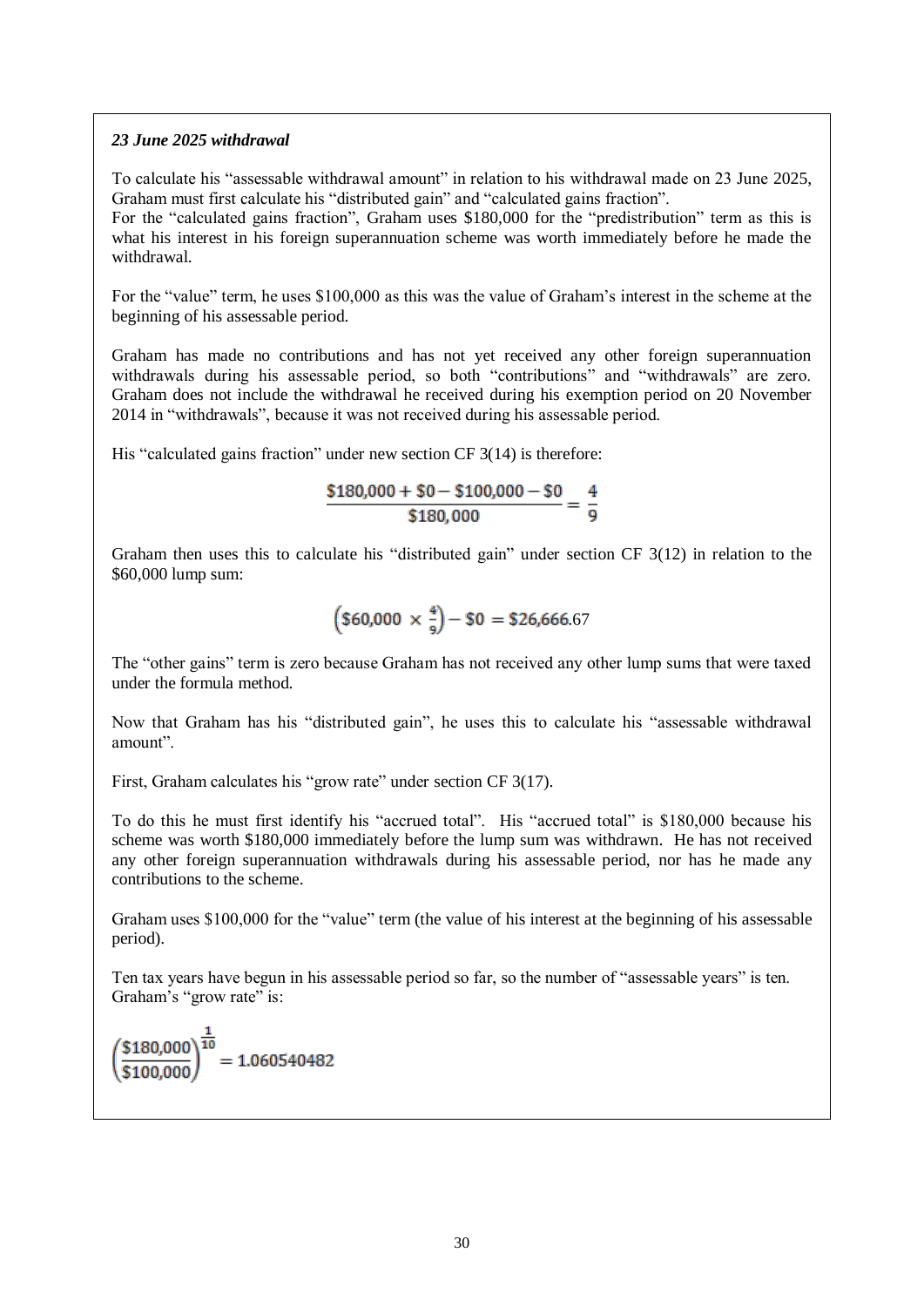In calculating his "assessable withdrawal amount", Graham is required to use the top prescribed investor rate<sup>3</sup> and makes use of the "distributed gain" amount he calculated earlier. As above, his number of "assessable years" is ten. Graham's "assessable withdrawal amount" is:

 $($26,666.67 \times 0.060540482 \times 0.28 \times 9) + $26,666.67 = $30,734.99$ 

Graham includes \$30,734.99 as assessable income in his IR3 return for the 2025–26 tax year (the year in which he received the lump sum). The remaining \$29,265.01 of the \$60,000 withdrawal is exempt income.

Graham pays tax based on \$30,734.99 of included income, rather than on the full amount of his foreign superannuation withdrawal of \$60,000.

#### *9 November 2030 transfer*

Graham's transfer of the remainder of his interest in his foreign superannuation scheme into a New Zealand scheme is a taxable event. Graham continues to use the formula method for this second foreign superannuation withdrawal.

As before, the "value" term is still \$100,000 but "predistribution" is now \$150,000. Graham has still not made any contributions to his foreign superannuation scheme, so "contributions" is still zero. Graham includes \$60,000 in the "withdrawals" term to account for his lump-sum withdrawal made on 23 June 2025.

Graham's "calculated gains fraction" under section CF 3(14) is therefore:

$$
\frac{$150,000 + $60,000 - $100,000 - $0}{\$150,0000} = \frac{11}{15}
$$

Graham uses this to calculate his "distributed gain" under section CF 3(12) as follows:

$$
\left(\$150,000\,\times\,\frac{11}{15}\right) - 26,666.67\ = \$83,333.33
$$

Graham then calculates his "assessable withdrawal amount" using the formulas in section CF 3(16) and (17).

Graham's "accrued total" is the value of his fund immediately before the transfer plus the value of his first withdrawal  $(\$150,000 + \$60,000)$ . Graham uses  $\$100,000$  for the term "value". At the time of the transfer on 9 November 2030, 15 tax years have begun during Graham's assessable period, so Graham uses 15 for the term "assessable years".

Graham's "grow rate" is:

1

$$
\left(\frac{\$150,000 + \$60,000}{\$100,000}\right)^{\frac{1}{15}} = 1.05070618
$$

 $3$  This is the rate in row 1 of table 1 in schedule 6 of the Income Tax Act 2007, which is 28% on the date of enactment of the Taxation (Annual Rates, Foreign Superannuation, and Remedial Matters) Act 2014.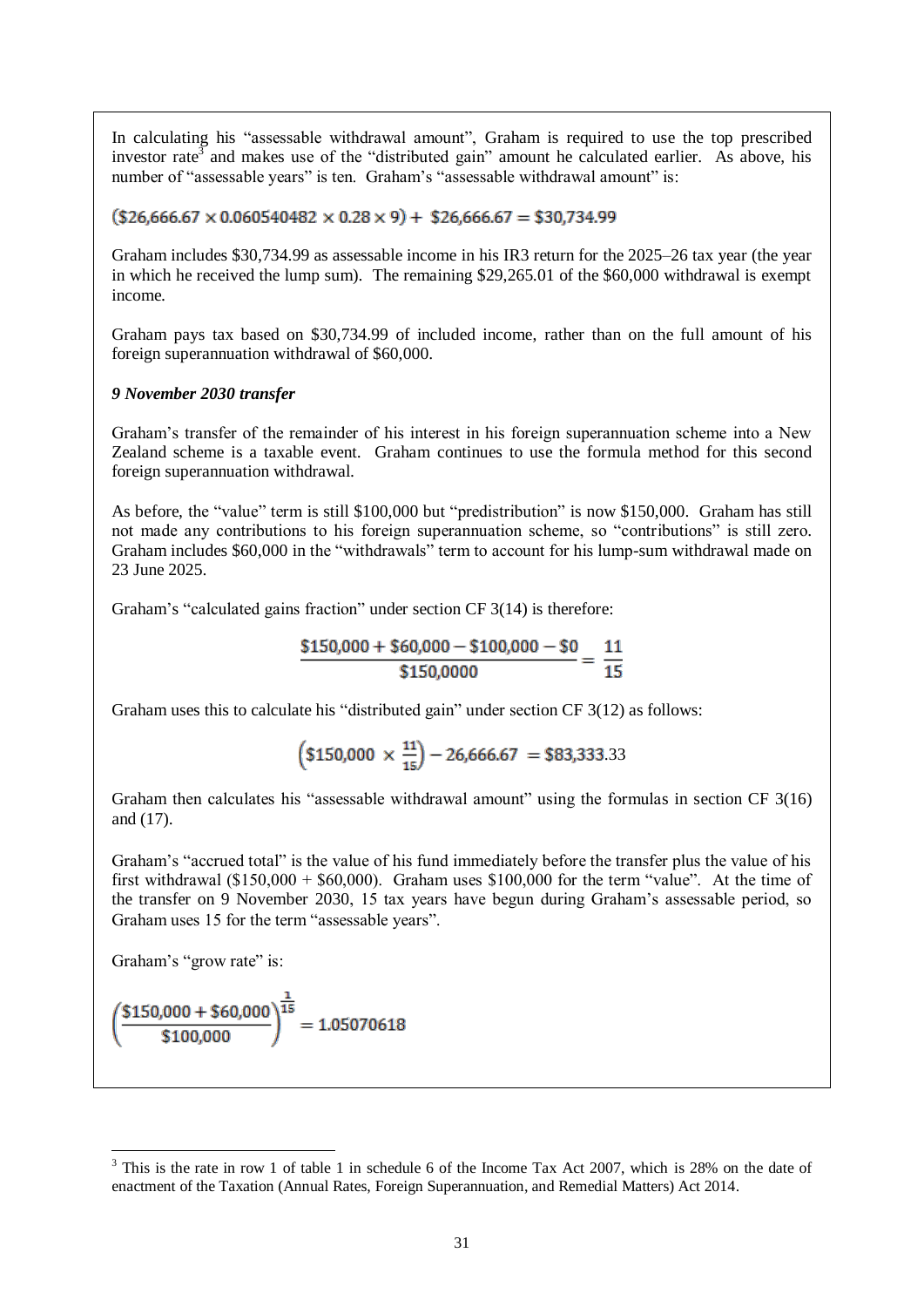Using the results for the "grow rate" and "distributed gain", and assuming that the top prescribed investor rate is 28%<sup>3</sup>, Graham's "assessable withdrawal amount" is:

 $($83,333.33 \times 0.05070618 \times 0.28 \times 14) + $83,333.33 = $99,897.35$ 

Graham therefore includes \$99,897.35 as assessable income in his IR3 return for the 2030–31 tax year. Graham pays tax on that amount, rather than on the full value of the transfer of \$150,000.

## **Optional KiwiSaver withdrawal facility**

Under section CF 3(2)(b), a transfer from a foreign superannuation scheme into a New Zealand superannuation scheme is a taxable event. In some cases, the transfer may be into a locked-in superannuation scheme, such as KiwiSaver. This could lead to cashflow difficulties for the person if they are unable to access any of the transferred amount to pay the resulting tax liability.

To address this issue, new clause 14C has been inserted into schedule 1 of the KiwiSaver Act 2006 to provide an optional withdrawal mechanism for people who have transferred their foreign superannuation scheme into a KiwiSaver scheme and need to pay their tax liability arising from the transfer.

Subclause 14C(1) provides that a person may withdraw an amount to pay their tax liability arising from a transfer under the Income Tax Act 2007, but not interest and penalties. While this withdrawal facility is available from 1 April 2014, it may be used in respect of a transfer that was made before 1 April 2014 as long as there is a tax liability that arises under the Income Tax Act 2007 (and other requirements have been met).

The reference to the Income Tax Act 2007 is also read as a reference to the Income Tax Act 2004 and Income Tax Act 1994 under existing section ZA 3(1) of the Income Tax Act 2007. This means the optional withdrawal facility available under new clause 14C of the KiwiSaver Act 2006 is available when the tax liability on the lump-sum transfer arises under the Income Tax Act 2004 or Income Tax Act 1994 due to the date of the transfer.

The maximum amount that may be withdrawn is provided in subclause 14C(2) and is the lesser of the person's tax liability arising on the transfer of the foreign superannuation interest into KiwiSaver and their terminal tax liability for the tax year in which the transfer is assessed as income. This means when the terminal tax liability for the year is less than the tax liability on the transfer (for example, this could occur when a person has losses in relation to other income), a person is only permitted to withdraw up to the amount of their terminal tax liability.

In addition, the amount withdrawn may not exceed the value of the person's accumulated funds in the KiwiSaver scheme less the value of the Crown contribution. This condition is provided by subclause 14C(3).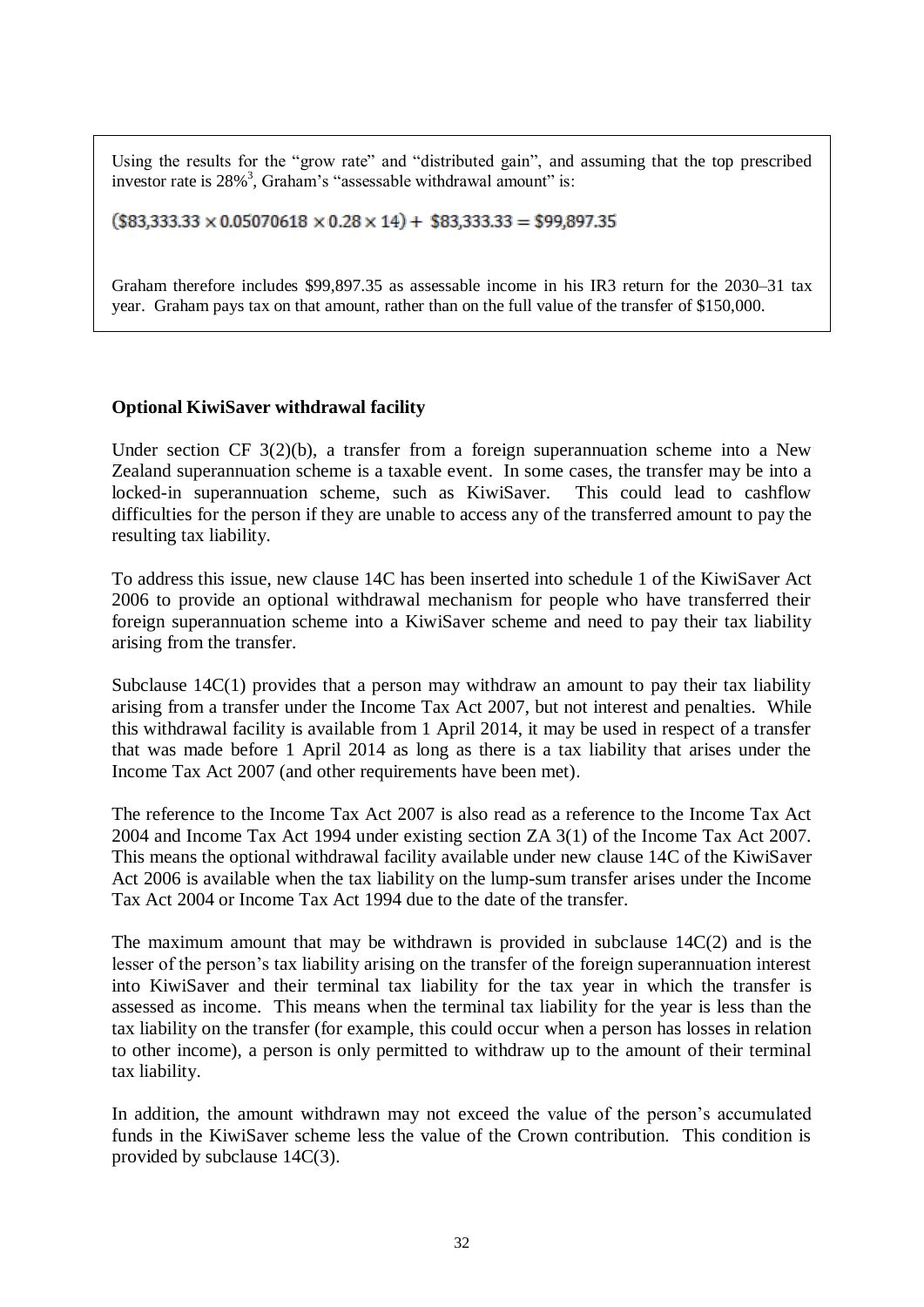Subclause 14C(1) also provides that a person may withdraw an amount to pay their student loan repayment obligation arising under the Student Loan Scheme Act 2011, but only the portion of the repayment obligation that arises as a result of the transfer of the foreign superannuation interest into KiwiSaver being assessed as taxable income.

#### **Example 13**

On 26 June 2013, Hamish transfers his foreign superannuation interest into a KiwiSaver scheme. He calculates his tax liability on the transfer and includes \$20,000 as assessable income in his 2013–14 income tax return. This is in addition to Hamish's other income of \$60,000 for the 2013–14 year.

The student loan repayment threshold for the 2013–14 year is \$19,084 and the repayment rate is 12%. Hamish's student loan repayment obligation for the year is \$7,309.92 ((\$80,000–\$19,084) x 12%). He is permitted to use the KiwiSaver withdrawal facility for up to \$2,400 of that amount (\$20,000 x 12%), which relates to the amount of his increased student loan repayment obligation arising from the transfer.

A number of requirements must be met in order to use the withdrawal facility. These conditions are provided for in new subclause 14C(4).

Subclause 14C(4) requires that the application to the KiwiSaver provider to withdraw funds under clause 14C must be made within 24 months from the end of the month that the tax liability and/or student loan repayment obligation arising from the transfer of the foreign superannuation interest into the KiwiSaver scheme is assessed.

The form of the application is determined by the trustees or manager of the KiwiSaver scheme as provided by subclause  $14C(4)$ . Under subclause  $14C(4)$ , a person's application must include any supporting documents and information that are required by the trustees or manager of the KiwiSaver scheme.

In addition, new subclause 14C(4) requires that a person's application must include a completed statutory declaration giving the details of the transfer of the person's foreign superannuation interest into the KiwiSaver scheme and the resulting liability for tax arising under the Income Tax Act 2007.

New subclause 14C(5) provides that the trustees or manager of the KiwiSaver scheme must inform the Commissioner of Inland Revenue of any withdrawals made under clause 14C and must provide details of the withdrawal. In addition, payment of the withdrawal must be made to the Commissioner if the KiwiSaver provider's systems allow the release of funds to any person other than the KiwiSaver member (for example, a solicitor).

Use of the new withdrawal facility is optional, so it is important for individuals to consider whether making a withdrawal under subclause 14C would trigger any obligations or conditions imposed upon the transfer of their foreign superannuation interest into KiwiSaver. This may include, for example, penalties imposed on withdrawals made within a certain period of time following migration under the rules of the scheme, or under the other country's law.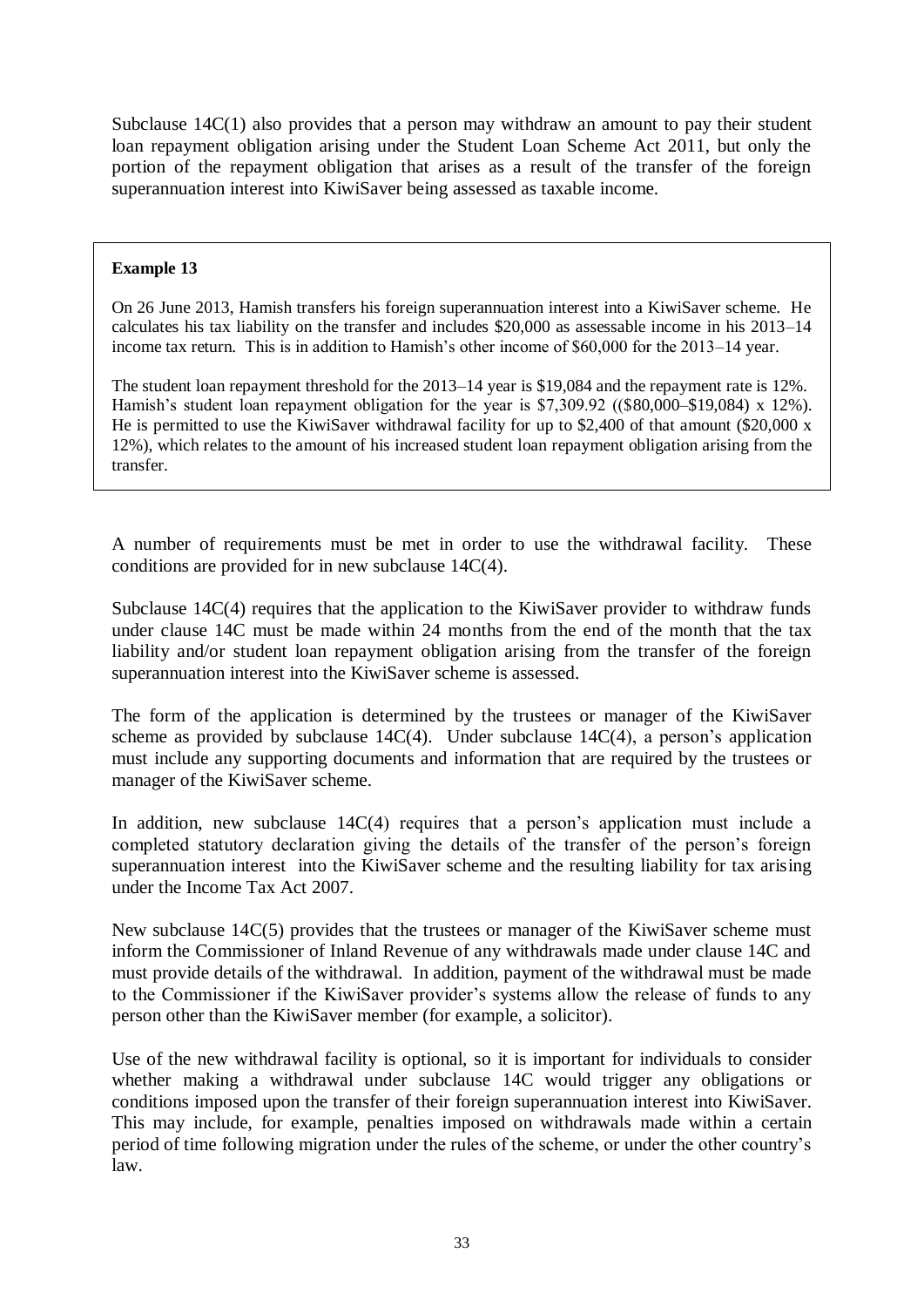## **Example 14**

Andrea transfers her interest in a foreign superannuation scheme worth \$100,000 into a KiwiSaver scheme on 30 January 2015. Andrea calculates that her assessable withdrawal amount in relation to the transfer is \$4,760, which she includes in her 2014–15 income tax return.

Assuming that Andrea's marginal tax rate is 33%, her tax liability arising from the transfer is \$1,570.80.

Andrea has overpaid tax in relation to her other income derived in the 2014–15 year. Andrea's terminal tax liability for the 2014–15 income year is \$1,200.

Andrea does not have a student loan.

She makes an application under clause 14C of the KiwiSaver Act 2006 to the manager of her KiwiSaver scheme on 6 October 2015. Her withdrawal is limited to \$1,200 as this is the lesser amount of her terminal tax liability and her liability for tax arising from her transfer. Andrea's application is for \$1,200.

She provides a signed statutory declaration and the documents required by the manager.

The KiwiSaver manager approves the withdrawal and pays \$1,200 to the Commissioner of Inland Revenue. The manager also provides details of Andrea's withdrawal to the Commissioner.

#### **Use of the foreign investment fund rules**

From 1 April 2014, the foreign investment fund (FIF) rules generally no longer apply to interests in foreign superannuation schemes except in the following two circumstances:

- when the interest in the foreign superannuation scheme was first acquired while a person is a New Zealand tax resident under section YD 1; or
- when a person treated their interest in a foreign superannuation scheme as an attributing interest in a FIF in an income tax return filed before 20 May 2013 and the person treats the interest as an attributing interest in a FIF in income tax returns in all subsequent income years.

This is reflected in the definition of "FIF superannuation interest" which has been inserted into section YA 1 of the Income Tax Act 2007.

## *Interests in foreign superannuation schemes first acquired while New Zealand tax-resident*

The FIF rules continue to apply when a person first acquires their interest in a foreign superannuation scheme while already New Zealand-resident under section YD 1 of the Income Tax Act 2007. This is provided for in paragraph (a) of the definition of new term "FIF superannuation interest" in section YA 1 and applies irrespective of whether the interest was acquired before or after 1 April 2014.

A person is considered to be a New Zealand tax resident under section YD, 1 if they have a permanent place of abode in New Zealand. If a person does not have a permanent place of abode in New Zealand, they are considered to be a New Zealand tax resident if they are personally present in New Zealand for more than 183 days in a 12-month period.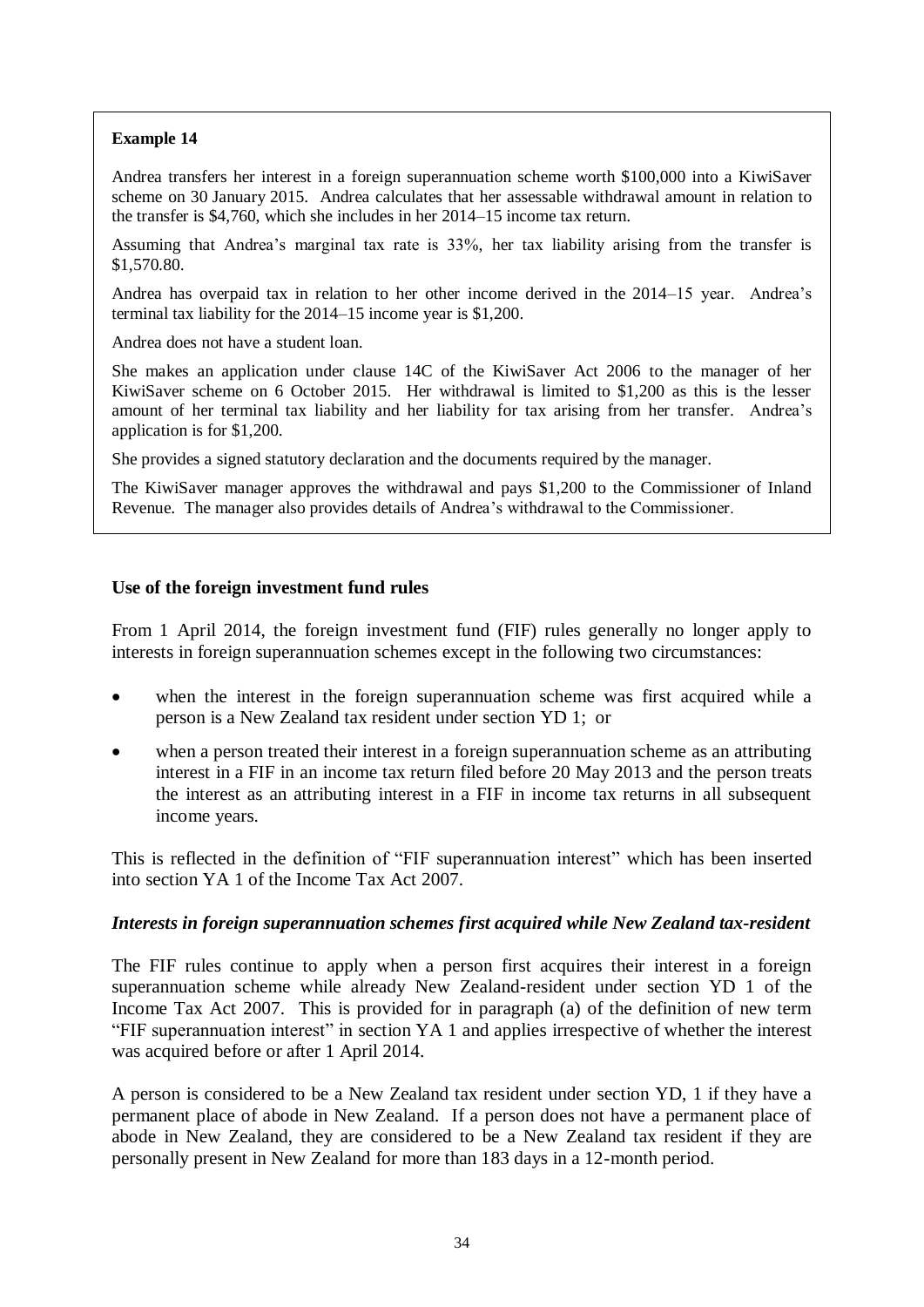As discussed in section "Taxable lump-sum withdrawals or transfers", a person could be considered to be a tax resident of New Zealand and another country under the domestic law of each country. If the person "tie-breaks" to the other country under the DTA and is treated as not being a New Zealand resident for the purposes of the DTA, they are still considered to be a New Zealand tax resident under section YD 1 of the Income Tax Act 2007.

This means an individual who first acquires their interest in a foreign superannuation scheme while New Zealand tax-resident must account for income in relation to their interest on an annual basis. Any distributions received from the scheme are considered under the FIF rules and are not treated as income of the individual at the time they are derived. This is a standard feature of the FIF rules.

There is an exception to this rule in the situation when a New Zealand resident acquires the interest in a transaction that meets the criteria set out in section CF 3(21)(d). Section CF 3(21)(d) refers to a transfer of an interest in a foreign superannuation scheme from a New Zealand tax resident to:

- a New Zealand-resident surviving spouse, civil union partner or de factor partner of the original owner following their death; or,
- a New Zealand-resident former spouse, civil union partner or de facto partner of the original owner under a relationship agreement arising from the end of the marriage, civil union or de facto relationship.

If the criteria in section CF  $3(21)(d)$  are met, the individual is not required to account for income in relation to the foreign superannuation interest under the FIF rules, but is instead required to account for tax on receipt. Section CF  $3(1)(b)(ii)$  provides that in this situation, the individual is taxed on any lump sums under the new rules in section CF 3. Pensions received from that scheme are taxed in full at the person's marginal tax rate.

The purpose of this carve-out from the definition of "FIF superannuation interest" is to ensure that an interest in a foreign superannuation scheme is correctly taxed at the correct point in time, when a transfer of the interest from one person to another satisfies the criteria for rollover relief provided in section CF 3(3). Where rollover relief is provided to the transferor under section CF 3(3) (and an exception from the FIF rules is given to the transferee in the definition of FIF superannuation interest), section CF 3(21)(d) is integral in correctly calculating the transferee's assessable period under section CF 3(8).

There is another exception to the acquired-while-tax-resident rule, when a person transfers their interest in a foreign superannuation scheme into another foreign superannuation scheme while New Zealand tax-resident and that first interest was *not* a FIF superannuation interest.

Consider a person who acquired an interest in a foreign superannuation scheme while nonresident before they migrated to New Zealand. Once they are a New Zealand tax resident they transfer their interest to a different foreign superannuation scheme provider (this may occur, for example, when a person disposes of their interest to purchase an annuity with a different provider, or if a person transfers from one foreign scheme to another foreign superannuation scheme to obtain better returns). As noted in section ["Transfers between two](#page-12-0) non-Australian [foreign schemes \(rollover relief\)"](#page-12-0), this transfer is not taxed under section CF 3.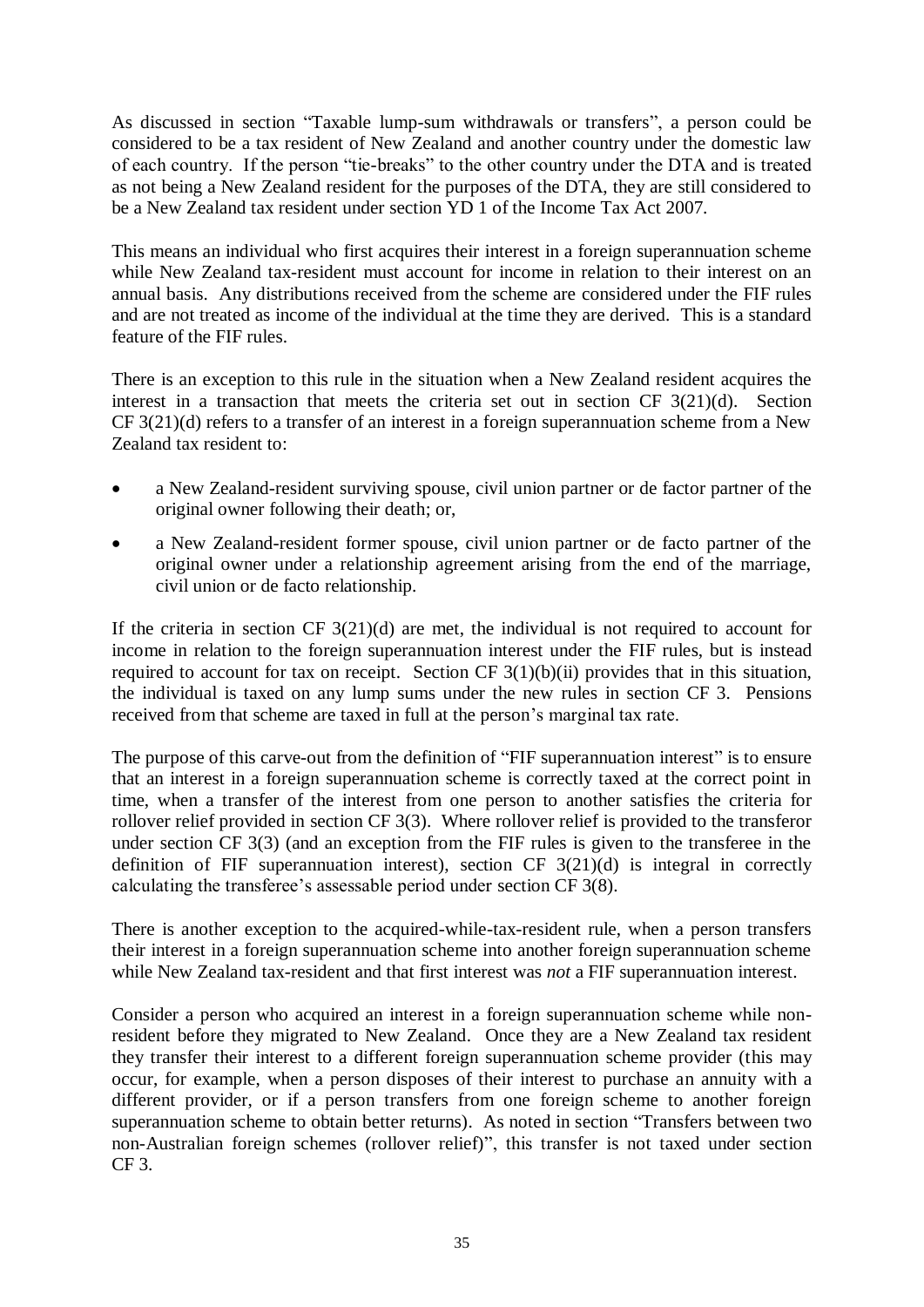However, the person is taxed under section CF 3 when a lump sum is received from that second scheme, rather than being subject to the FIF rules in relation to the interest in that second scheme. This is provided for in section CF 3(1)(b)(ii). Section CF 3(21)(b) provides that in such a case, the assessable period begins when the person first became New Zealand tax-resident while owning the interest in the original foreign superannuation scheme or when their exemption period for that original interest ended.

Example 3 in section "Transfers between two non-Australian [foreign schemes \(rollover](#page-12-0)  [relief\)"](#page-12-0) is relevant here.

#### **Example 15**

Glenn is a New Zealand tax resident. Glenn decides to diversify his investment portfolio and on 26 February 2011, he invests \$100,000 in a foreign superannuation scheme. His interest is an attributing interest in a FIF and Glenn accounts for FIF income and losses in relation to his interest in subsequent income tax returns. For income years beginning from 1 April 2014, Glenn continues to account for FIF income and losses in relation to his foreign superannuation interest, because he first acquired his interest in the foreign superannuation scheme while a New Zealand tax resident.

#### **Example 16**

Peter acquired an interest in a foreign superannuation scheme while already a New Zealand tax resident in 2010. The interest is an attributing interest in a FIF, but Peter has not been returning FIF income or losses in relation to his interest. From 1 April 2014, Peter's interest in the foreign superannuation scheme is still an attributing interest in a FIF. Peter learns that he should be returning FIF income and losses in his income tax returns and begins to do so from the 2014–15 income year. Peter remains liable for omitted FIF income in relation to income years ending before 1 April 2014.

## **Example 17**

Zoe is a New Zealand tax resident who goes to the United Kingdom to work for one year. While she is in the UK, she retains a permanent place of abode in New Zealand and remains a New Zealand tax resident. She also becomes a UK tax resident during that one-year period.

While working in the UK, Zoe acquires an interest in a UK pension scheme.

When she returns to New Zealand after her year abroad, she has a FIF superannuation interest and is required to account for income under the FIF rules, because she remained a New Zealand tax resident while she was away.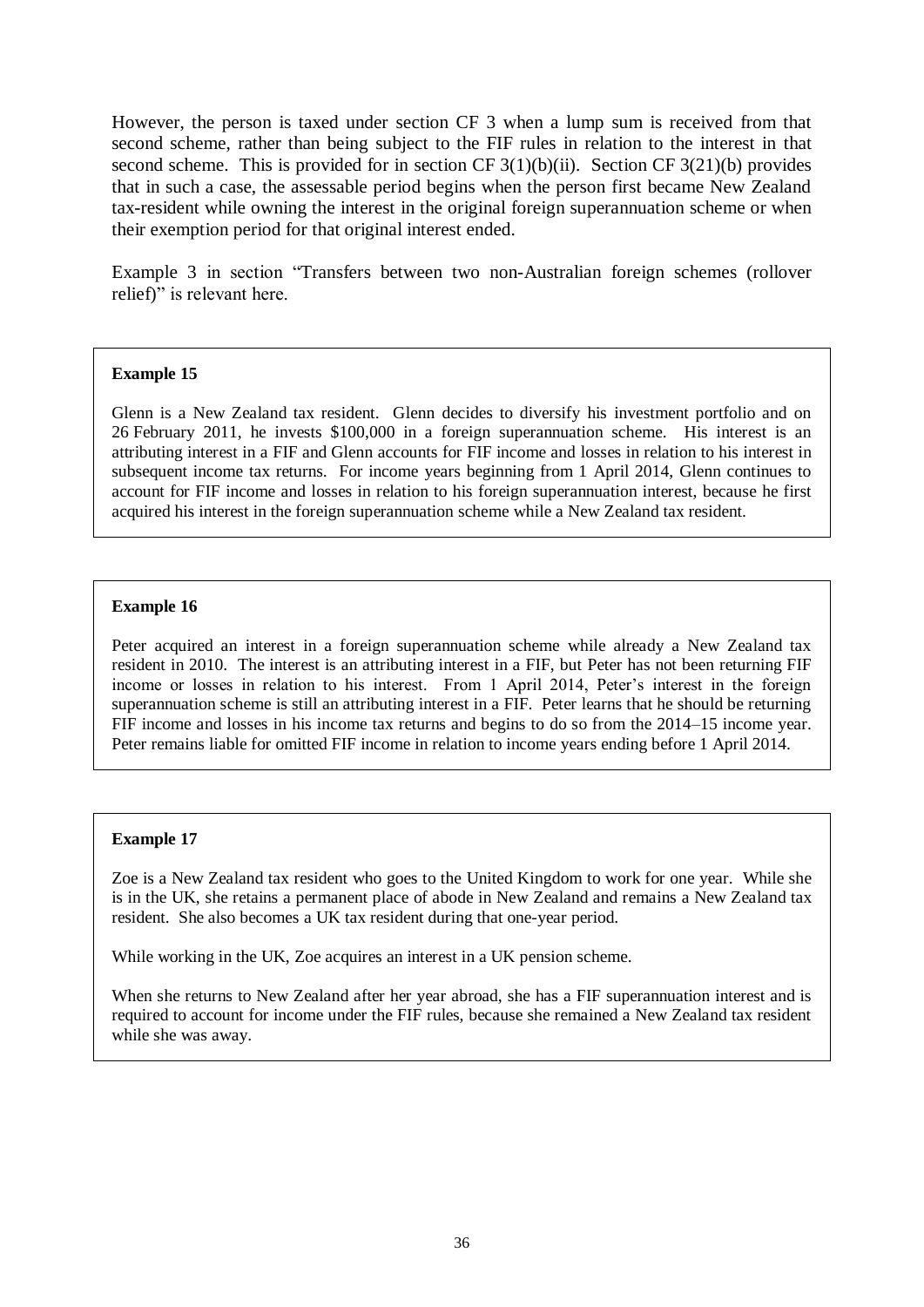## *Grandparenting of the foreign investment fund rules in limited circumstances*

In addition to the provision that interests in foreign superannuation schemes acquired while New Zealand-resident are taxable under the FIF regime, the FIF rules remain available (but not mandatory) for a certain group of people who acquired their interest in a foreign superannuation scheme while non-resident but have already returned FIF income or losses in an income tax return filed before 20 May 2013.

This provision, known as "grandparenting", is provided in paragraph (b) of the definition of new term "FIF superannuation interest" in section YA 1.

Grandparenting applies on an interest-by-interest basis. That is, when a person has interests in multiple foreign superannuation schemes, it is possible that the person may be grandparented in relation to one or several of those interests, or none at all.

For a given interest in a foreign superannuation scheme in a given income year (the "current year"), the criteria that must be met for the interest to be a FIF superannuation interest are described below. The reference to "current year" means that from 1 April 2014, a person needs to evaluate whether they satisfy the criteria *every* income year.

First, the person must have acquired (or is treated as having acquired) the interest in the foreign superannuation scheme while non-resident. Where an interest is acquired while the person is already New Zealand tax resident, the interest is already an attributing interest in a FIF under paragraph (a) of the definition of FIF superannuation interest in section YA 1.

In addition, the interest must be an attributing interest in a FIF in an income year ending before 1 April 2014 (known as the "qualifying year"). For that "qualifying year", the person must have treated the interest as an attributing interest in their income tax return and that income tax return must be filed before 20 May 2013.

It is possible that because of the  $$50,000$  de minimis thresholds in sections CQ  $5(1)(d)$  and DN 6(1)(d), a person did not have FIF income or losses to include in their income tax return, even if their interest in a foreign superannuation scheme was an attributing interest in a FIF before 1 April 2014. In this case, the person is not considered to have treated the interest as an attributing interest in their income tax return for the qualifying year.

The person must also continue to hold that interest from the end of the "qualifying year" until the beginning of the "current year" (known as the "qualifying period"). For *all* of the income years in the "qualifying period", the person must treat the interest as an attributing interest in a FIF in their income tax returns.

The effect is that when a person has satisfied the grandparenting criteria for a superannuation interest, the person is not required to account for tax on a distribution from the scheme received during the "current year".

When a person who correctly treated their interest as an attributing interest in an income tax return filed before 20 May 2013 for an income year ending before 1 April 2014 and fails to treat it as an attributing interest in an income tax return for one or more income years in the "qualifying period", the interest is no longer a FIF superannuation interest. Whether this failure is deliberate is irrelevant. When an interest ceases to be a FIF superannuation interest,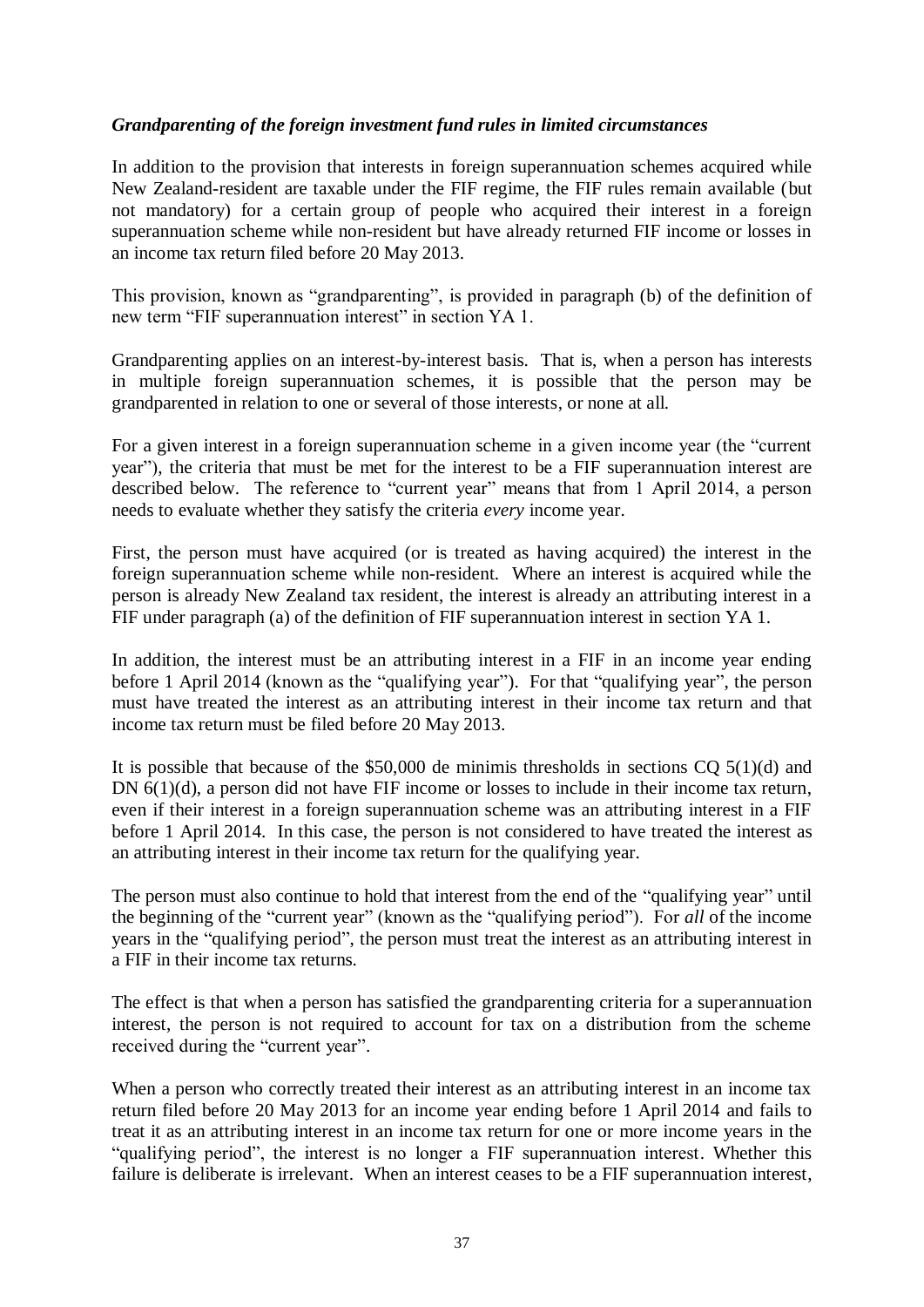the person is taxed on receipt of any distributions from the interest and no credit is given for any tax paid on income arising under the FIF rules in relation to that foreign superannuation interest. In particular, any lump sums received from 1 April 2014 are taxed under the new rules in section CF 3.

The term "treated by the person as an attributing interest in a return of income" also covers situations where a loss arises under the FIF rules, but that loss is reduced to nil in accordance with section EX 51 on a portfolio basis and the income arising under the FIF rules is nil.

## **Example 18**

Thomas acquired an interest in a foreign superannuation scheme before he migrated to New Zealand in August 2006. Thomas has just entered the workforce, so his interest in the scheme is small and has always remained well below \$50,000. Thomas has no other foreign investments.

Before 1 April 2014, Thomas' interest is an attributing interest in a FIF. However, Thomas was a transitional resident under section HR 8 for the period August 2006 to August 2010 and was not required to account for income under the FIF rules during that period.

From August 2010, Thomas' interest was an attributing interest in a FIF, but due to the de minimis threshold in sections CO  $5(1)(d)$  and DN  $6(1)(d)$ , he had no FIF income or losses. This means that Thomas did not treat his interest as an attributing interest in an income tax return for an income year ending before 1 April 2014.

Therefore, from 1 April 2014, Thomas is not able to use the FIF rules in relation to his foreign superannuation interest.

## **Optional treatment of lump sums derived between 1 January 2000 and 31 March 2014 when tax obligations were not previously met**

New section CZ 21B of the Income Tax Act 2007, section CF 3 of the Income Tax Act 2004, and section CC 4 of the Income Tax Act 1994 provide an optional method relating to the taxation of lump-sum transfers and withdrawals made from foreign superannuation schemes by 31 March 2014. This optional method is available in addition to the tax rules governing foreign superannuation interests before 1 April 2014.

A person who has made a lump-sum withdrawal or transfer from their foreign superannuation scheme between 1 January 2000 and 31 March 2014 (or applies for the withdrawal or transfer of such an amount by 31 March 2014) has the option to pay tax on 15 percent of the lumpsum amount.

The phrase "applies for the withdrawal of such an amount" in new section CZ 21B means the person has done all that is necessary of them to apply to withdraw or transfer their funds by 31 March 2014 and generally that any delay in receiving the funds is outside of their control.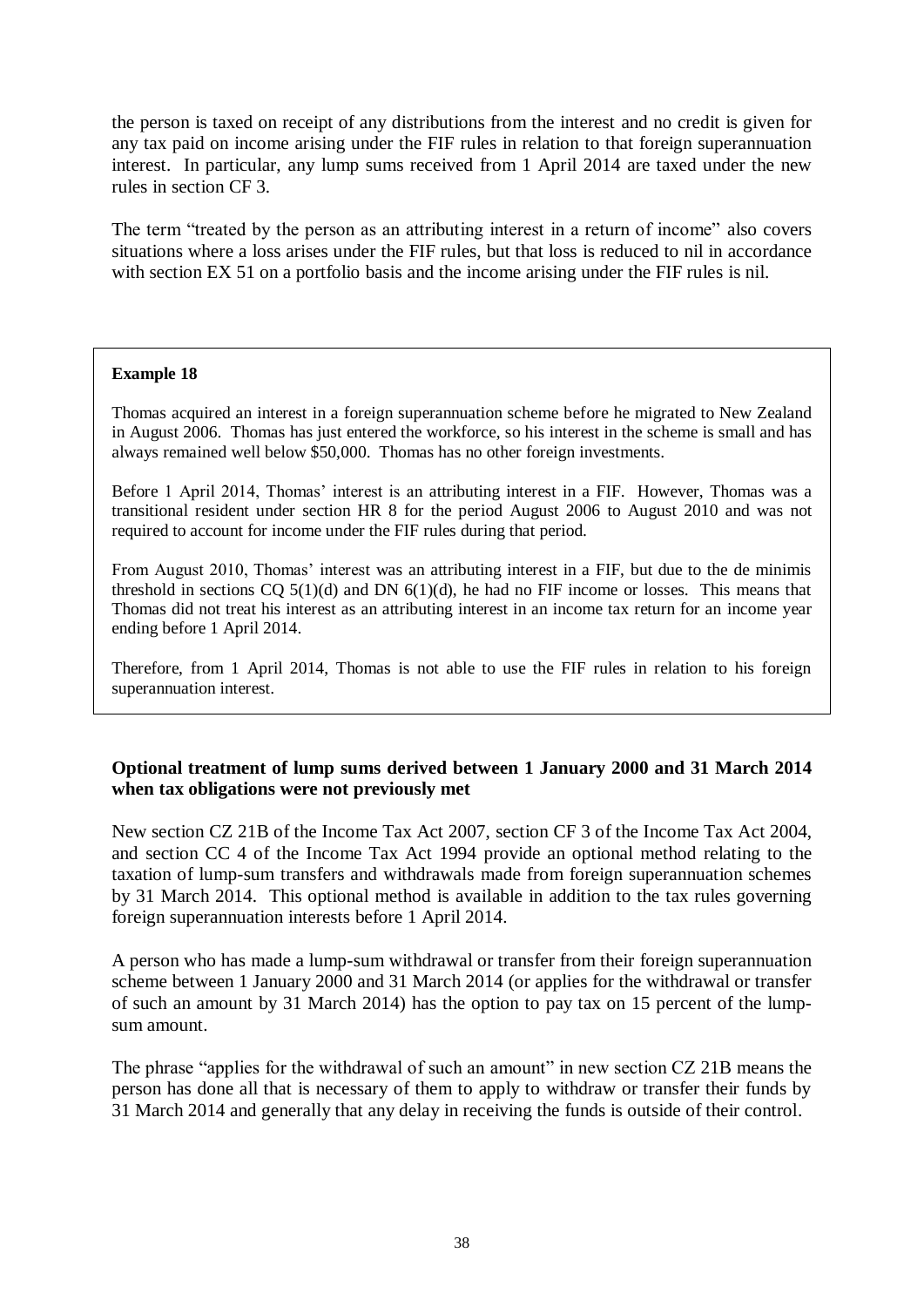Section CZ 21B(1) requires that the person has not included the lump sum as income in their income tax return for the income year during which the lump sum is derived, and has not been assessed for income included in that lump sum by 31 March 2014. The 15 percent concession is only available if the person has *not* complied with their tax obligations in relation to their foreign superannuation interest, either on receipt of a lump sum under the ordinary tax rules or on an annual basis under the FIF rules in the income years leading up to the distribution of the lump sum.

If the 15 percent option is *not* used, a person remains liable for tax under the law that applied to their foreign superannuation interest at the time they made the withdrawal – this may be tax on accrual under the FIF rules, or tax on receipt under the ordinary tax rules. The original due date for payment of tax still applies if there is a positive amount of income under reassessment. This means that any relevant penalties and use-of-money interest apply from the income year in which the transfer or withdrawal occurred if the person is subject to tax on receipt, or from the appropriate years in which the person should have returned income under the FIF rules.

People who have complied with the tax law that existed at the time they received their lump sum and paid any associated tax are not able to reassess their position using the 15 percent option. In addition, people who have complied with the tax law in relation to a lump-sum withdrawal or transfer and have correctly calculated that they have zero tax to pay (for example, under the transitional resident rules) are not required to do anything further.

Unlike the restriction in section CF 3 to interests in foreign superannuation schemes acquired while non-tax resident, there is no such restriction for the 15 percent option. A person who acquired an interest in a foreign superannuation scheme while resident under section YD 1 of the Income Tax Act 2007 can use the 15 percent option provided they meet the requirements of section CZ 21B(1).

Section CZ 21B(1)(d) provides that to use this option, a person must include 15 percent of the lump-sum amount as income in their 2013–14 or 2014–15 income tax return. Tax is then calculated on this amount at the person's marginal tax rate. The remainder of the lump sum is not assessable.

Section CZ 21B(2) provides that the person is treated as having derived that 15 percent amount in the income year in which it is included in the person's income tax return, which means the portion that is included in the person's income tax return for 2013–14 or 2014–15 may affect that person's obligations and entitlements for that income year, such as child support, student loans, and Working for Families tax credits.

The 15 percent option may be used after the 2014–15 income year in respect of a pre-1 April 2014 lump sum, but the person's 2014–15 income tax return must be reassessed. In this case, any relevant penalties and use-of-money interest apply from the 2014–15 income year.

Section  $CZ$  21B(4)(b) and (c) provide that using the 15 percent option satisfies the tax liability of a person in relation to their foreign superannuation interest by overriding the law that applied before 1 April 2014 in relation to the taxation of the person's lump-sum distribution and of the person's interest in the foreign superannuation scheme. The effect is to override any non-compliance in relation to the person's foreign superannuation interest irrespective of whether the person was non-compliant with the ordinary tax rules or the FIF rules.